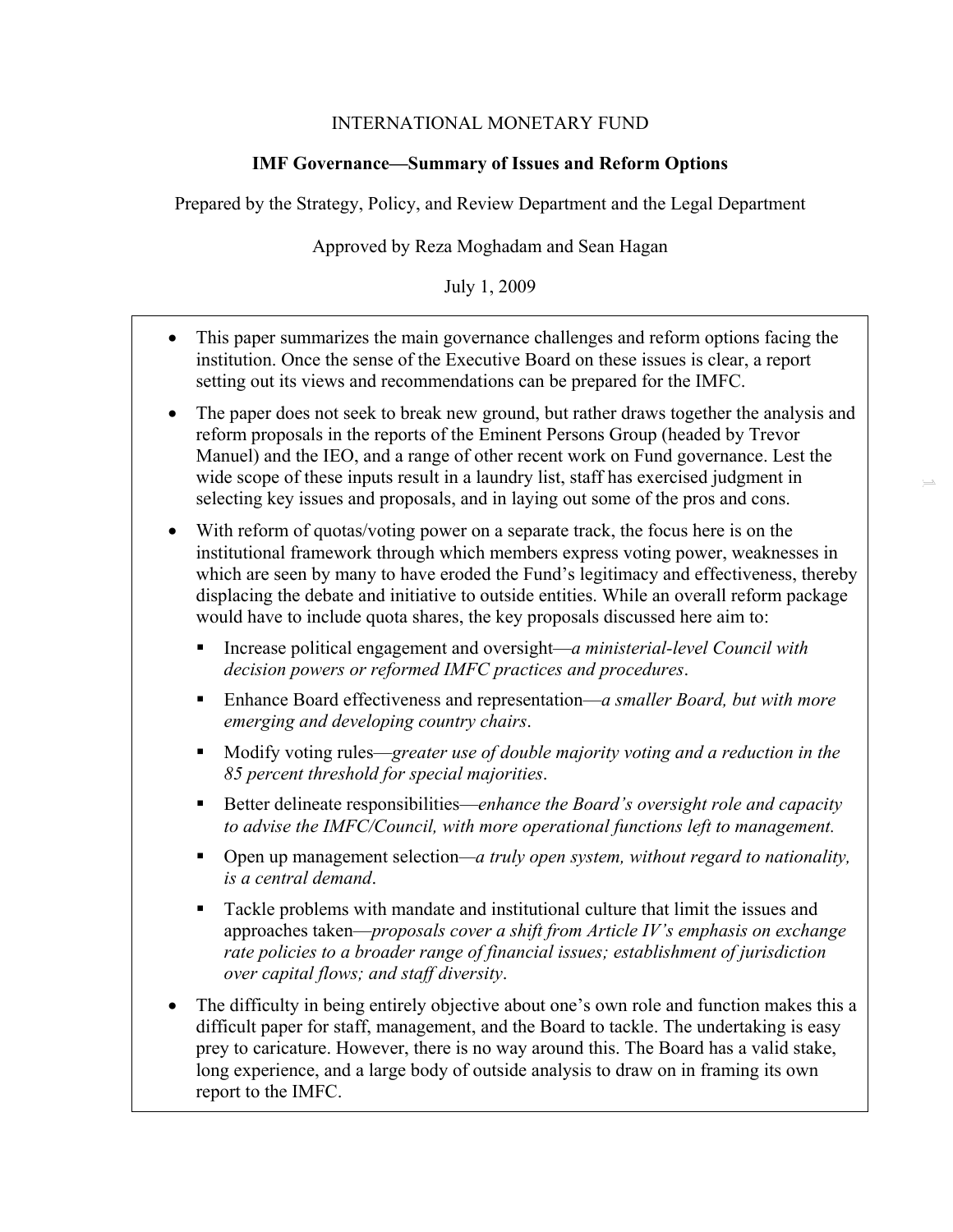| Tables                                                                            |  |
|-----------------------------------------------------------------------------------|--|
|                                                                                   |  |
|                                                                                   |  |
| <b>Boxes</b>                                                                      |  |
|                                                                                   |  |
|                                                                                   |  |
| 3. Composition and Size of the Executive Board; Election of Executive Directors11 |  |
|                                                                                   |  |
|                                                                                   |  |
| Annexes                                                                           |  |
| 1. Summaries of Governance Reform Recommendations in Various Reports27            |  |
|                                                                                   |  |

# **CONTENTS**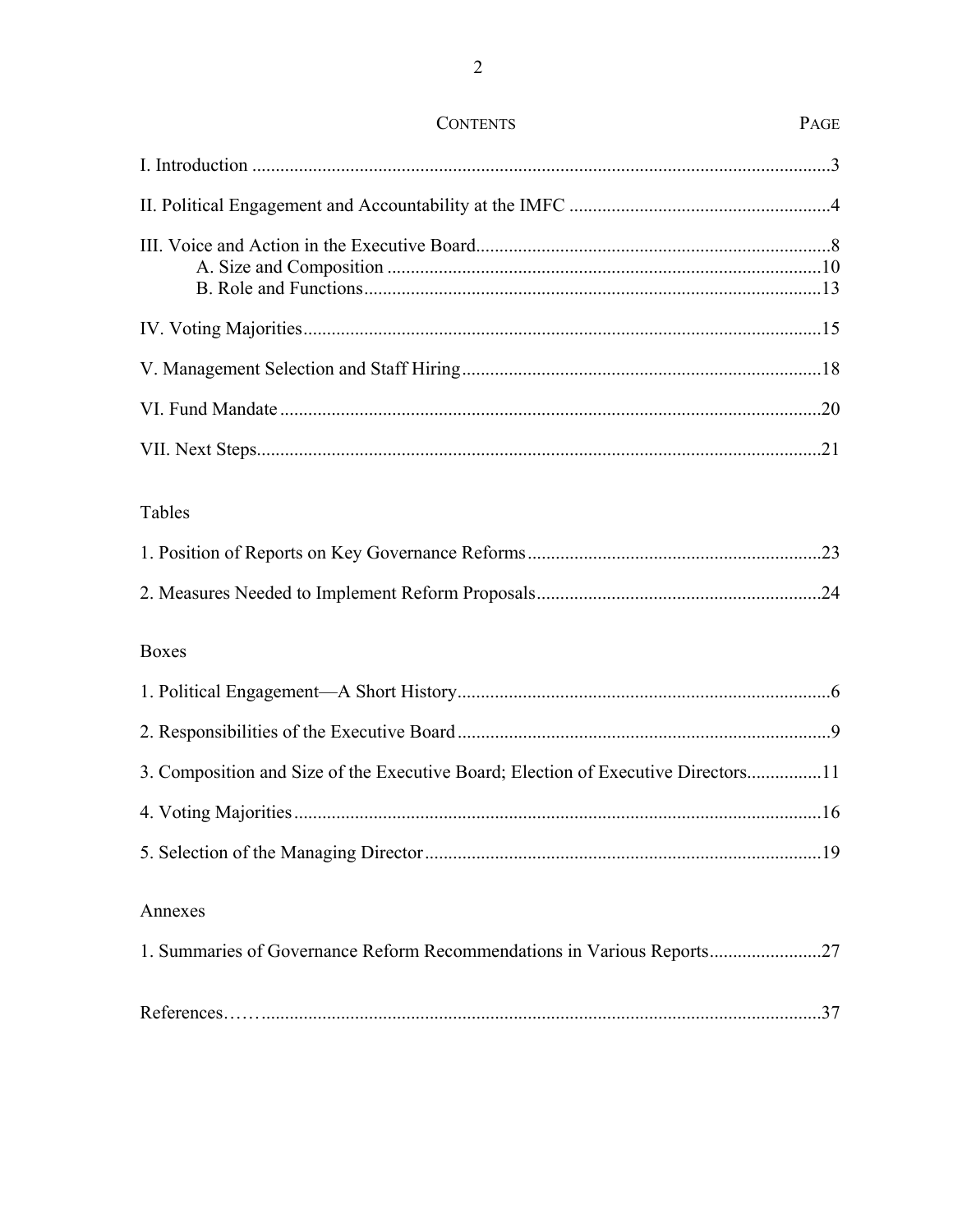#### **I. INTRODUCTION**

<span id="page-2-0"></span>1. *Why governance has become a key issue*. Although it seems curious that a debate on the running of the Fund—by whom, to what end, through what means—should intensify just as the institution is in a renaissance in the current global crisis, times of crises are precisely when a what-went-wrong mindset forces reassessment of basic structures and makes clear the stakes in getting these right. In fact, dissatisfaction with Fund governance well pre-dates the crisis, reflecting a sense of waning relevance (given ascendant private capital markets), effectiveness (demonstrated by the Fund's inability to tackle global imbalances), and legitimacy (with institutional structures described as "outmoded and feudalistic"). Partly as a result of shortcomings in vote, voice and process, debates that properly belong in the Fund have been displaced to more nimble entities such as the Gs, regional variants, and specialized groups. Even when the Fund showed itself to be crucial in crisis response, much of that responsiveness is seen to have been driven by political forces *outside* the institution previously the G-7, now the G-20. Thus, the argument goes, if the Fund is slow to confront these issues, its standing may fade along with the current crisis. The April 2009 IMFC communiqué therefore asks that, beyond quotas,

*" … broader reforms to ensure International Monetary and Financial Committee active participation in the Fund's strategic decision making process should be promptly considered. The Committee calls on the Executive Board to report on this issue, as well as the Report by the Eminent Persons Group, and the work done by other groups, on enhancing the IMF governance structure by the next Annual Meeting in October 2009."*

2. *Scope of this paper*. The term "governance" potentially covers a vast range of issues. This paper focuses on a core set of issues that have received the most amount of attention, including the allocation of responsibilities between the Fund's various organs; the size and composition of the Executive Board; the selection of Fund management; and the design of voting rules. The paper also touches on the question of the Fund's mandate, which has a bearing on what issues and approaches are brought to the membership to exercise their voice and vote over. Further afield are issues such as consultation with civil society, transparency, and a host of internal organization issues (e.g., the qualification criteria for Executive Directors)—all of which surely bear on the Fund's workings, but risk diluting the core issues that the IMFC must come to grips with.

3. *Quotas*. A key topic not covered here, but widely seen—including by the Manuel report—as *the* defining governance problem of the Fund, is the issue of fair quota share. The reasons for not taking it up in this paper are entirely practical: first, there is already a separate track for dealing with this long-standing, complex, and divisive issue; and second, the IMFC communiqué explicitly asks for a report on "broader reforms" (this after a paragraph on quota reform). Quotas may well dwarf other governance issues for many members, but all of the reports emphasize the importance of reforms along several dimensions. In the end, it is likely to be necessary to implement quota and the other governance reforms as a package, as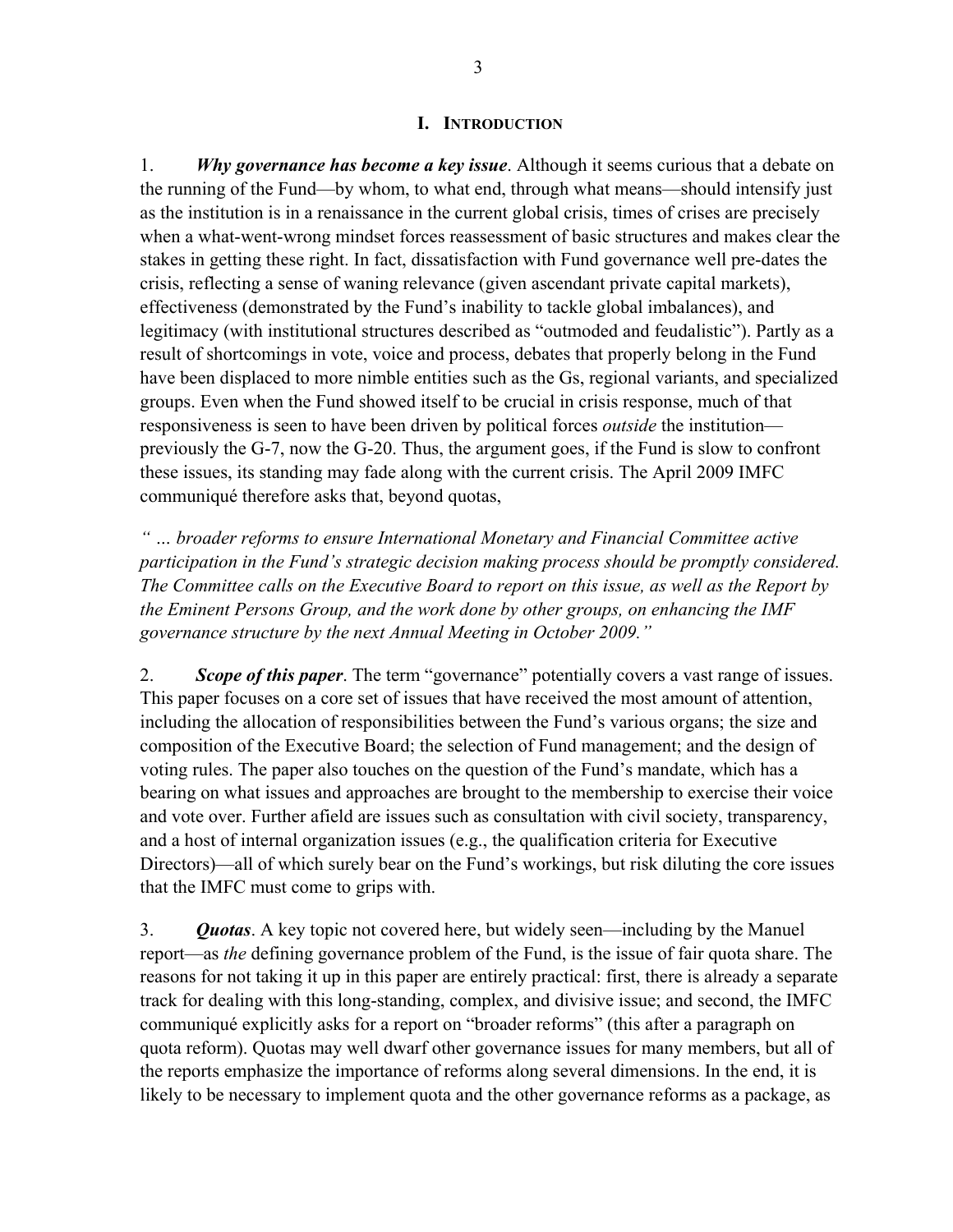the Manuel report suggests, since there will be trade-offs and a piecemeal approach may actually worsen outcomes [Manuel ¶ 41]. However, in the meantime, it should still be possible to discuss the case for governance reforms beyond quotas, and to think about how these might be phased in.

4. *Inputs*. This paper presents some of the pros and cons of various approaches that have been proposed in recent reports on Fund governance as neutrally as possible, without advancing any new proposals. For convenience, these reports—including from Trevor Manuel, the IEO, the Moser Group, civil society, Boutros-Ghali/Boorman, G20, UN/Stiglitz, and other academics—are summarized in Annex I; the position of these reports on key reforms is summarized in Table 1. Finally, civil society has expressed a range of concerns, especially regarding accountability at all levels (IMFC, Executive Board, management, and staff), mechanisms for responding to complaints and feedback from the broader public, and transparency. Given the diversity of interests, and to provide the Board unfiltered access to CSO views, a separate supplement prepared by these groups will be issued shortly. Based on the balance of opinion at the Board, the staff will prepare, for discussion in September, a more pointed paper containing the Board's views and specific recommendations.

# **II. POLITICAL ENGAGEMENT AND ACCOUNTABILITY AT THE IMFC**

# <span id="page-3-0"></span>**Current structure**

5. *Issues*. Both the Manuel and IEO reports argue that crucial ministerial level engagement in Fund oversight and strategic decisions is missing, reflecting a blurred delineation of roles and responsibilities and missing processes [Manuel ¶s 8-10, IEO ¶ 65]. In their view, strategic decision-making is hindered by the fact that, as an advisory body, the IMFC does not have any decision-making authority and is not a forum for substantive negotiation. Thus, real policy coordination and debate occur outside the Fund's governance framework, in fora such as the G-7 and G-20 where the larger membership is absent, with IMFC meetings used more to finalize understandings and confer legitimacy. Similarly, according to these reports, accountability is undermined by the absence of a high-level political body that can exercise effective oversight of Executive Board decisions. While few would dispute that reforms are warranted, at issue is whether these justify a radical overhaul or whether the institution would be better served by a more adaptive approach to strengthening accountability and engagement at the IMFC.

# **A Ministerial-Level Council**

6. *Key elements and their rationale*. Many of the reports call for systematic ministerial involvement in strategic decisions, broad oversight, and coordination. To this end, the Manuel and IEO reports favor converting the IMFC into a ministerial-level Council, as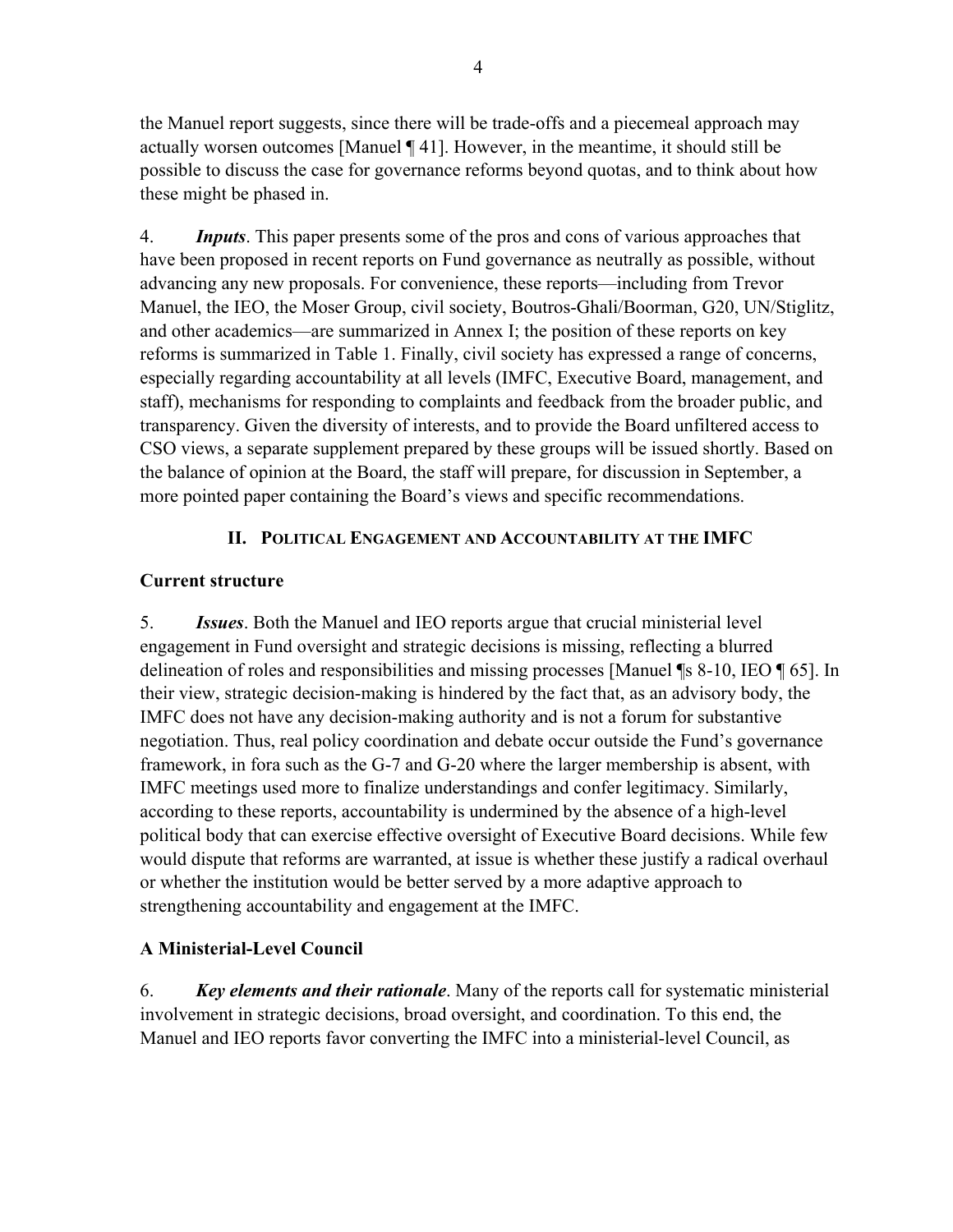envisaged in Schedule D of the Articles of Agreement in particular (Box 1) [Manuel ¶s 13, 41; IEO  $\P{66}$ <sup>1</sup>. The key elements of, and rationale for, the Council proposal are as follows:

- *Strategic decisions*. A focus on core issues—e.g. early warning, crisis response and coordination, the conclusion of multilateral consultations, the establishment of major new facilities like the Flexible Credit Line, and the selection of the Managing Director—is more likely to engage senior policy-makers, and more so if combined with a mandate to take decisions, not merely to opine [Manuel ¶s 16-19, IEO ¶ 66]. Such an agenda would be consistent with Schedule D's call to "supervise the management and adaptation of the international monetary system, including the continuing operation of the adjustment process and developments in global liquidity." There is flexibility in the scope of the Council's specific responsibilities, which can be adjusted in response to changing circumstances.
- *Re-configuration*. Manuel stresses the need to re-configure the Council in a manner that reflects economic realities—otherwise, key debates will continue to be displaced in outside fora [Manuel ¶s 21-22]. As the Council must, under the Articles, mirror Board constituencies, this would imply reconstituting the Executive Board, as discussed in Section III.
- *Size*. Just as the right composition is central to legitimacy, a tractable size is central to effectiveness. The IEO report notes that there is no consensus on the appropriate size of the Board—and hence on its mirror image, the Council [IEO ¶ 42]. The Manuel report calls for consolidation of both to around [2](#page-4-0)0 chairs [Manuel  $\P$  22].<sup>2</sup>
- *Legitimacy, consensus, voting*. Legitimacy would stem from key decisions being taken by the full membership, with inputs from the Fund's professional and politically neutral staff, not outsourced to smaller groups of countries [IEO ¶ 66]. While the IMFC's culture of decision by consensus would be retained, should a vote become necessary, representation would be enhanced by the Articles' allowance of split voting in Council constituencies (unlike in the Board). Both the Manuel and IEO

<sup>1</sup> The 2009 report of the High-Level Group on Financial Supervision in the EU, chaired by de Larosière, also recommended activating Schedule D, thereby transforming the IMFC into a decision-making Council [de Larosière ¶ 229]. The UN/Stiglitz report goes further, its notion is of the Council residing at the UN, covering all IFIs, and operating more like an "Economic Security Council" than the narrower entity envisaged in the Fund's Articles of Agreement [UN/Stiglitz, Chapter 4, ¶ 20].

<span id="page-4-0"></span><sup>2</sup> Separate structures for Council and Board, requiring an amendment of the Articles, would add a degree of freedom in balancing representation and size/effectiveness. However, this could cost dearly in terms of coordination across constituencies in the Council and the Board.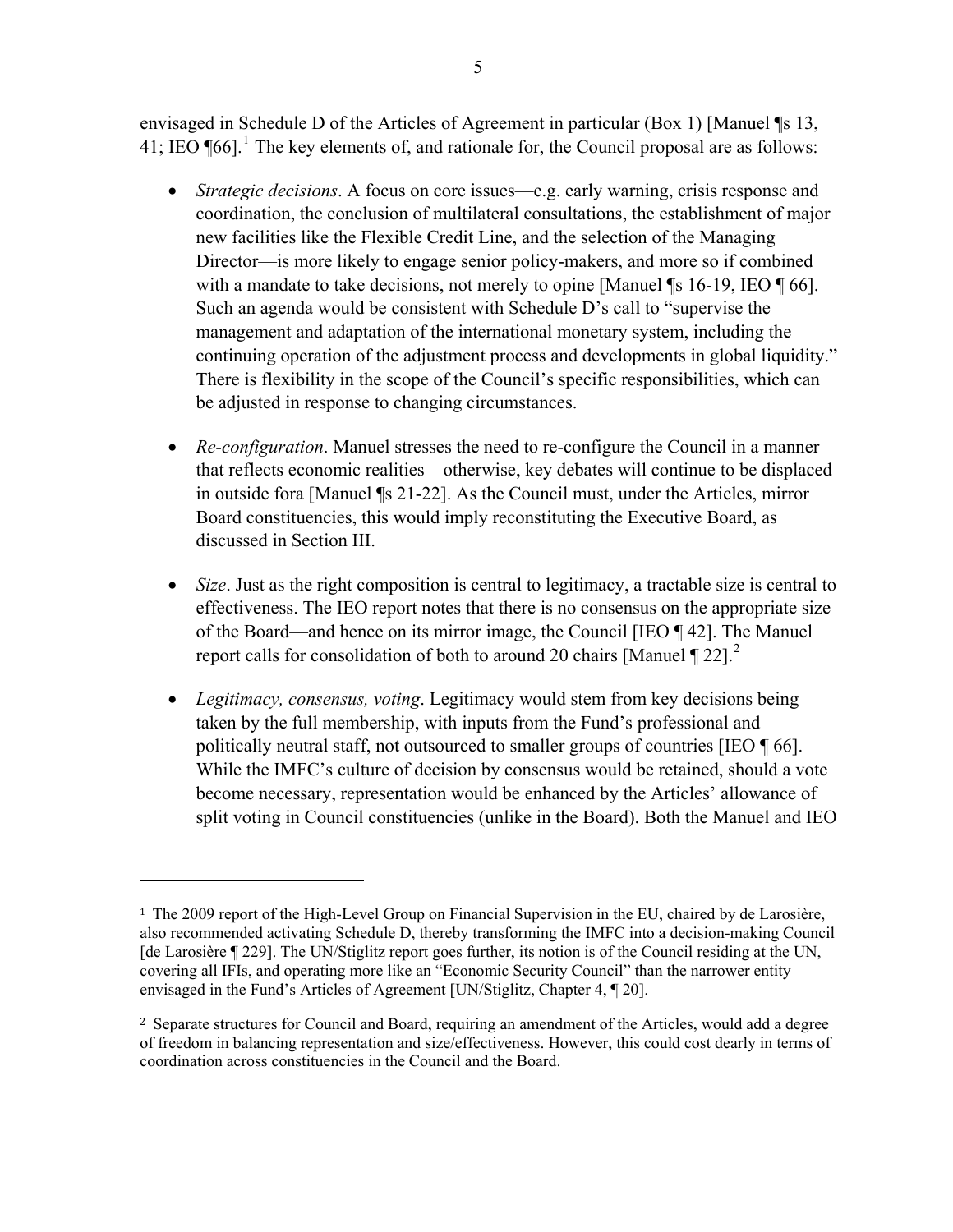#### **Box 1. Political Engagement—A Short History**

*Keynes*. The early discussions on the decision-making structure of the Fund centered on J.M. Keynes' proposal for Executive Directors to be composed of senior policy makers. For the Fund to be effective, Keynes argued that it needed guidance from individuals "who were very high in confidence in their own Treasury and central bank and who were spending most of their time in contact with the formation of the high financial policies of their own countries." Accordingly, under the Keynes plan, only Fund Governors (i.e., ministers of finance or central bank governors) would be eligible to serve as Executive Directors and because persons of this seniority could not be resident in Washington, the day-to-day business of the Fund would be left to the management and staff. Harry Dexter White's competing proposal, which ultimately prevailed, proposed a resident Board, which can be understood as partly reflecting a desire by the membership to exert political control over operational decisions, not just longer-term strategic decisions.<sup>1</sup>

*1978 Amendment*. A proposal for a decision-making body composed of senior policy makers resulted in the introduction of Schedule D into the Articles at the time of the Second Amendment in 1978. Since the new rules for exchange rate policies required the Fund to exercise "firm surveillance" to ensure that members did not abuse the flexibility inherent in the new system, it was felt that a more senior decisionmaking body—a Ministerial Council—would be "better fitted to debate and decide issues" and would bring "additional strength to the Fund". Councillors were expected to be "bolder in their judgments" than Executive Directors.<sup>2</sup> The Council, to be composed of governors, ministers or persons of comparable rank, may be activated by the Board of Governors by an 85 percent majority of total voting power. Each member that appoints, and each group of members that elects, an Executive Director is entitled to appoint a Councillor. Schedule D envisages that the Council would be responsible for strategic issues; namely, to "supervise the management and adaptation of the international monetary system, including the continuing operation of the adjustment process and developments in global liquidity." The Interim Committee, later transformed into the International Monetary and Finance Committee (IMFC), has provided strategic direction to the Fund, but in a purely advisory capacity pending activation of the Council.

*Recent debate*. Calls have been made intermittently for the activation of the Council, including by the IMFC at the Hong Kong Annual Meetings in 1997. Some have expressed the view that a decision-making body composed of recognized political leaders would make more explicit the political responsibilities for key Fund decisions. A politically strengthened Fund—through the activation of a Council—has been perceived as being particularly urgent in an environment where existing global problems can no longer be addressed through the G-8 process and where the G-20 process lacks universal membership. The recent IEO Evaluation of Fund Governance also calls for the activation of the Council. According to the IEO, transforming the advisory IMFC into a decision-making Council would enhance both the legitimacy of the Fund and the accountability of Management and the Executive Board. It could also enhance the "voice" of individual members since, unlike in the Board where constituencies must cast their vote in a single block, Councillors may split their votes to reflect the views of the individual members.

 $\mathcal{L}=\{1,2,3,4,5\}$ 

2 Gold, Joseph, *Exchange Rates in International Law and Organization* (1988), pp. 122, 123; *Legal and Institutional Aspects of the International Monetary System: Selected Essays*, Vol. II (1984), pp. 540, 541.

<sup>&</sup>lt;sup>1</sup> Horsefield, J. Keith, *The International Monetary Fund 1945-1965. Twenty Years of International Monetary Cooperation*, Vol. I (1969), pp. 114, 124.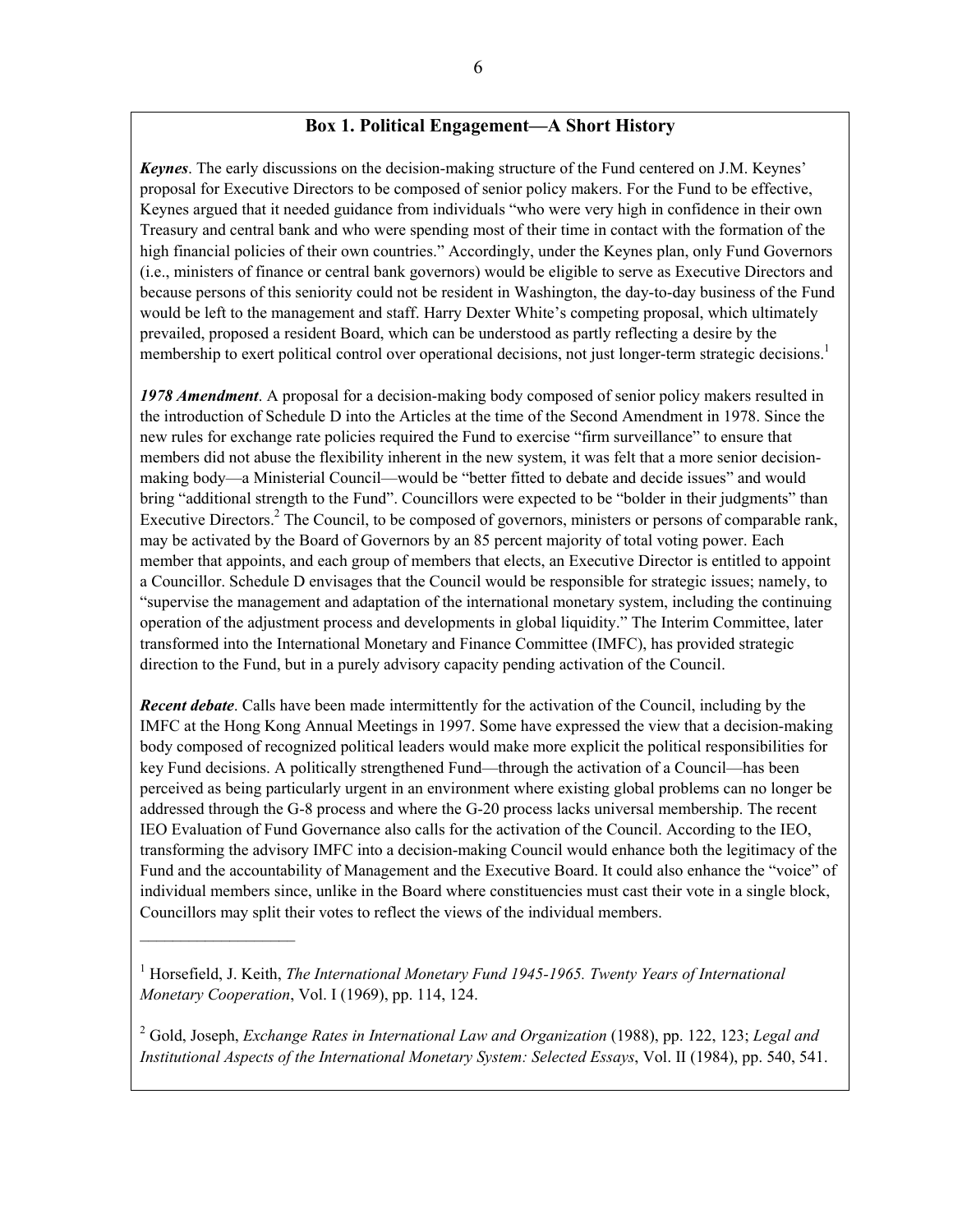reports suggest subjecting critical decisions to special majorities (see section IV) [Manuel ¶ 26, IEO ¶ 67].

 *Participatory leadership*. The Manuel report recommends a troika model—of past, current, and future heads—for the Council, akin to that in the G-20 [Manuel ¶ 20]. Regular rotation (two-year terms) and transparent selection processes would enhance participation and address concerns of dominance. The IEO report does not discuss the troika model but supports five-year term limits [IEO ¶ 67]. Either way, the leadership would set the agenda with input from the Board and management.

7. *Institutional accountability*. In theory, the Executive Board is accountable to the Fund's Board of Governors in the performance of its responsibility for "conducting the business of the Fund". In practice, the Board of Governors is too large and unwieldy to offer effective oversight of the Executive Board, which has never been held to account for any of the advice and decisions adopted by it. As the IEO suggests, the Council could bridge this accountability gap, either directly or by mandating independent evaluators to report on Board performance; the Manuel group also suggests that the Board report to the Council on management performance [Manuel ¶ 37, IEO ¶ 65].

8. *Objections*. The idea of activating a ministerial-level Council can be questioned both on grounds of practicality and principle:

- *Practicality*. The behavioral assumptions underlying the Council are debatable would ministers and governors welcome accountability for global issues (not just domestic ones), take the time to learn details (on issues at times far afield from their daily concerns), and confront fellow ministers on controversial topics (rather than let Executive Directors familiar with one another handle these at the Board)? From this skeptical perspective, a Council is just lofty rebranding of the IMFC, with little hope of delivering the kind of engagement being sought. In addition, although the Manuel and IEO reports emphasize the importance of consensus in practice [Manuel ¶ 26, IEO ¶ 67], the voting process could become complicated were a vote to become necessary, given the capacity of Councillors to split votes. Split voting would, however, enhance the voice of small members.
- *Principle*. A somewhat different set of objections has to do with the perception that activation of the Council would weaken the Executive Board to the detriment of smaller members that rely on their resident Executive Director to understand the issues and influence decisions. It has been argued that a weakening of the Executive Board would also undermine the checks and balances on management and staff. Again, these issues would need to be addressed before proceeding with a Council. For example, it does not necessarily follow that the Executive Board would be "weakened"—indeed, most reports consider a more strategic, policy-oriented role for the Board as strengthening the body, not weakening it. Likewise, if the Board is given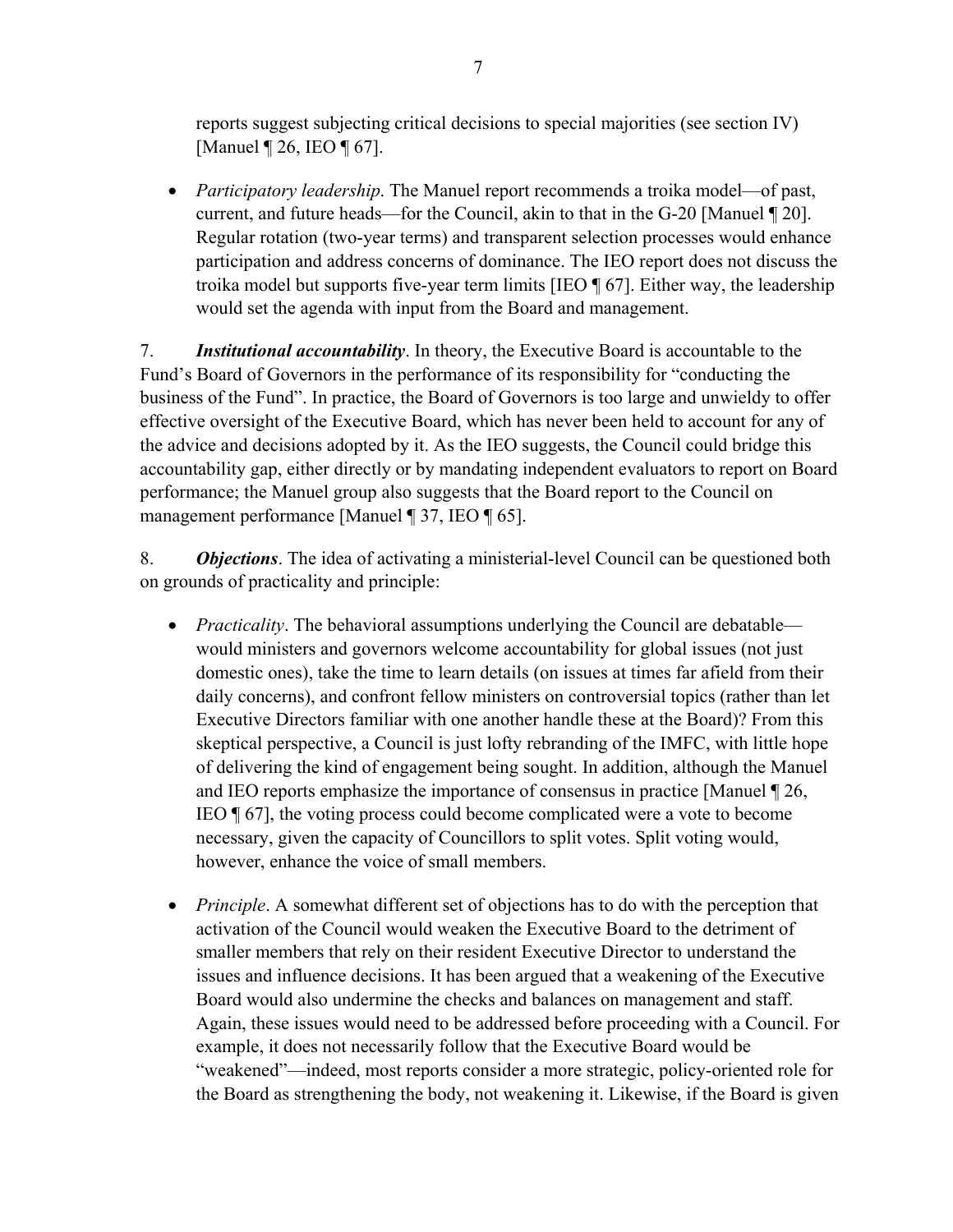a stronger oversight role over management, as the Manuel and IEO reports argue for, then there would not be any undue concentration of power in staff and management [Manuel ¶ 37, IEO ¶ 69].

## *Alternative—IMFC reform*

9. *Elements and rationale*. An alternative to activating the Council would be to strengthen the IMFC, taking on board elements of the proposed Council. For while it may be true that, de jure, the IMFC is "merely" an advisory body, it is widely acknowledged to set the Fund's broad work agenda. It may be argued that nothing prevents it from exerting greater de facto control, demanding of the Board and management the kind of accountability and action that the Council proposal seeks to institutionalize. Thus, a recomposition of the IMFC, in parallel with the Executive Board, could raise its profile and effectiveness, bringing the most relevant players to the table while providing representation of the broader membership in constituencies. Unlike the Council, the size and composition of the IMFC could be dissociated from that of the Executive Board without an amendment of the Fund's Articles, adding a degree of freedom in the IMFC structure. Similarly, a troika leadership model to enhance participation could just as well be introduced at the IMFC as in the Council. Changes to the format of the meetings—replacing formalistic interventions that play to outside audiences with more informal exchanges on specific issues of importance to ministers—would enhance the value of these interactions. As with the Council, where the Board would play an advisory role, the Board could assist a reformed IMFC by distilling Fund analysis, framing strategic issues for IMFC deliberation, and providing assessments of its own and management's performance.

10. *Counterpoints*. Without decisions and accountability at stake, the risk is that there will be limited engagement and ownership and no oversight of the institution. The status quo is likely to persist without greater peer review and mutual accountability. After all, de jure decision-making and oversight authority—such as those that the Council would have—exist because they concentrate minds and induce behaviors that looser arrangements do not. Moreover, as pointed out by the IEO, it is precisely because the IMFC is only an advisory body that it lacks the capacity to exercise oversight in a robust way [IEO ¶ 34]. Absent recomposition and an obligation to exercise decision making authority, a reformatted IMFC may not match the political heft of, say, the G-20 on responses to systemic risks.

## **III. VOICE AND ACTION IN THE EXECUTIVE BOARD**

<span id="page-7-0"></span>11. *Role*. The Executive Board, where all 186 members of the Fund are represented, is the pivotal organ in the Fund's governance structure and is responsible for conducting the "business of the Fund" (Box 2). As such, its legitimacy and effectiveness are of central importance. Yet on both counts, as documented by the IEO, there has been criticism by some regarding: (a) the Board's size and composition—specifically that it is at once too large and too unrepresentative [IEO ¶s 27, 42]; and (b) the Board's functions—specifically that it is too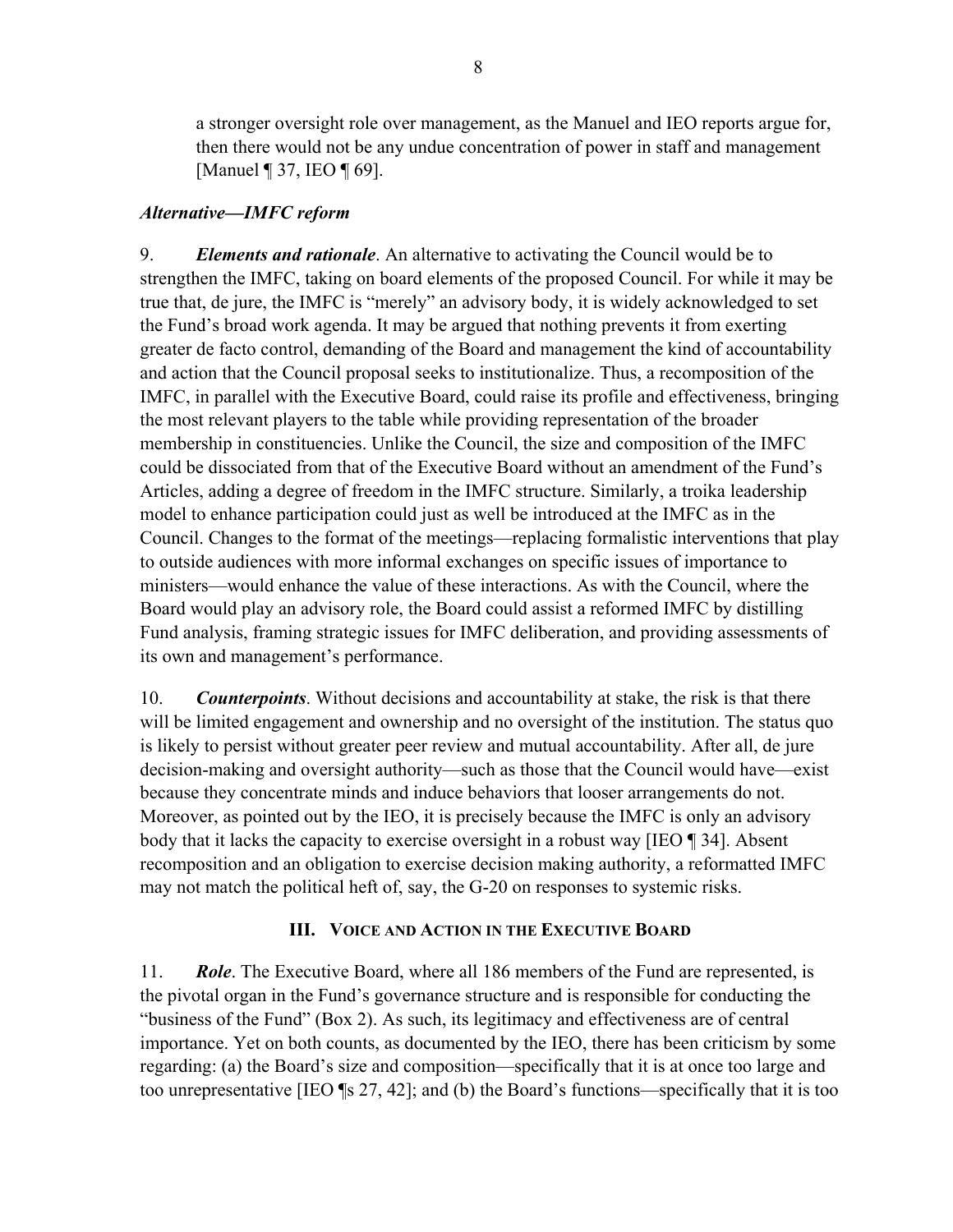involved in organizational minutiae rather than in providing broad oversight and strategy [IEO ¶s 70-72].

## **Box 2. Responsibilities of the Executive Board**

*Broad allocation*. The Articles set forth in broad terms the general allocation of responsibilities between the Fund's decision making organs: The Board of Governors is vested with "[a]ll powers under this Agreement not conferred directly on the Board of Governors, the Executive Board or the Managing Director" (Article XII, Section 2(a));<sup>1</sup> The Executive Board "shall be responsible for conducting the business of the Fund, and for this purpose shall exercise all the powers delegated to it by the Board of Governors" (Article XII, Section 3(a)); The Managing Director "shall be the chief of the operating staff of the Fund and shall conduct, under the direction of the Executive Board, the ordinary business of the Fund" (Article XII, Section 4(b)).

*Board decisions*. For the most part, members exercise control over the decision making process through the Fund's Executive Board, as it has a central role in both policy formulation and in the application of those policies in the operational work of the Fund. Policy decisions may involve broad financial issues (e.g. approval of the general terms for the use of Fund resources) as well as regulatory issues (e.g. the approval of the 2007 Surveillance Decision). Operational decisions involve the day-to-day application of those policy decisions, be it in the financial area (e.g. the approval of a member's request for a Fund arrangement) or regulatory (e.g. the assessment of a member's policies under an Article IV consultation). The Executive Board is also responsible for policy decisions in administrative matters, such as approval of the budget and the broad employment policies of the Fund.

*Delineation of responsibilities*. As is clear from the provisions of the Articles, the Executive Board and the Managing Director exercise separate but closely related powers in the conduct of the business of the Fund. Although the provisions in Article XII could be further clarified so as to be made more prescriptive (through a formal interpretation pursuant to Article XXIX), the Executive Board has refrained from doing so. Rather, the delineation of the responsibilities of the Executive Board and management has evolved through the adoption of specific decisions by the Executive Board or, in the absence of such decisions, through practice. There are numerous examples where the scope of management's authority has been specifically defined through general decisions (e.g. the Guidelines on Conditionality) or through the Fund's Rules and Regulations (e.g. the modification to Rule N-16(d) authorizing management to accept requests for technical assistance from members without Executive Board approval). The Board has also adopted decisions that have had the effect of circumscribing the Managing Director's authority (e.g. the exceptional access policy created a limited but important exception to the previous practice whereby the Managing Director had exclusive authority to negotiate programs supported by the use of the Fund's resources).

<sup>&</sup>lt;sup>1</sup> Pursuant to Section 15 of the Fund's By-Laws, the Board of Governors has authorized the Executive Board "to exercise all the powers of the Board of Governors except those conferred directly by the Articles of Agreement on the Board of Governors". Powers conferred directly on the Board of Governors include decisions such as: changes to members' quota subscriptions; admission of new members; approving proposals to amend the Articles of Agreement; and compulsory withdrawal of members.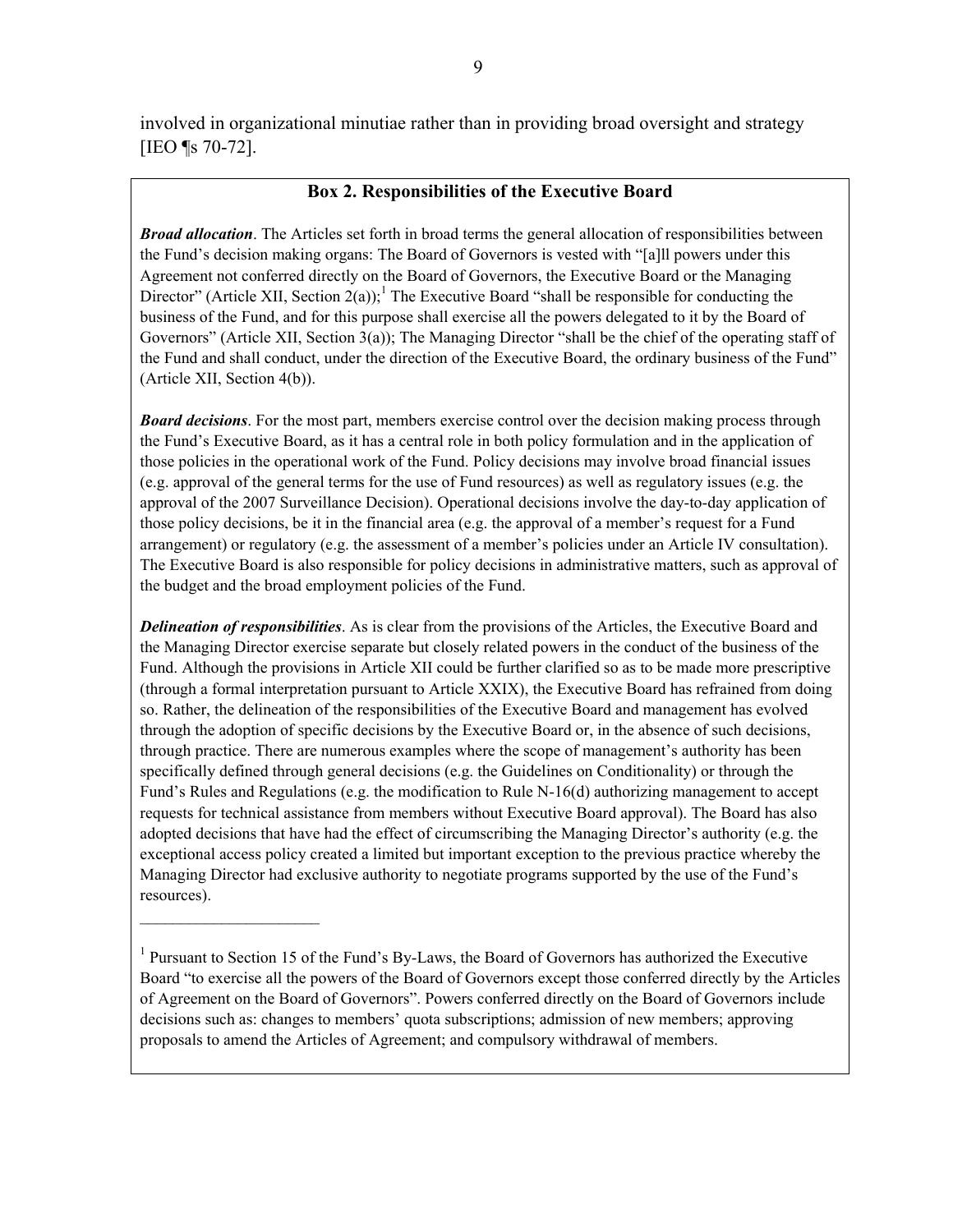## **A. Size and Composition**

<span id="page-9-0"></span>12. *Size*. The Board has doubled since its inception to the current 24 Directors, reflecting the imperative to provide representation to a growing membership (Box 3). There is no consensus as to the right size: according to the IEO, about half of Executive Directors think it is too large, while a slightly higher proportion of country authorities believe it adequately balances effectiveness and representation [IEO ¶ 42]. The corporate governance literature cited by the IEO, however, suggests that effectiveness declines above 12 Board members [IEO ¶ 40]. Several of the reports summarized here consider a downsizing to 20 chairs which, in fact, is the number of chairs envisaged in the Articles of Agreement, and which can be exceeded only if an 85 percent majority of the Board of Governors agrees. Thus, the US, or any group of countries controlling more than 15 percent of votes, could force a return to a 20-chair Board at the next regular election in October 2010. Greater size reduction could in theory yield more tangible effectiveness benefits, but these may be outweighed by the concerns about adequate representation and managing sensible consolidation (see ¶ 13).

- 13. *Composition*. Concerns center on three related areas.
- *The voice of emerging market and developing countries*. While the issue of underrepresentation is primarily related to quota shares, it also has a component relating to the distribution of chairs at the Board. Although it could be argued that, as a group, emerging and developing economies are not obviously underrepresented relative to economic weight (holding 10-12 chairs of 24 chairs, depending on rotation within constituencies), the reality is that most of these Executive Directors represent large constituencies. The largest face an extremely heavy workload given that those Executive Directors are the ones whose constituencies rely more on Fund advice and financial support. This limits the voice of the relevant countries and their ability to hold to account the Director representing them. Civil society thus argues for reshaping constituencies to ensure a more even distribution of countries.
- *Europe*. The perceived over-representation of this region is also a major theme of the studies covered in this paper [see e.g., Manuel ¶s 27, 41]. The EU occupies 8 chairs in the Board at present, compared to 2-5 for other regions. Calls for greater consolidation can be heard within Europe itself, the argument being that such consolidation, even if it results in a reduction in aggregate voting power, will enhance rather than weaken the voice of Europe in the Fund [Bini Smaghi, 2006]. The de Larosière Group, in arguing for greater consolidation, noted that the existing representation is not only fragmented but the EU as a whole is also perceived to be over-represented, to the detriment of emerging market economies [de Larosière ¶ 256].
- *Appointed chairs*. A major constraint on Board composition is the entitlement and obligation of the five largest shareholders to appoint their own Executive Director.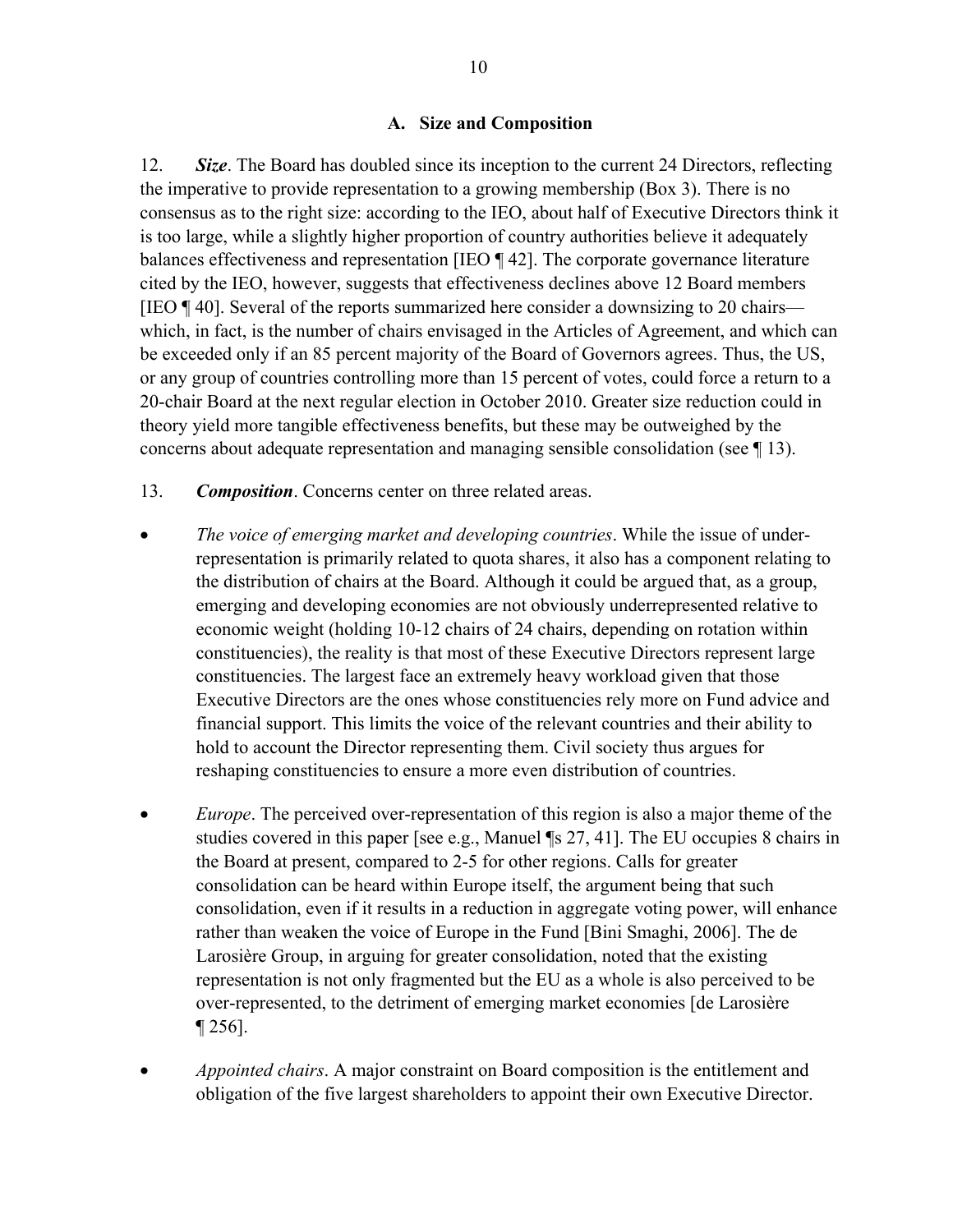## **Box 3. Composition and Size of the Executive Board; Election of Executive Directors**

*Composition and size*. The Executive Board is composed of both appointed and elected Executive Directors. The Board originally comprised 12 Executive Directors (five appointed and seven elected), but gradually increased to 20 between 1948 and 1964 to account for the Fund's growing membership, and remained at this level until 1978. While the Second Amendment enshrined this number (20) of Executive Directors into the Articles, the size of the Executive Board continued to increase between 1978 and 1992, when it reached its current size of 24 Executive Directors:

• *Five Executive Directors*—are appointed by the members with the five largest quotas (Article XII, Section  $3(b)(i)$ ). In addition, up to two additional Directors may be appointed by the two largest creditors, if they are not already entitled to appoint an Executive Director (Article XII, Section 3(c)).<sup>1</sup>

• *Nineteen Executive Directors*—are elected by the other members. While the Articles (from the time of the Second Amendment) set the number of elected Executive Directors at fifteen (Article XII, Section 3(b)(ii)), the Board of Governors has increased this number for each regular election since 1992 in accordance with the provisions of Article XII, Section 3(b) which permits the Board of Governors, by an 85 percent majority of the total voting power, to increase (or decrease) the number of elected Directors. In determining the appropriate size of the Board in the context of each regular election, the Board of Governors is to be guided by (i) the effective dispatch of the Executive Board's business, (ii) a desirable balance in the composition of the Executive Board, (iii) the size of constituencies, (iv) the freedom to form constituencies, and (v) a relative equilibrium in the voting power of the constituencies (Res. No. 36-3).

*Elections*. The provisions for the election of Executive Directors are set forth in Article XII, Section 3 and Schedule E of the Articles, and are supplemented by regulations adopted by the Board of Governors pursuant to Article XII, Section 3(d) for each regular election of Executive Directors.

**Schedule E**. This provides that persons receiving the greatest number of votes in any ballot are elected, subject to receiving a minimum and a maximum percentage of the eligible votes that can be cast. These percentages have traditionally been set at the average voting power of elected chairs, plus/minus a small margin to ensure that members are as free as possible to form the constituencies of their choice, while also achieving a relative equilibrium in the voting power of constituencies. Since the Second Amendment, these percentages have largely remained unchanged at 4 percent and 9 percent respectively.

*The Regulations.* These provisions, adopted by the Board of Governors for each regular election, typically modify the operation of Schedule E, which is specially permitted under Article XII, Section 3(d). The Board of Governors customarily permits the election of a Director even when the Director did not receive four percent of eligible vote, which is achieved by a Regulation that permits a candidate to be elected where the number of nominations and vacancies correspond. It is also customary for the Board of Governors to allow for the nine percent ceiling to be exceeded in specific circumstances, which is achieved by a Regulation that permits a vote cast by a Governor that raises the total votes received by a candidate from below to above nine percent of eligible votes to be deemed as not having raised the total votes received by more than nine percent for the purposes of paragraph 4 of Schedule E.

<sup>1</sup> Saudi Arabia was the last member entitled to appoint an Executive Director under this provision in 1990.

 $\mathcal{L}=\{1,2,3,4,5\}$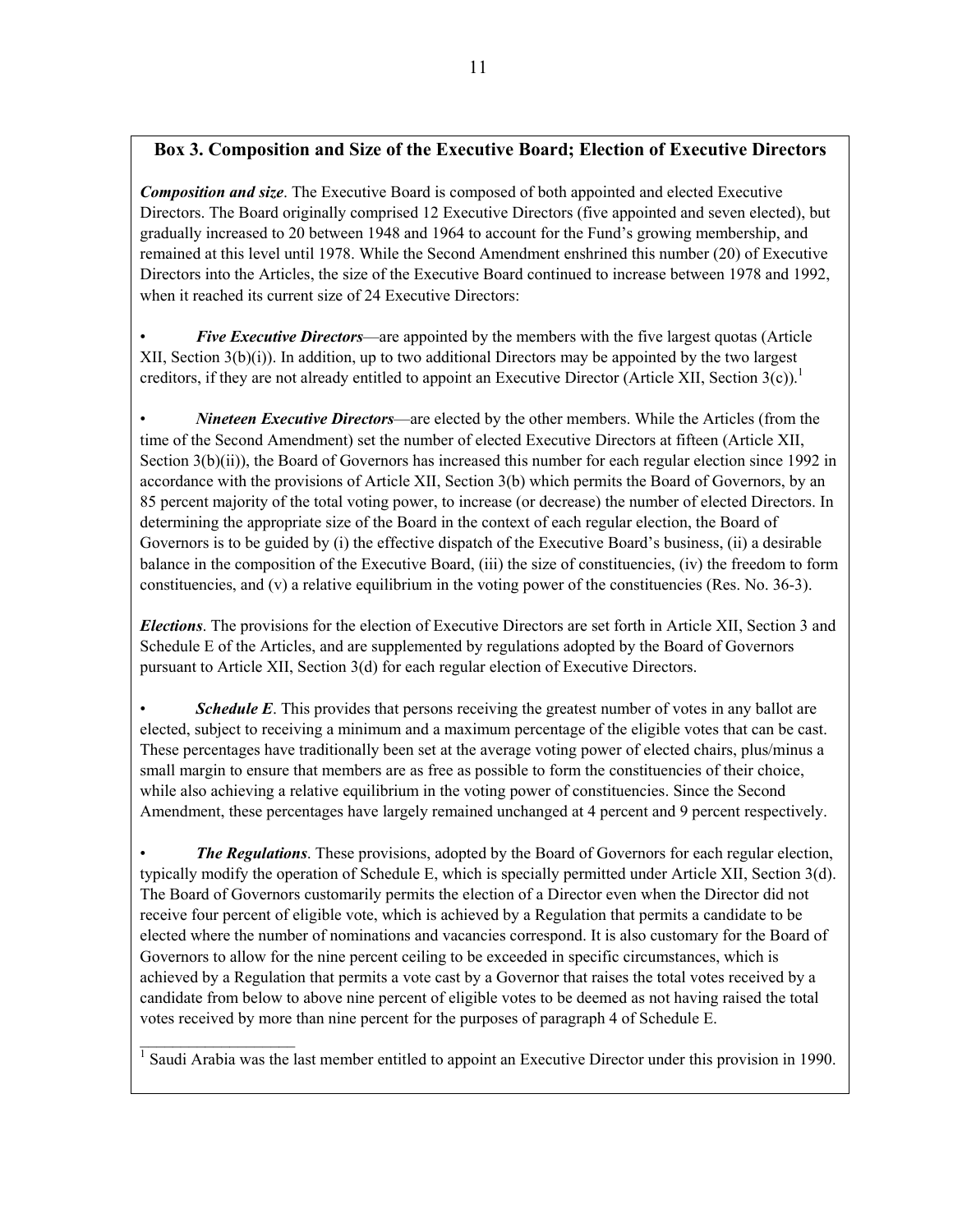Thus, even if all European members supported full consolidation, this requirement would constrain the capacity of Germany, France, and the UK—under current quota shares—to do so.

14. *Proposals and considerations*. The Manuel report supports reducing the size of the Board and enhancing the representation of emerging and developing countries by both eliminating appointed chairs and consolidating the number of European chairs [Manuel ¶ 22]. There are a range of approaches to consolidation, with very different implications for the decision-making process:

- *Mixed or homogeneous constituencies*. Constituencies within a homogeneous membership tend to speak with one voice, and therefore more forcefully and clearly than when multiple sensitivities have to be accommodated. On the other hand, constituencies comprising both creditor and borrower countries encourage mutual understanding and sensitivity to the needs of all sides, allowing the relevant chairs to take balanced positions and often contribute constructively to consensus building.
- *Concentrated or diluted voting power*. A consensus-based decision process benefits from the voting power of most chairs being within a relatively narrow range of each other. Thus, maximum and minimum voting power for elected constituencies are prescribed in Schedule E of the Articles, as modified by Regulations adopted for each regular election (Box 3). However, EU consolidation would result in a concentration of voting power and a more skewed distribution across chairs, possibly requiring modifications to the current approach.
- *European consolidation.* Although European consolidation would also concentrate their voting power and give the fewer European chair(s) a stronger veto power than the US currently holds, it is not entirely clear that this, were it to occur now, would enhance the voice of Europe in the Fund. The reason is that the process of integrating these countries' foreign economic policies is less advanced than that of integrating their economies. Premature consolidation of EU chairs could lead to the resulting few chairs unable to speak forcefully on key issues. Moreover, it would seem unreasonable and unrealistic to call into question the longstanding principle that constituencies are formed voluntarily.

15. *A possible approach*. Consistent with the recommendation of both the Manuel Committee and the IEO, the Board may wish to consider the elimination of appointed chairs [Manuel ¶ 24, IEO ¶ 74]. This would eliminate the perceived inequity of the present "twoclass system". This would not, in and of itself, result in greater consolidation of European chairs, but it would facilitate such consolidation when Europe is ready to do so. An allelected Board will also likely influence the formation of constituencies beyond any European consolidation, opening the door to other single-member chairs accepting other countries. As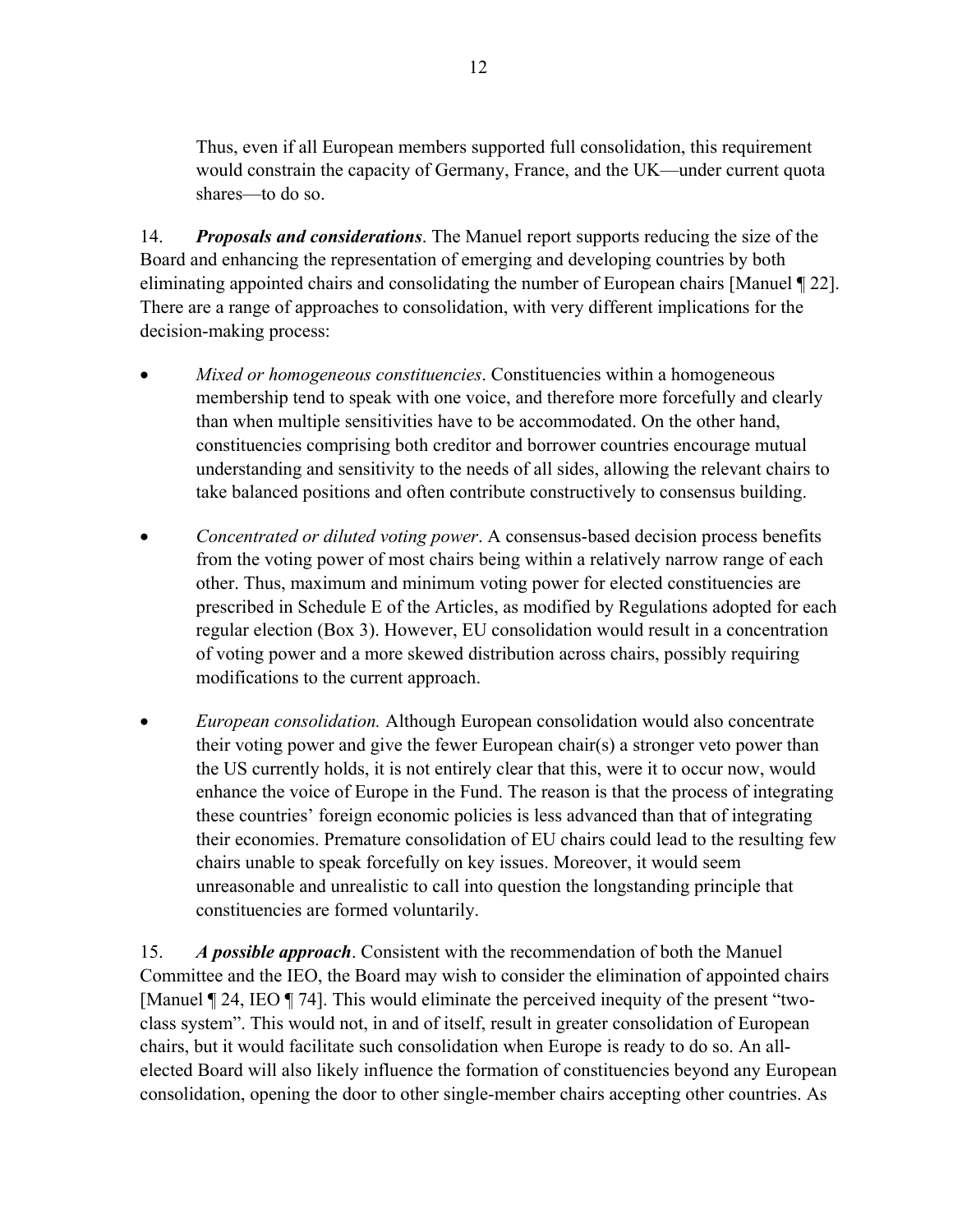the Manuel and IEO reports note, this would also facilitate a reduction in the size of the Board. Taken together, significant progress could be made in reducing the burden of representation in large constituencies, improving voice and legitimacy, and enhancing effective decision-making. Of course, there remains the risk that voting power could become concentrated—which argues for the application of rules to avoid excessive concentration of voting power in individual chairs.

## **B. Role and Functions**

<span id="page-12-0"></span>16. *Overstretch*. Beyond the criticism that there is no meaningful accountability for the Board's decisions and pronouncements (a point dealt with in Section II), a common thread running through many of the studies is that its effectiveness has suffered for lack of focus. In getting too involved in routine day-to-day operations, where it is perceived to have limited value-added, it has been unable to exercise genuine oversight over the work of management and staff and to hold them accountable. Correspondingly, the Board's involvement in setting strategic directions and policy formulation has been mostly reactive. Proposed remedies concern both the Board's mandate and its work practices. The focus here is on the former, since work practices probably are not a matter of interest to ministers and governors.

17. *Strategic mandate*. The need to strengthen the strategy function of the Board is a recurring theme, especially in the Manuel and IEO reports. The former argues for a primary role for the Board in advising the Council on emerging/strategic issues and in preparing its work—for instance, the preparatory stages of critical Fund policies and reports to the Council on cross-cutting themes in recent Article IV consultations [Manuel ¶ 37]. As indicated in both reports, a key motivation for giving management more decision-making authority over operational issues is to free up the Board to advise the Council on strategic issues.

18. *Oversight*. Many studies stress the need to reinforce the Board's oversight role, combined with reduced involvement in routine operations. The Manuel and IEO reports recommend introducing an accountability framework for the Board to track management performance and develop processes to strengthen independent oversight of agreed policies [Manuel ¶ 37, IEO ¶ 69]. Getting the Board away from the weeds of day-to-day operation is a necessary counterpart to any such move, both to free up time and to delineate responsibilities sufficiently clearly so that the Board could assess policy outcomes in an independent manner.

19. *Boundaries*. Where to draw the line between routine operations for management and critical decisions for the Board is a delicate choice. The Manuel report suggests devolving surveillance to staff and management, with safeguards, as well as devolving the annual budget within a medium-term framework and overall compensation policy set by the Board [Manuel ¶ 33]. The Board, however, would continue to approve all decisions regarding the use of Fund resources. The IEO recommends that the Board should allow Board committees or management to take decisions that have little policy or systemic impact, giving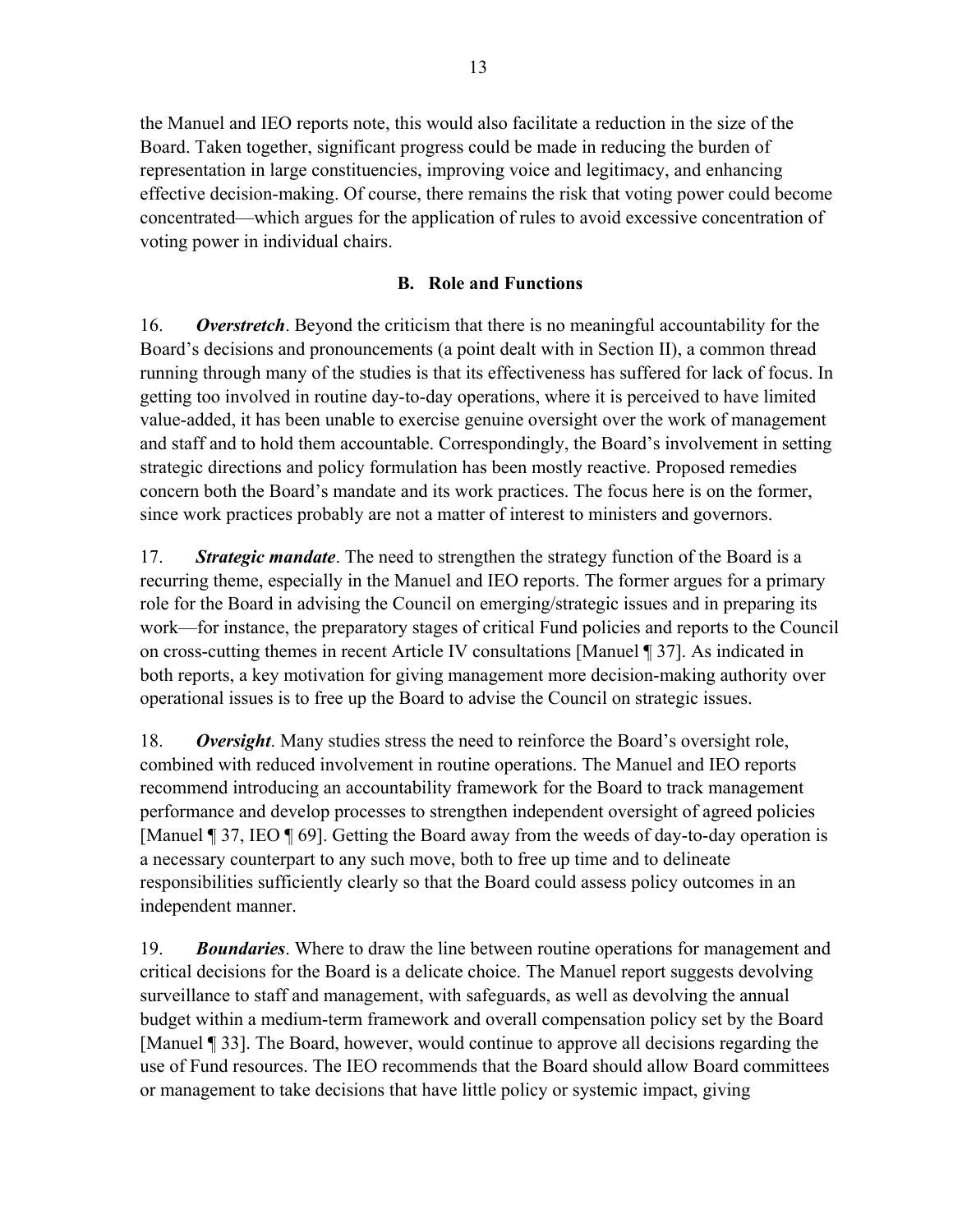management responsibility for certain types of non-systemic country issues, such as approval of UFR program reviews and certain Article IV consultations [IEO ¶s 72, 77].

20. *Competing considerations*. Any shift from an executive function to an oversight function involves trade-offs:

- *Surveillance*. The Manuel report proposal would eliminate the peer review process that has been a distinctive feature of Fund surveillance [Manuel ¶ 30]. Views differ as to the value-added of this peer review process [IEO ¶ 72]: in principle, it distinguishes Fund surveillance from the multitude of market, academic, and think tank analysis; in practice, many country authorities admit to paying little attention as far as surveillance of their own country is concerned [Bossone/IEO Background Paper 10, 2008, ¶ 85]. Moreover, concerns have been expressed that Board involvement undermines the independence of Fund surveillance. The IEO report suggests that management should have greater responsibility for certain types of non-systemic country issues, including completion of certain Article IV consultations (a survey conducted by the IEO found that only a fifth of Board members consider that the Board contributes significant value added to Article IV consultations) [IEO ¶ 72]. Thus, leaving to management the surveillance function could bolster independence and so candor. Allowing the Article IV consultation report to be discussed—not concluded—by the Board, as the Manuel report recommends, provides a safeguard for the relevant country or a group of Directors to voice any concern over staff advice and analysis [Manuel Table 1]. Broader quality control could be exercised ex post on a cross-country basis.
- *Use of Fund Resources*. The IEO proposes that straightforward, non-systemic, UFR decisions be taken by Board committees or management [IEO ¶s 72, 77]. To the extent that Board committees are given this function, this could result in greater efficiency but would not remove the Board from the process since these committees do not have decision-making authority and their recommendations would still need to be approved by the Board as a whole, even if on a lapse of time basis.
- *Committees*. Greater reliance on committees more generally—whether in the context of UFR or surveillance—could provide a means of, on the one hand, preserving the Board's executive authority (all recommendations of committees would need to be approved by the Board) and, on the other hand, giving it more time to exercise a more effective strategic and oversight role.

21. *Resident versus nonresident Board*. Those who advocate that the Board should perform a greater oversight and less executive role point out that it would then be able to meet less frequently. That said, most come out somewhere between agnostic and antagonistic to the idea of a nonresident Board, presumably appreciating the loss of organizational insight that comes from daily engagement. However, prominent voices, taking their cue from Keynes' original arguments, have spoken in favor of a nonresident Board, for example,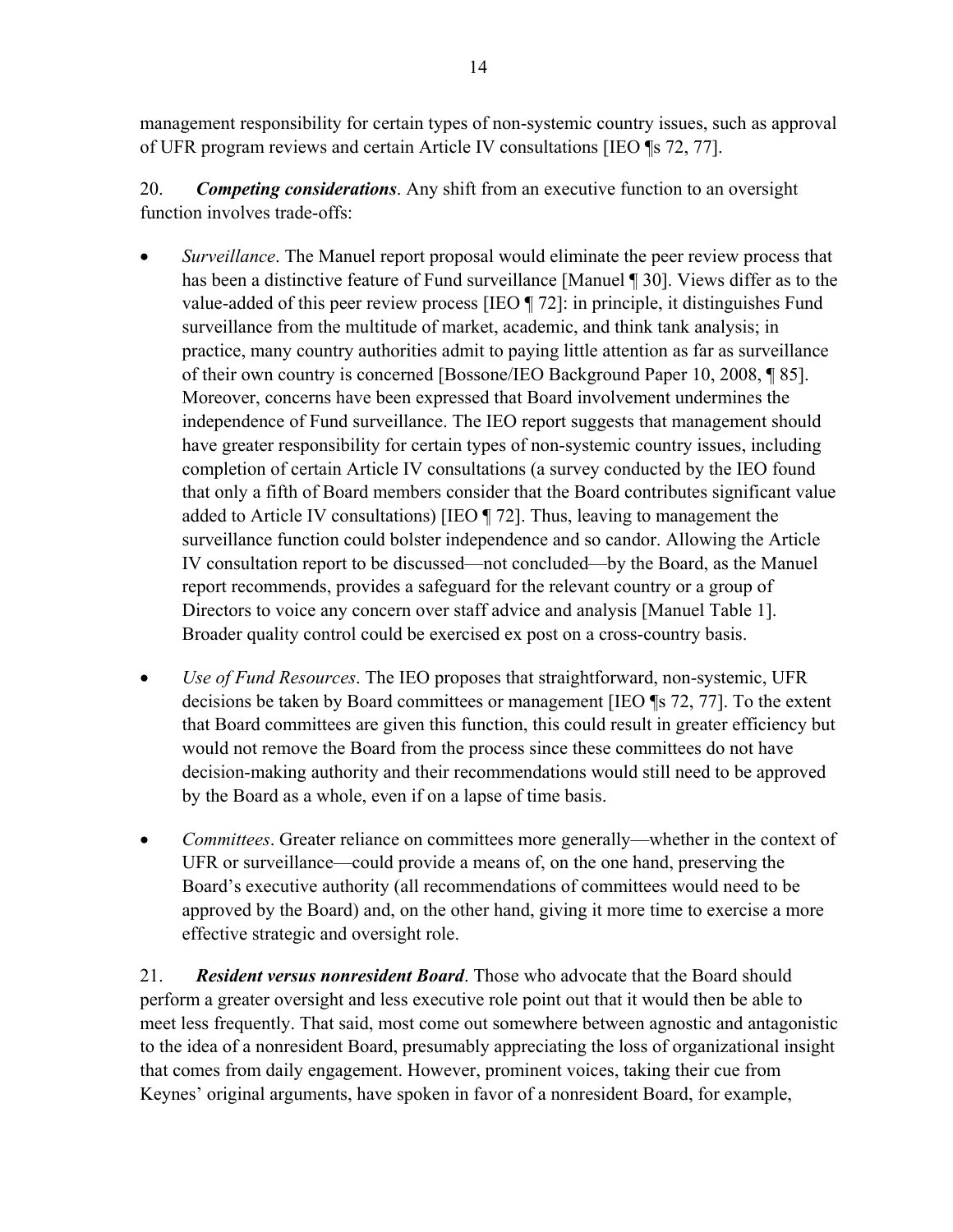Mervyn King (2006). The main advantage is the possibility of having as Executive Directors more senior officials, better positioned to provide strategic guidance and better plugged in to the policy-decision processes in their own countries. Other advantages would be a built-in incentive to focus on oversight rather than operational issues, as well as lower costs. But the disadvantages too are stark, including the risk of inadequate engagement by nonresident Directors and insufficient familiarity with underlying issues and considerations; emerging market and developing countries feel this cost would be greater in their case, given institutional limitations. A nonresident Board would also further advantage the host country in terms of access to staff and management.

22. *Board chair*. The case has been made, mainly by some academics and civil society organizations, that lines of accountability would be clearer if the Managing Director gave up the role of chair of the Executive Board. However, so long as the Board retains operational responsibilities (and even the Manuel report leaves a very long list of such responsibilities), retaining the Managing Director as chair would be justified [Manuel ¶ 37]. The Manuel and IEO reports therefore propose special arrangements—e.g., having an Executive Director chair the Board, or Board committees—whenever the Board exercises a purely oversight function such as the assessment of management performance [Manuel Table 1, IEO ¶ 77].

## **IV. VOTING MAJORITIES**

<span id="page-14-0"></span>23. *Current rules*. There is a widely-held view that voting majorities that apply to Fund decisions compound the Fund's legitimacy problems. Two issues have been identified. First, there is the fact that most decisions may be adopted by a majority of votes cast, i.e., by as few as 8 Directors. Second, the existence of key decisions that require an 85 percent majority is perceived as giving excessive leverage to the United States—although it gives such leverage also to any other small group of countries that is able to form a blocking minority (Box 4).

24. *Consensus*. Although it is constantly emphasized that the Fund adopts decisions by consensus, the role that the above thresholds play in shaping that consensus should not be underestimated. As a proposal is developed and it becomes clear that it is supported by the requisite majority of the voting power, Directors originally against the proposal will often shift their strategy by signaling their support in exchange for concessions that meet at least some of their concerns. In brief, a consensus is formed "in the shadow" of the voting rules.

25. *Reform considerations*. A word of caution at the outset is in order. With respect to decisions adopted by a majority of votes cast, this "default" rule was designed to ensure that the Fund can be decisive, thus giving confidence to the international community. More generally, experience demonstrates that, as the number of members of an institution increases, both practicality and effectiveness require moving away from unanimity. Reform should not result in paralysis. Regarding decisions that require special majorities, these thresholds may be seen as the price that the Fund pays to be given the authority to take the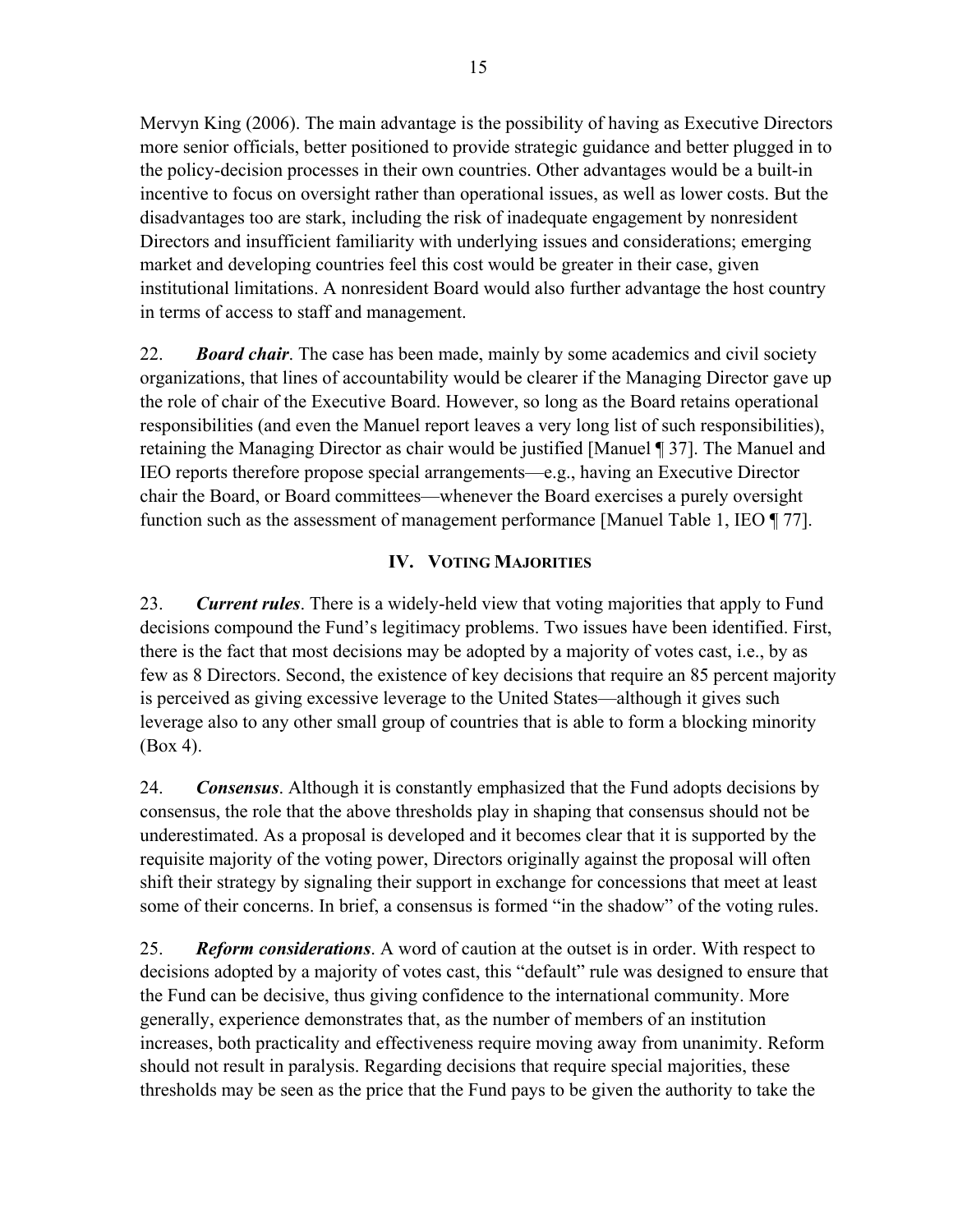## **Box 4. Voting Majorities**

*Majorities*. The Articles of Agreement specify the voting majorities required for Fund decisions, with those decisions being taken on the principle of weighted voting power. The default rule is specified by Article XII, Section 5(c) which provides that "[e]xcept as otherwise specifically provided, all decisions of the Fund shall be taken by *a majority of the votes cast*". In accordance with this provision, votes not cast because of abstention, or because no Executive Director is entitled to cast the number of votes allotted to a member, are excluded from the calculation and are not treated as negative votes.

*Special majorities*. This refers to a majority other than a majority of the votes cast, and is necessary only when expressly required by a provision in the Articles—either 70 percent or 85 percent of *total voting* power.<sup>1</sup> Since decisions adopted by a special majority are calculated according to the "total voting power" of the Fund (as compared to the number of "votes cast"), votes not cast because of abstentions have the effect of being counted as negative votes.

*Considerations*. The preference for the "majority of the votes cast" standard to apply to all decisions "except as otherwise specifically provided" was based on a policy of ensuring that decisions could be taken and that the business of the Fund should be conducted with maximum facility. However, at the time the Fund was created, it was also felt that, on some policy questions with far reaching importance, a safeguard against hasty and unwarranted action was needed in the form of higher, or special majorities. Moreover, at the time of the Second Amendment, it was recognized that certain members would only be willing to confer enabling authority to the Fund if they had the assurance that they could control how this authority would be exercised. The categories of decisions requiring special majorities has increased since the establishment of the Fund through the First and Second Amendments. This may largely be attributed to the rationale that enabling powers give the Fund authority over its members that should be exercised only with the assurance that members having a large majority of the total voting power concur in the exercise or the motive to give a veto to one or a group of members which was accepted as a compromise. The number of special majorities themselves was streamlined by the Second Amendment to be either 70 percent or 85 percent of the total voting power.<sup>2</sup> The 70 percent standard was applied to important decisions that are not routine but are nevertheless not of the same importance as the decision for which the larger, 85 percent majority is required. The decision of which standard to apply to different categories of decisions was not applied with mechanical precision because of the necessity for compromise on certain provisions, and in any event opinions may differ in some instances about the application of the distinction.<sup>3</sup>

 $2^{2}$  Before the Second Amendment, special majorities were absolute majority, two-thirds, three-fourths, four-fifths, and eighty-five percent, of the total voting power, and a unanimous vote under two provisions.

3 IMF, *Proposed Second Amendment of the Articles of Agreement: Commentary*, p. 61.

 $\mathcal{L}_\text{max}$  , where  $\mathcal{L}_\text{max}$  and  $\mathcal{L}_\text{max}$ 

<sup>&</sup>lt;sup>1</sup> Subject to one exception, namely, the requirement of an absolute majority (that is a majority of total voting power) under Article XXVII, Section 1(c) (termination of the suspension of the operation of certain provisions) and one qualification, namely the requirement not only of an eighty-five percent majority of the total voting power but also a majority of the Governors for a compulsory withdrawal of a member under Article XXVI, Section 2(b).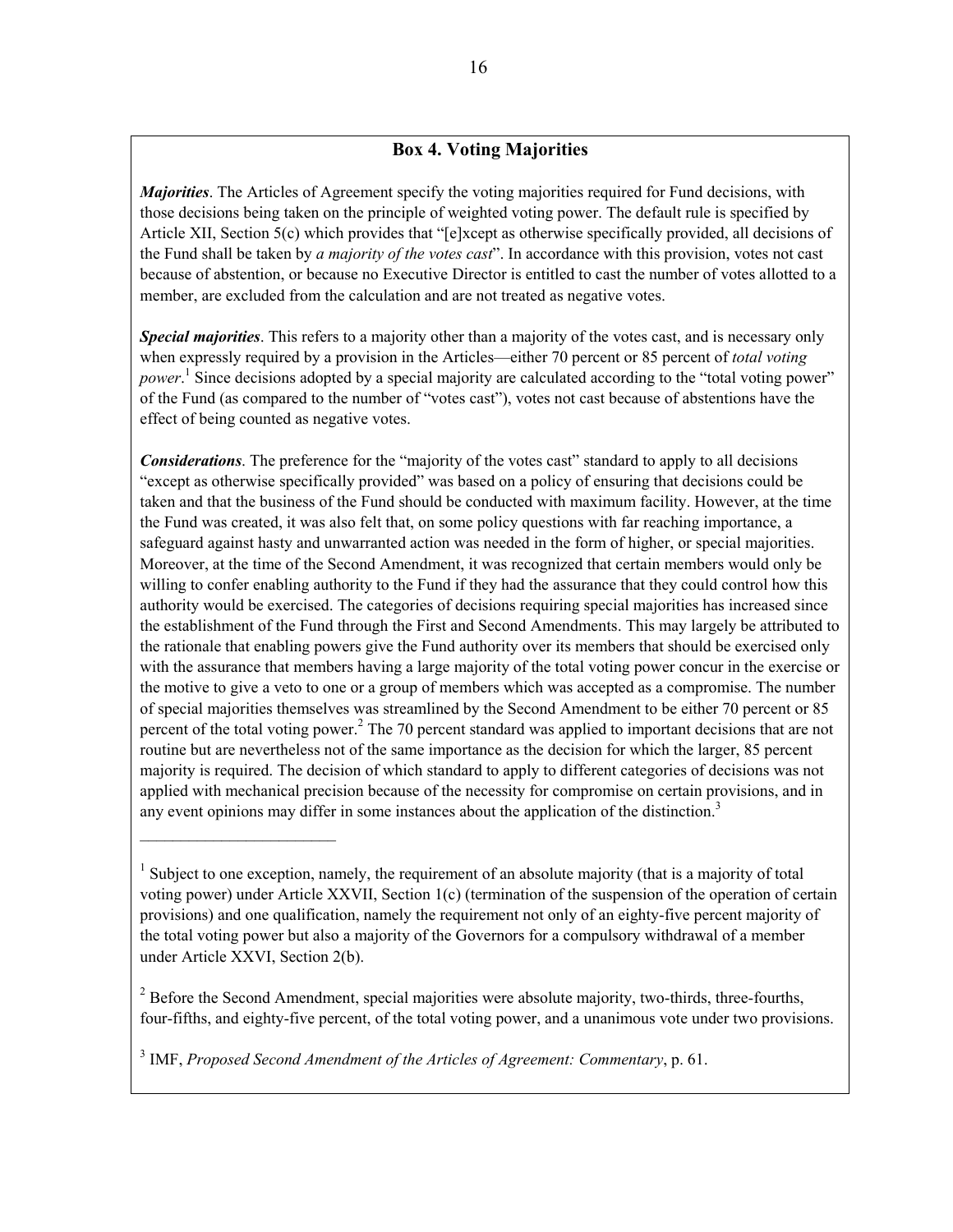relevant decisions. Indeed, a reason why the membership decided at the time of the Second Amendment to allow the Fund to retain the gold making up the subscriptions under the now defunct par-value system was that the amended Articles specified an 85 percent majority of the total voting power in order to sell this gold. There is a risk that the removal—or lowering—of special majorities could only be obtained at the expense of a reduction of the Fund's authority in certain key areas.

26. *Double majorities*. The adoption of double majority voting is a proposal with farreaching consequences—for many countries, it could eclipse quota shares in practical importance. The basic idea is to require a majority both in terms of (a) voting power and (b) an additional "democratic" metric that seeks to dilute the effect of a pure weighted voting system. (In this respect, it is analogous to "basic votes", which seek to moderate the effect of economic size in the voting process by giving every country, no matter the size, an equal number of basic votes.) The choice of an additional metric for purposes of designing a double majority is complicated because it depends on where the decision is being taken. For example, if the decision is taken by the Executive Board, a decision would require a majority of the voting power and a majority of Executive Directors; since Executive Directors cast their votes as a block, the additional metric could not be based on the number of members. However, the number of members could be used as an additional metric both with respect to decisions taken by the Board of Governors and decisions taken by the Council (given that Councillors may split their vote).

27. *Implications*. A double-majority decision rule would significantly shift power from members with large quotas to members with smaller quotas. At least with respect to the decisions taken by the Executive Board, the degree of shift would depend on the steps taken to change the size and the composition of the Executive Board. Since such reform requires an amendment of the Articles, broad support would be needed. If such support exists, care would need to be taken to ensure that the introduction of a double majority system does not undermine the capacity of the Fund to respond quickly. Accordingly, the type of decisions that would require a double majority would need to be considered. Indeed, one would need to consider whether the objective would be more easily and effectively served by simply increasing the number of decisions that require a special majority, which would also require an amendment of the Articles.

28. *Special majority threshold*. Perhaps because of the symbolic dimension of the US veto, it is frequently proposed, including in the Manuel report (and even more forcefully in reports by civil society), to lower the 85 percent special majority threshold to 70-75 percent [Manuel ¶ 26]. Such a change would require an amendment of the Articles and, accordingly, would require the support of the US (amendments of the Fund's Articles involve a double majority: three-fifths of the members, having 85 percent of the total voting power). Even if this support were forthcoming, the 85 percent threshold, which is often identified as being for the exclusive benefit of the US, actually increases the leverage of any group of countries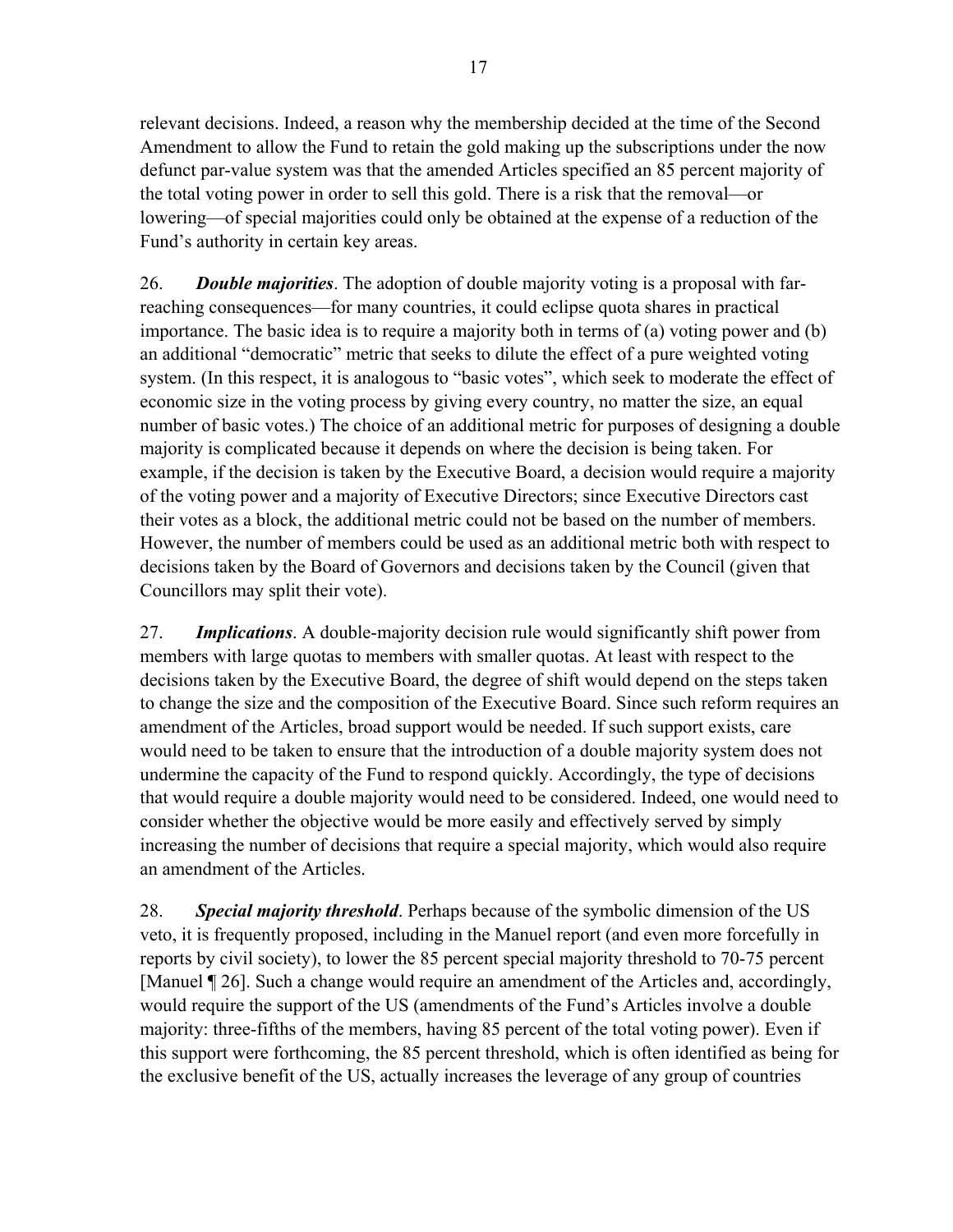which, among them, can muster 15 percent of the total voting power. Lowering the threshold would reduce their leverage as well.

## **V. MANAGEMENT SELECTION AND STAFF HIRING**

<span id="page-17-0"></span>29. *Managing Director*. Whatever the successes, the fact that the Fund's Managing Director has always been a European, and the World Bank's always a US national, has been problematic from a governance standpoint. More broadly, the perception that the US and Europe appoint whomever they choose to these positions—so far their own nationals—has brought into question the legitimacy of the process. In 2001, the Board "endorsed"—but did not adopt a formal decision approving—guidelines for a more open process (Box 5). However, these guidelines have never been implemented. Instead, the process has evolved to the point where the Board has adopted a procedure that specifies qualification criteria, establishes a nomination period, and provides for an interview process. Skepticism over the fairness of the process is unlikely to be resolved until the guidelines receive political backing and a different outcome is achieved.

30. *Deputy Managing Directors*. There is a clear perception that these positions are unfairly reserved for certain nationalities. The most prominent example is the informal understanding the First Deputy Managing Director is a US national, which so far has always been the case. In recent years, a similar stickiness in national/regional representation has characterized the other two DMD positions (Japan in one case, Latin America in the other). The Managing Director's appointment of these individuals is subject to the approval of the Executive Board, given that they chair most Board meetings in the Managing Director's place. In practice, a firm political commitment—expressed through the Council/ IMFC or the Executive Board—that these positions are not reserved for certain nationalities could help.

31. *Staff*. Although the staff has prided itself for its professionalism and political neutrality, it has not escaped criticism from various quarters, including country authorities and civil society organizations. Complaints have centered on staff's lack of country-specific knowledge (amplified by regional rotation), limited regional and academic diversity, and prior work experience. Groups such as New Rules for Global Governance have proposed an overhaul of human resource policies to promote diversity, especially first-hand country experience, reduce staff rotation, enhance staff accountability (e.g., by linking career progression and country outcomes), and allow for a wider range of views on economic issues. The Fund is already moving to increase regional and academic diversity and prior work experience (via hiring policies), and slow staff rotation (via minimum periods on desks and in departments). While the direction of change is clear, the pace of progress has been hindered by numerous factors, including difficult tradeoffs with calls that go in the other direction—e.g., downsizing and the hiring of staff with financial expertise in major money centers. Separately, the IEO has proposed that the Executive Board should play a more active role in the selection of the Fund's General Counsel and Secretary, given the special relationship that these two positions have with the Executive Board [IEO ¶ 78].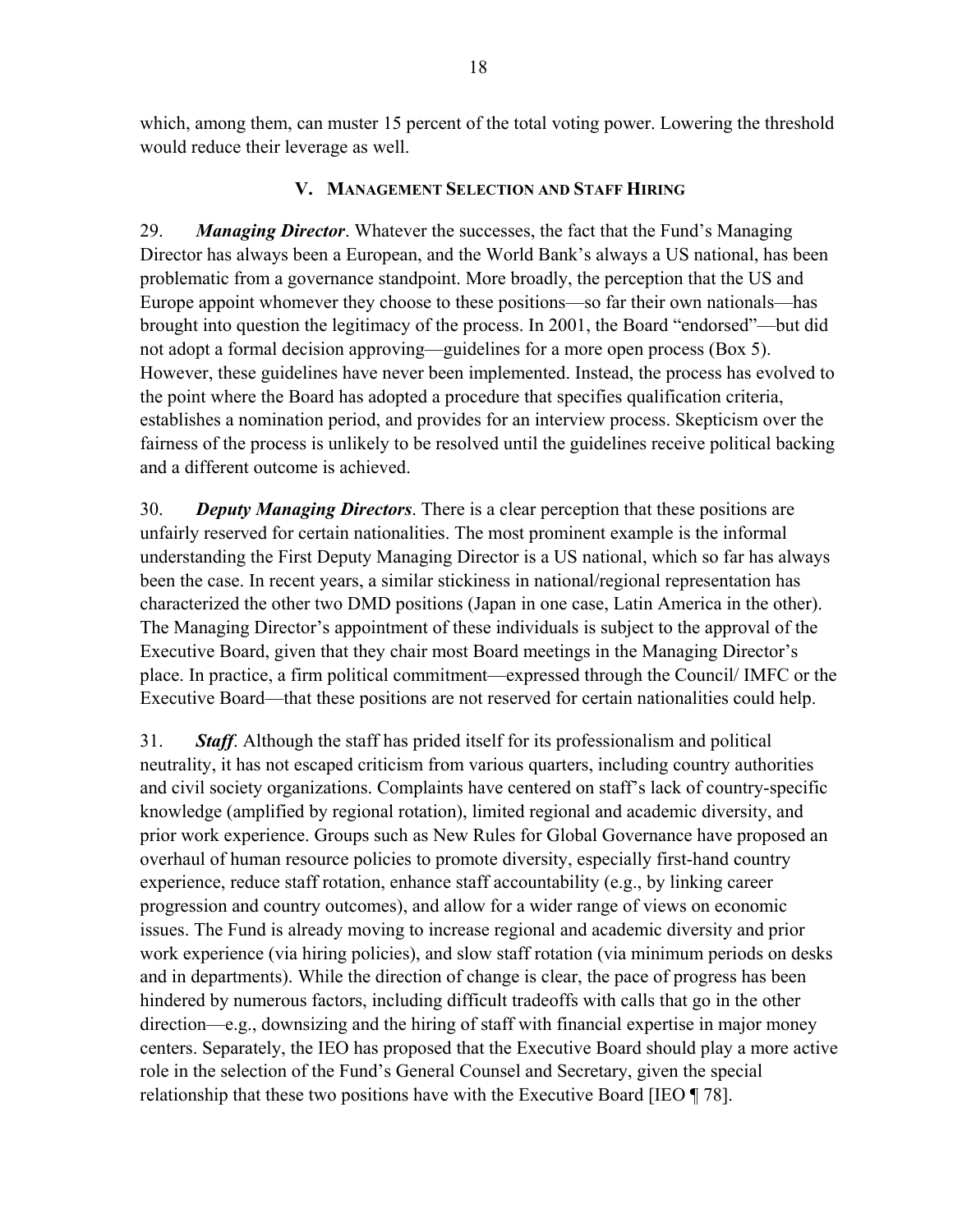## **Box 5. Selection of the Managing Director**

*Legal framework*. The legal framework for the selection of the IMF's Managing Director is set out in the IMF's Articles of Agreement and By-Laws: Article XII, Section 4(a) provides that "[t]he Executive Board shall select the Managing Director who shall not be a Governor or an Executive Director". Section 14(c) of the Fund's By-Laws provides that "[t]he contract of the Managing Director shall be for a term of five years and may be renewed for the same term or a shorter term at the discretion of the Executive Board, provided that no person shall be appointed to the post of Managing Director after he has reached his sixtyfifth birthday and that no Managing Director shall hold such post beyond his seventieth birthday."

*Process*. Although an Executive Board decision to select a Managing Director can be taken by a majority of the votes cast, in practice the selection of the Managing Director has been made by consensus. Typically, the process initially involves informal consultations among Governors, officials of members countries and Executive Directors. It is then followed by an informal deliberative process within the Executive Board and, in circumstances where there is more than one candidate under consideration, the process may involve the use of an informal voting procedure, consisting of one or more "straw polls" designed to identify the leading candidate. Once a consensus candidate emerges, a formal meeting of the Executive Board is convened where the Executive Board adopts the decision to select the Managing Director.

*2001 recommendations*. Following the selection of the Managing Director in 2000, Executive Directors established a Working Group to review the process for selection of the Managing Director. A similar Working Group was established in the World Bank to review the selection process for the World Bank President. A draft joint report issued by the Working Groups in 2001 recommended certain principles and procedures for the search and selection processes,<sup>1</sup> which was "noted" by the IMFC in its April 2001 communiqué. In the "Report of the Executive Board to the Board of Governors on Quota and Voice Reform" dated September 7, 2006 (Attachment VIII), the Executive Board noted the following: "There is considerable agreement on the importance of ensuring that procedures for the selection of the Managing Director are open and transparent. The Executive Board will consider whether further steps, beyond those discussed by the Boards of the Bank and the Fund in 2001 and the steps followed for the selection of the Managing Director in 2004, are needed to ensure a fully transparent process for the selection of the Managing Director, as part of the two-year program of governance reforms."<sup>2</sup>

For the selection of the current Managing Director, Mr. Dominique Strauss-Kahn, the Executive Board adopted a decision to define the selection procedure, which included the specification of a candidate profile, a process for nominations, and an interview procedure.<sup>3</sup>

 $\mathcal{L}=\{1,2,3,4,5\}$ 

<sup>1</sup> The Bank Working Group to Review the Process for Selection of the President and the Fund Working *Group to Review the Process for Selection of the Managing Director— Draft Joint Report* [\(http://www.imf.org/external/spring/2001/imfc/select.htm\)](http://0-www-imf-org.library.svsu.edu/external/spring/2001/imfc/select.htm).

<sup>2</sup> *Report of the Executive Board and Proposed Resolution on Quota and Voice Reform in the International Monetary Fund* ([http://www.imf.org/external/np/pp/eng/2006/091406q.pdf](http://0-www-imf-org.library.svsu.edu/external/np/pp/eng/2006/091406q.pdf), paragraph 19).

<sup>3</sup> *IMF Executive Board Moves Ahead With Process of Selecting the Fund's Next Managing Director*, IMF Press Release No. 07/159.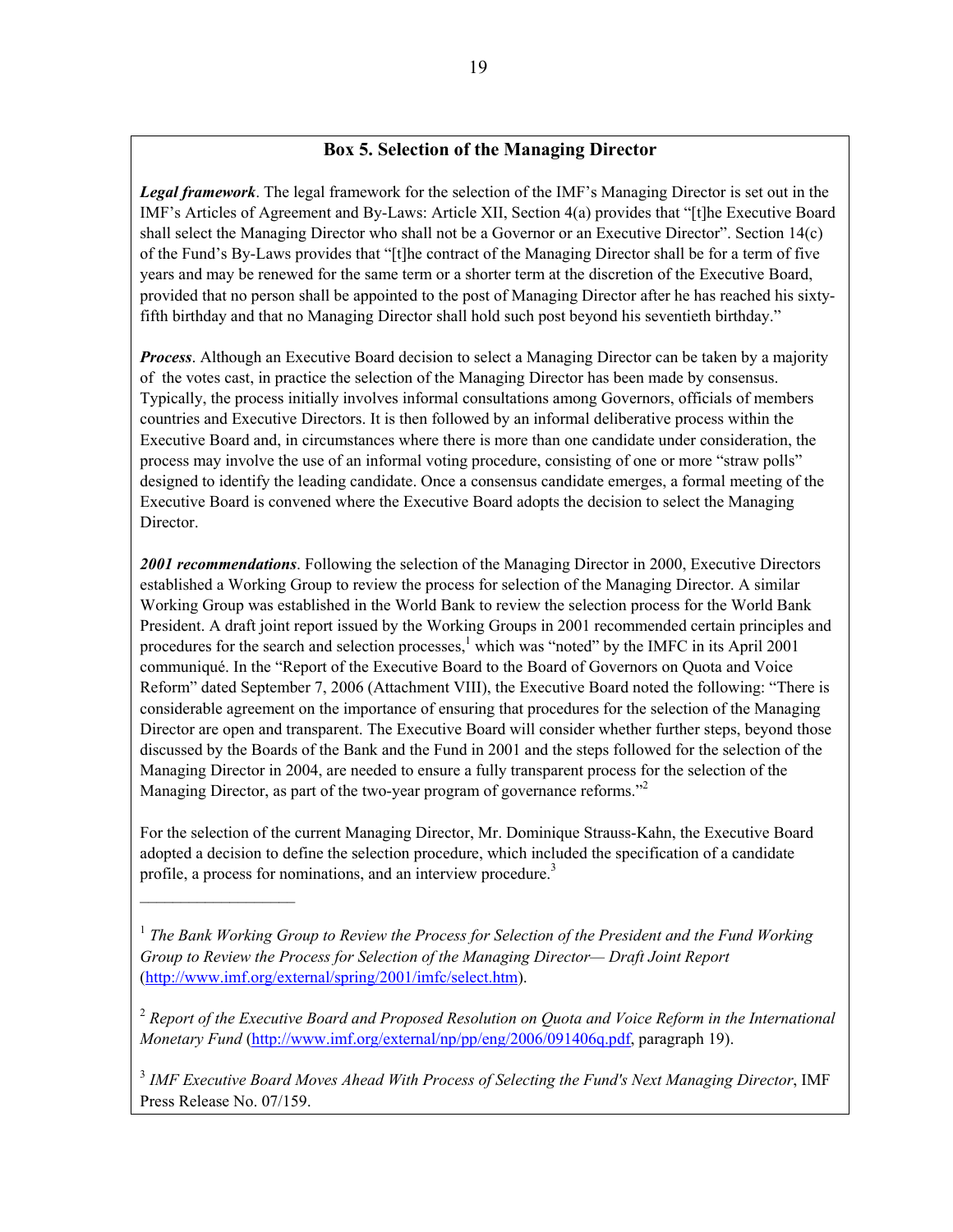#### **VI. FUND MANDATE**

<span id="page-19-0"></span>32. *Overview*. The discussion so far has focused on governance reforms to enhance the Fund's legitimacy and effectiveness, given its mandate. But the Fund's mandate also bears on governance insofar as it affects the issues upon which the membership exercises its voice and vote. Thus, several reports have called for a review of the Fund's mandate. In light of the significant changes in the global economy over the past few decades, questions have arisen as to whether the Fund's mandate is appropriate to the times and, relatedly, whether the Articles need to be amended. These questions revolve around three areas: (i) perimeter of surveillance; (ii) jurisdiction over capital movements; and (iii) international reserve currencies. Many have begun to discuss these issues, including at the G-20, and it will take time to debate and resolve the underlying economic policy issues. One approach suggested in the G-20 paper is for the IMF to commission a group of experts to analyze the issues, which are likely to be contentious, and negotiate needed amendments to the Articles [G-20 ¶ 92]. A related proposal by the UN Stiglitz commission for an intergovernmental advisory panel of experts examines a host of critical economic and social issues [UN/Stiglitz Chapter 4, ¶ 19]. Such a panel would not undertake its own research, but rather would pool together available knowledge on the issues.

33. *Surveillance mandate*. Central to the effectiveness of the Fund's work is its surveillance mandate. A point stressed by the Manuel and Boutros-Ghali/Boorman reports is that the Fund lacks an explicit mandate to oversee global financial stability in all its dimensions—not just exchange rate developments but also developments in the financial sector, capital flows and domestic macroeconomic policies [Manuel ¶ 2, Boutros-Ghali/Boorman p. 2]. The existing mandate to monitor members' obligations to promote " a stable system of exchange rates" forces the Fund to view macroeconomic developments through prism of their impact on exchange rates ("external stability" as defined under the 2007 surveillance decision). It should then not be surprising that linkages via financial channels and capital flows get shorter shrift—the transmission of the current crisis from the United States did not, for instance, occur via a dollar collapse, as the Fund had feared, but rather through financial sector de-leveraging and massive capital reflows from emerging markets to US safety. Thus, the case is made to broaden the Fund's surveillance mandate to give equal weight to macroeconomic and prudential policies and financial spillovers. Moreover, the current approach is perceived to undermine evenhandedness, given the fact that "firm" surveillance is only to be exercised over members' exchange rate policies, implying that there is closer scrutiny of members with fixed or managed exchange rates. A related question is whether the mandate with respect to multilateral surveillance needs to be clarified [de Larosière ¶ 50]. Proponents argue that, armed with such a mandate, the Fund's ability to build the necessary expertise in these areas would be enhanced.

34. *Capital account jurisdiction*. As the Boutros-Ghali/Boorman report notes, many recent crises have been associated with poorly planned and sequenced financial liberalization [Boutros-Ghali/Boorman p. 4]. Extending the Fund's jurisdiction over the current account to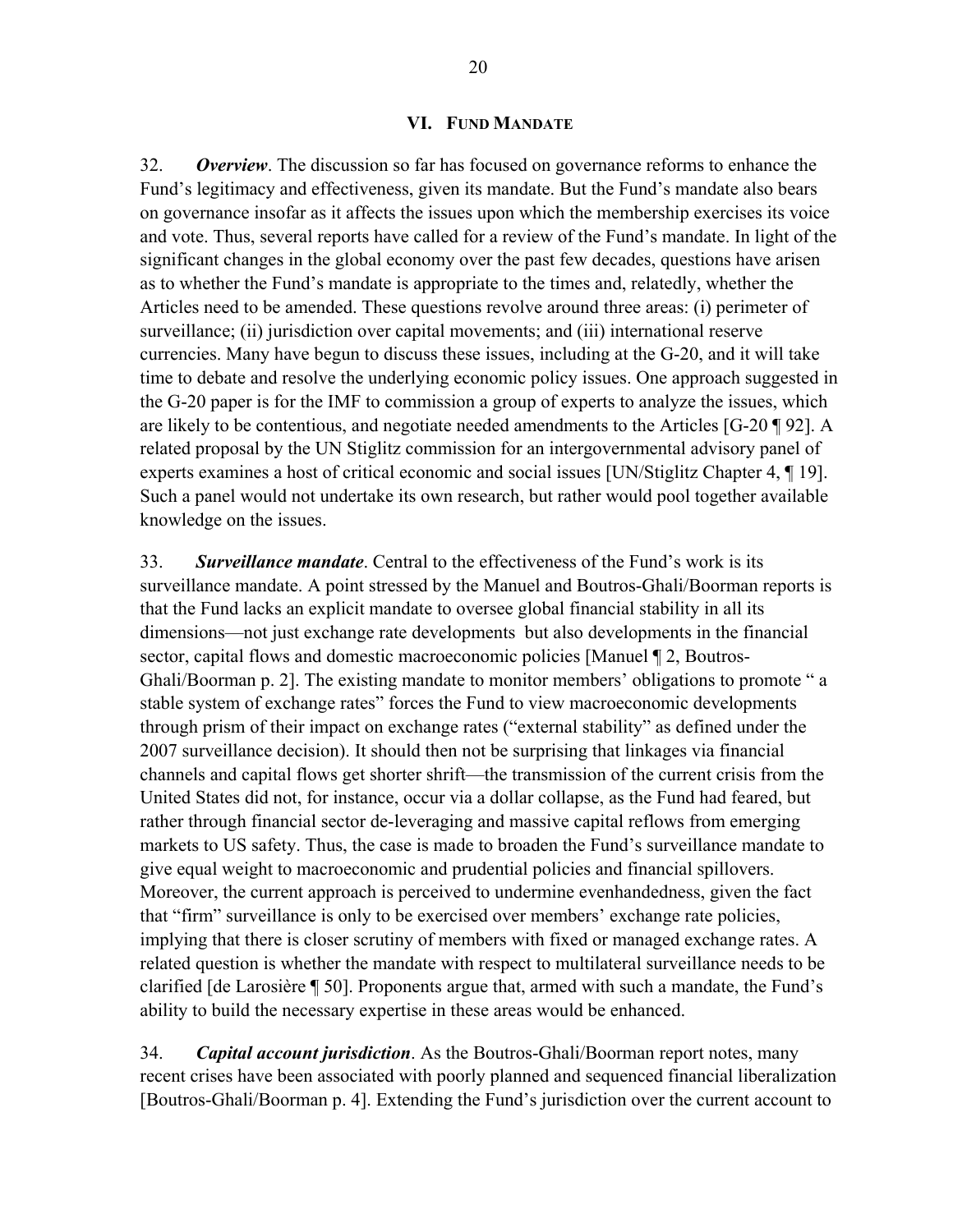also cover international capital movements would facilitate oversight of such risks and crossborder spillovers. The objective would not be to champion the liberalization of capital movements per se, but rather to ensure that countries adequately assess domestic macroeconomic and financial risks ahead of liberalization. Granting the Fund such powers would require it to develop the capacity to effectively monitor capital account policies of members and ensure that any restrictions imposed are non-discriminatory. As noted by the Manuel Committee, given the Fund's role in providing financing when members face instability in the capital account, it is appropriate for the Fund to play a central role in advising members as to the pace of financial liberalization [Manuel Box 2].

35. *SDRs and the global reserve system*. A final set of issues relates to the role of the SDR. Interest in the objective of making the SDR a principal reserve asset in the international monetary system (Article VIII, section 7, and Article XXII) has grown along with concerns about the long-term standing of the dollar as the world's premier reserve asset. The debate is in its early stages, with discussion pending on the how the global reserve currency system should be administered, what form a new stable reserve currency should take, how it might be produced and allocated, whether countercyclical rules of emission might be desirable, and how the transition to the new system could be managed [see for instance UN/Stiglitz Chapter 5, ¶s 30-54]. If the IMF were to be given an enhanced role in a new global reserve currency system, such as regular or countercyclical SDR emissions, then this could also have important governance implications (e.g., a less political and more independent central banktype arrangement may be needed).

## **VII. NEXT STEPS**

<span id="page-20-0"></span>36. *Expectations*. Based on the IMFC's communiqué cited in ¶ 1, the Board's report to the IMFC would be expected to cover three key areas: how to obtain more high-level engagement at the IMFC (whether by activating the Council or some other means), what other reforms suggested in the Trevor Manuel report to take forward (or not), and how to handle the proposals put forward by others. In preparing its response, the Board will need to be mindful of the broader public expectations of change created by high-profile analysis from outside the Fund on righting the deficiencies in governance.

37. *Specific input*. If staff are to prepare a report that captures the sense of the Board in a concise and pointed way, it will need the guidance of Directors on several specific points. Although these are listed below as free standing menu items, certain combinations may not work. For example, effectiveness and legitimacy might not be enhanced much if the Council were activated without changing its—or the Board's—composition; or if the size of the IMFC/Council and Board were to be reduced without changes in composition. Table 2 sets out the various measures needed to implement the reform proposals described in the paper.

 Do problems with legitimacy, engagement, and accountability warrant governance reforms beyond quotas? [¶1-¶2]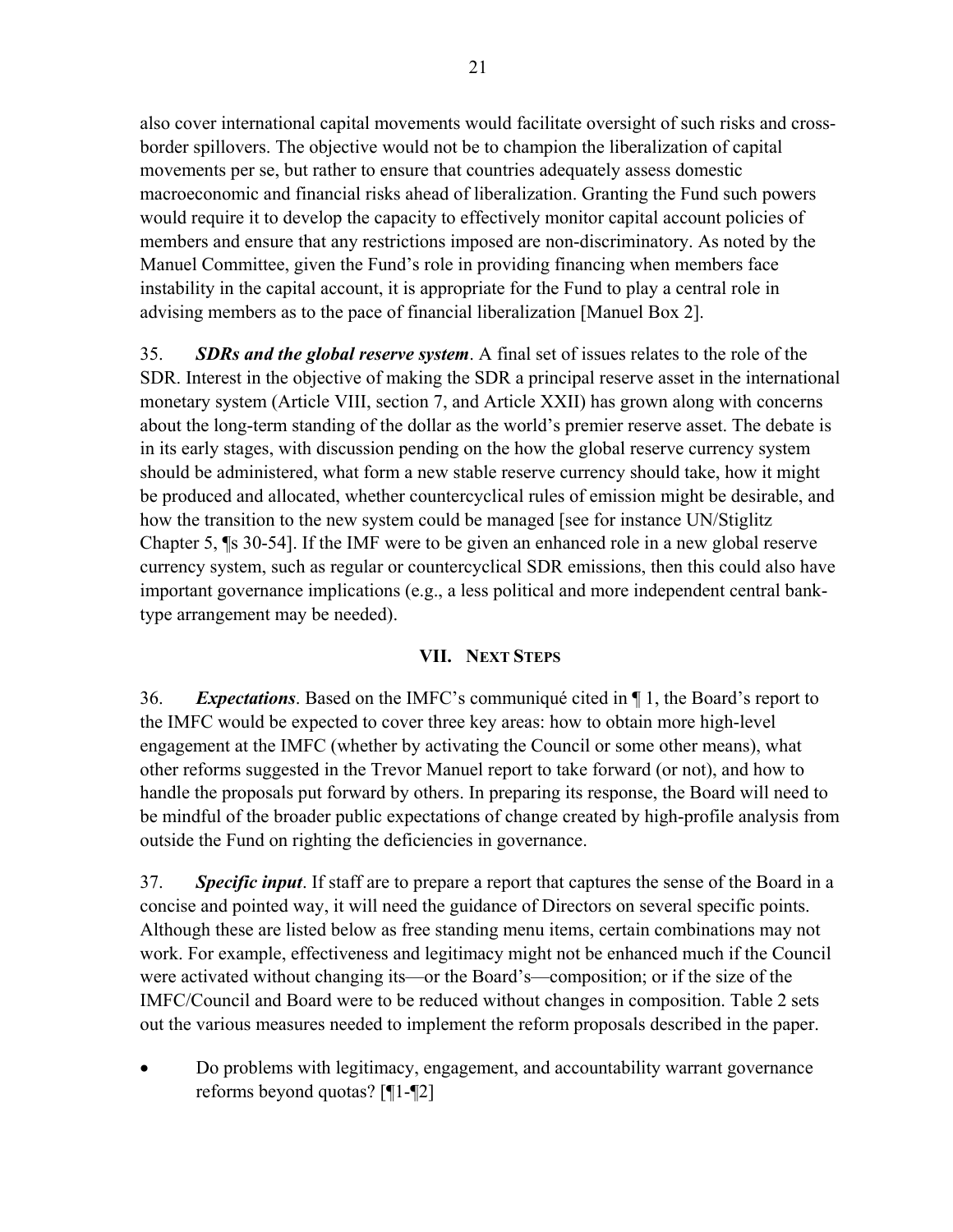- Should the Council be activated or would a reformed IMFC suffice? [¶5]
- What areas should the Council/IMFC cover? How would it hold the Board and management accountable? Is recomposition and troika leadership desirable? [¶6-¶10]
- Should the Board be downsized and the chairs recomposed, with fewer EU chairs and more emerging and developing country chairs? How might this be achieved? Should appointed chairs be eliminated? [¶12-¶15]
- Should the Board perform less of an operational role and more of an oversight one? What functions might be devolved to management—surveillance? [¶16-¶22]
- Should double majorities be considered? If so, for what type of decisions? Should the 85 percent special majority threshold be lowered? [¶23-¶28]
- What specifically should be done now to open up the process for selecting the Managing Director and the Deputy Managing Directors? [¶29-¶30]
- What should be said with regard to increasing staff diversity? [¶31]
- Is a change in the Fund's mandate, as set forth in the Articles, needed? In what areas and on what timeframe? [¶32-¶35]
- Can these reforms be phased in or should they be treated strictly as a package?
- What other issues should be raised in the Board's report to the IMFC?

38. *Moving ahead*. Reaching agreement on the above questions will be difficult—and even more so once it is recognized that the *full* governance agenda also includes quota reform. There is therefore a risk of protracted debate, positioning, impasse, and inaction. Directors may therefore wish to consider ways of guiding the process forward. Specifically, are there broad parameters—e.g., on the desired shift in quota shares to dynamic/emerging economies, the increase in total quotas, the size and composition of the Board, the role of IMFC ministers and governors in strategic decisions—that could be agreed upon at an early stage at the ministerial level to guide the process? Such an initiative could breathe new life into the overall process of governance reform in the Fund.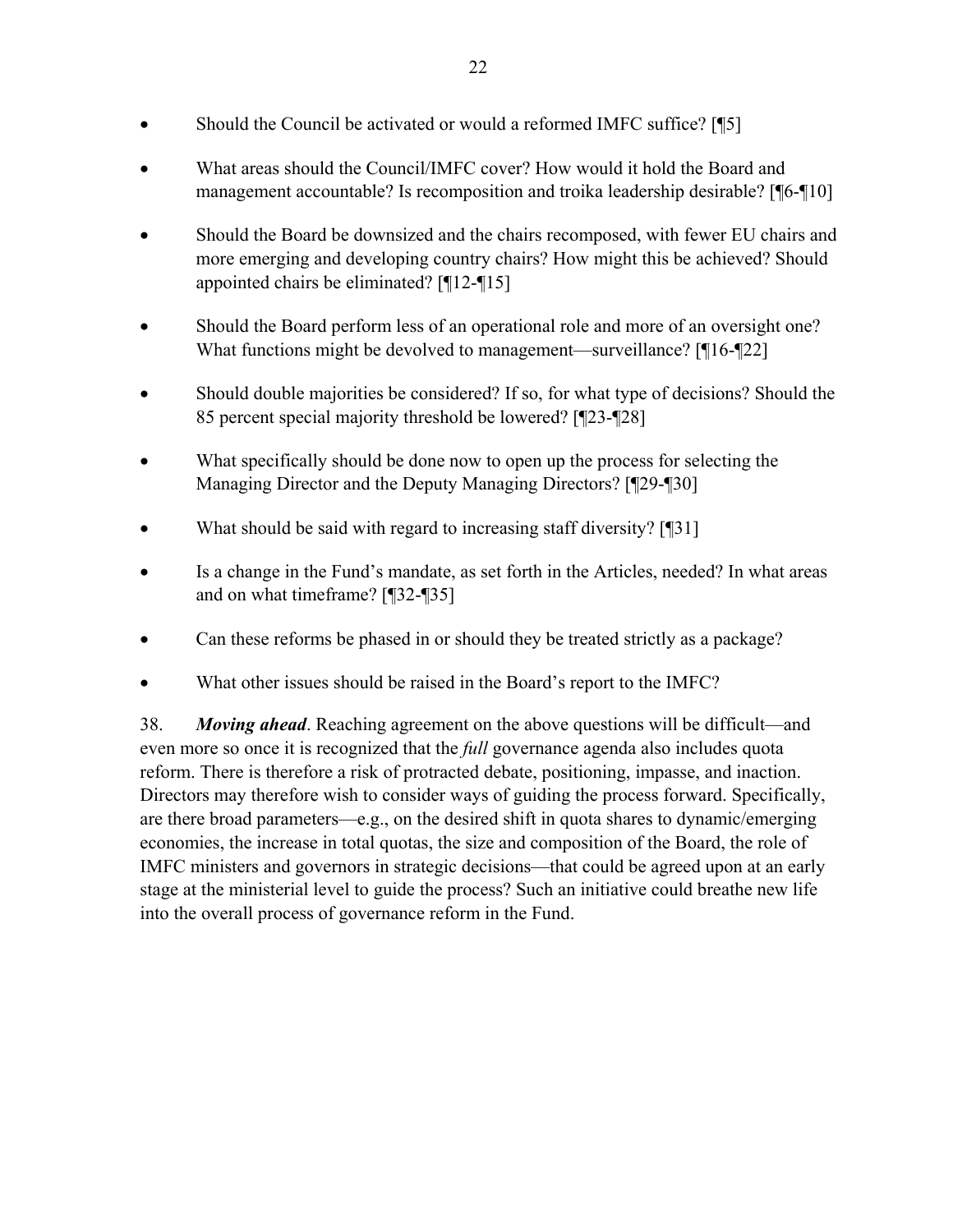| Issue                                                                          | <b>CIMFGR</b><br>(Trevor Manuel) | <b>IEO</b>                               | CSOs / Thinktanks | Boutros-Ghali<br>Committee        | <b>UN Commission</b><br>(Stiglitz)                   | G-20 Working<br>Group $#3$ |
|--------------------------------------------------------------------------------|----------------------------------|------------------------------------------|-------------------|-----------------------------------|------------------------------------------------------|----------------------------|
| Importance of quota and voice reform                                           | Yes                              | Yes,<br>though outside<br>scope of paper | Yes               | Yes                               | Yes                                                  | Yes                        |
| Greater ministerial involvement in the Fund                                    | Yes                              | Yes                                      | Yes               | Merits "careful<br>consideration" | Yes.<br>with reference to<br><b>UN-based Council</b> | Yes                        |
| Activate decision-making ministerial-level Council                             | Yes                              | Yes                                      | Mixed             | Merits "careful<br>consideration" | Yes,<br>with reference to<br><b>UN-based Council</b> | Mixed                      |
| Reform IMFC                                                                    | <b>No</b>                        | Yes                                      |                   |                                   | <b>No</b>                                            |                            |
| Review composition of the Executive Board                                      | Yes                              | Yes                                      | Yes               | Yes                               | Yes                                                  | Yes                        |
| Clarify roles and responsibilities of Board and Management                     | Yes                              | Yes                                      | Yes               |                                   |                                                      | Mixed                      |
| More supervisory and advisory role for Board; delegate surveillance to manager | Yes                              | Yes                                      | Yes               |                                   |                                                      |                            |
| Enhance accountability                                                         | Yes                              | Yes                                      | Yes               |                                   | Yes                                                  | Mixed                      |
| Resident Executive Board                                                       | Yes                              | Yes                                      | Mixed             |                                   |                                                      |                            |
| MD selection process--open, transparent                                        | Yes                              | Yes                                      | Yes               |                                   | Yes                                                  | Yes                        |
| Review decision-making rules                                                   | Yes                              | Yes                                      | Yes               |                                   | Yes                                                  | Yes                        |
| Review and possibly expand Fund's mandate                                      | Yes                              |                                          | Mixed             | Yes                               | Yes                                                  | Mixed                      |
| Increase staff diversity (skill sets, training, geographic background)         | Yes                              |                                          | Yes               |                                   | Yes                                                  | Yes                        |

## Table 1. Position of Reports on Key Governance Reforms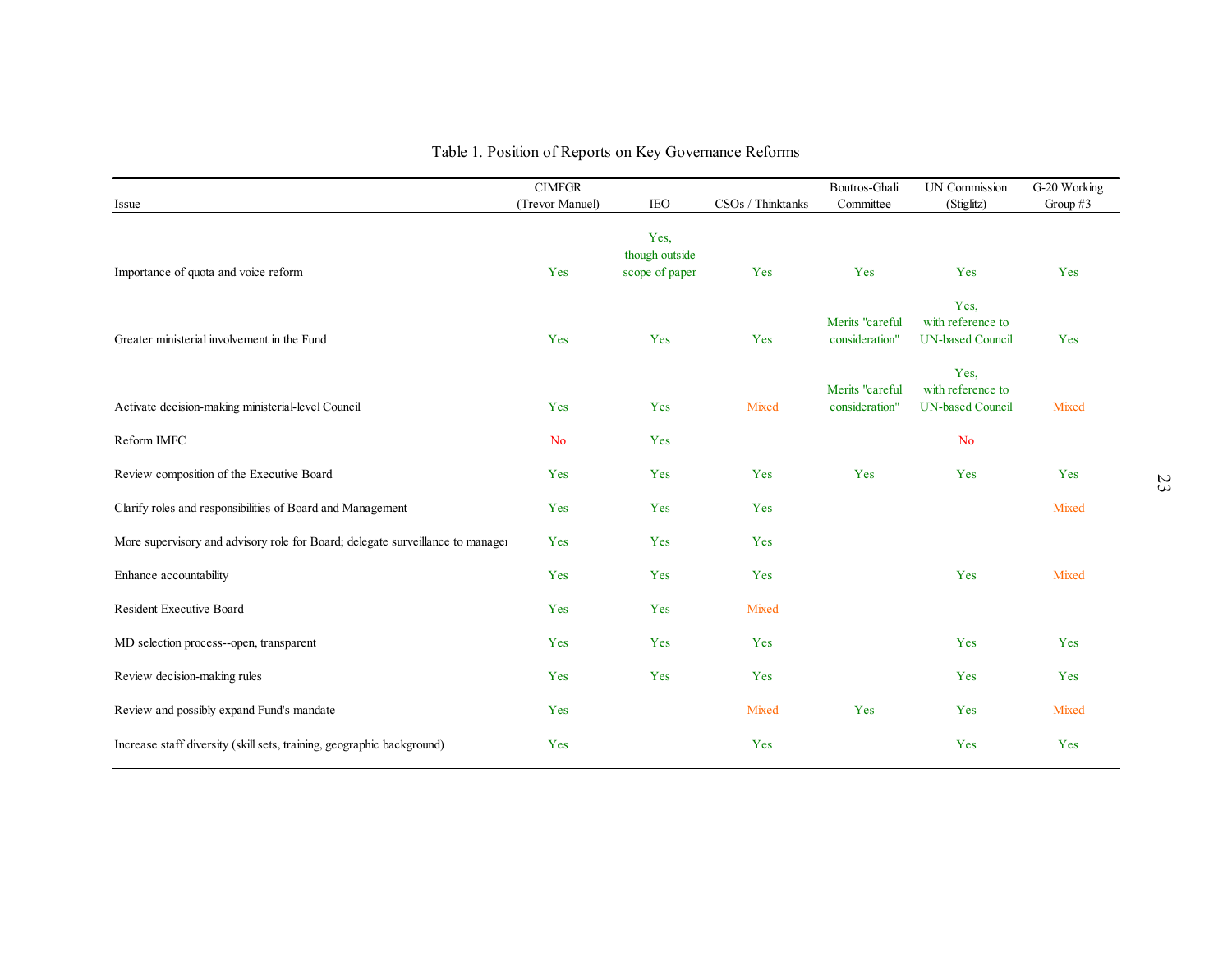# Table 2. Measures Needed to Implement Reform Proposals

| 1. Quota and Voice reforms                                                                                                         |                                                                                                                                                                                                                                                                                                                   |
|------------------------------------------------------------------------------------------------------------------------------------|-------------------------------------------------------------------------------------------------------------------------------------------------------------------------------------------------------------------------------------------------------------------------------------------------------------------|
| Complete 2008 Q&V reform                                                                                                           | Completion of the process for amending the<br>Fund's Articles (acceptance by three-fifths of<br>members having 85 percent of the total voting<br>power).                                                                                                                                                          |
| Accelerate next round of quota<br>revisions to be completed by Jan 2011                                                            | Although no decision is required to accelerate<br>quota revisions, the adoption of a Board of<br>Governors resolution that actually proposes quota<br>increases requires 85 percent majority of the total<br>voting power.                                                                                        |
| 2. Political Engagement                                                                                                            |                                                                                                                                                                                                                                                                                                                   |
| Reforms of IMFC leadership: change<br>leadership structure to troika model<br>with 2-year terms and open, transparent<br>elections | Board of Governors resolution requiring a<br>majority of the votes cast (if Resolution 54-9 is to<br>be modified); otherwise by way of an informal<br>understanding among IMFC members.                                                                                                                           |
| Reforms to IMFC meetings: make more<br>informal and interactive with concise,<br>actionable background material                    | IMFC Chair may take initiative regarding<br>recommendations for possible changes to the<br>format of IMFC meetings.                                                                                                                                                                                               |
| Composition and size: disconnect<br>structure of IMFC/Council (if<br>activated) from the Board                                     | IMFC: Board of Governors resolution requiring<br>a majority of the votes cast (as a revision to<br>Resolution 54-9 would be required).<br>• Council (if activated): Amendment to Schedule<br>D of the Articles requires acceptance by three-<br>fifths of members having 85 percent of the total<br>voting power. |
| Activate the Council                                                                                                               | <b>Board of Governors resolution requiring</b><br>85 percent majority of the total voting power.                                                                                                                                                                                                                  |
| Define functions/roles of the Council<br>(if activated)                                                                            | <b>Board of Governors resolution requiring a</b><br>majority of the votes cast (to revise the delegation<br>of power currently set out in By-Law 15 of the<br>IMF's By-Laws).                                                                                                                                     |

# *Proposals Measures to implement proposals*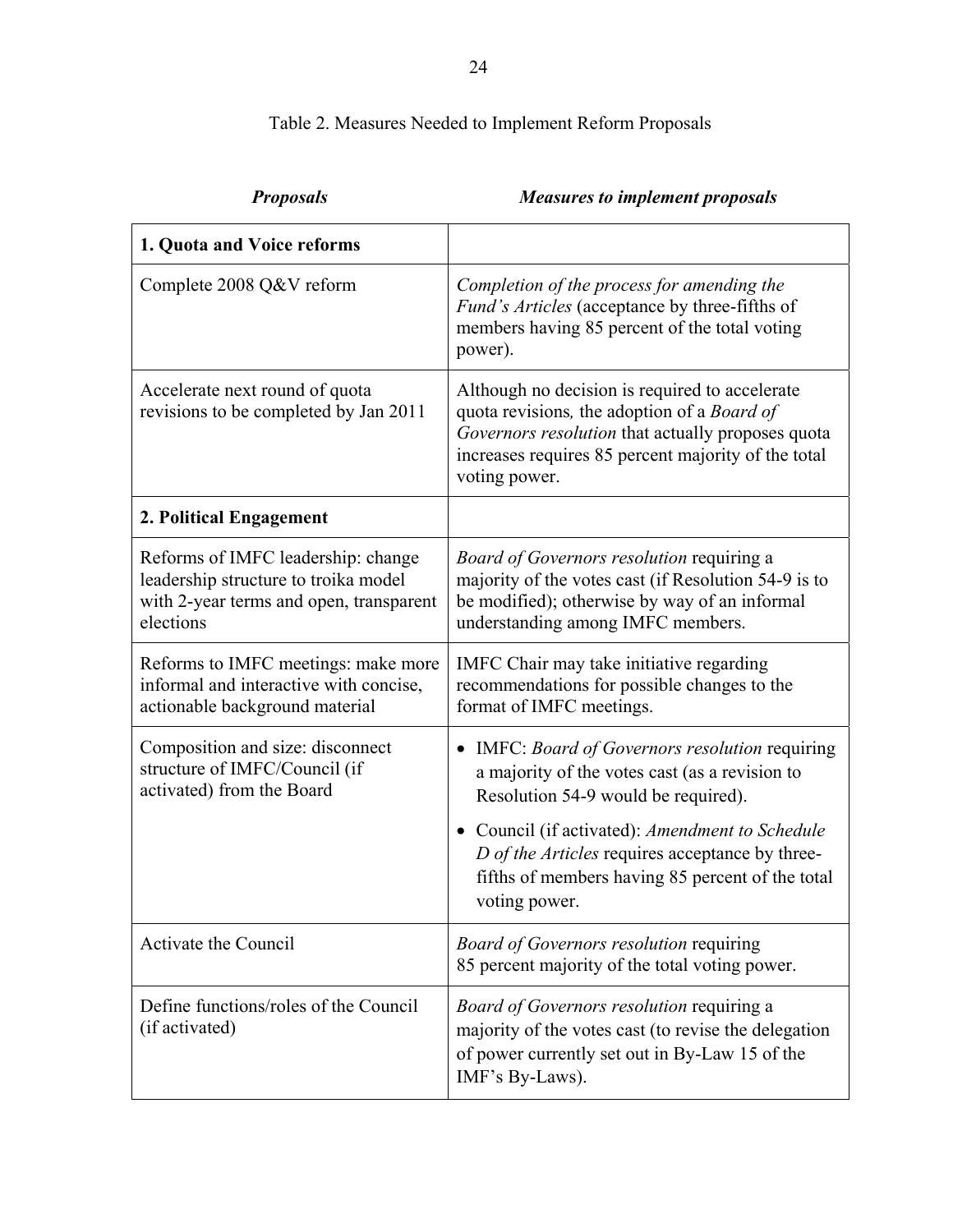| <b>3. Executive Board</b>                                                                   |                                                                                                                                                                                                                                                                                                                                                                                                                                                                                                |
|---------------------------------------------------------------------------------------------|------------------------------------------------------------------------------------------------------------------------------------------------------------------------------------------------------------------------------------------------------------------------------------------------------------------------------------------------------------------------------------------------------------------------------------------------------------------------------------------------|
| Facilitate consolidation of chairs by<br>eliminating appointed chairs                       | Amendment to Article XII, Section 3 and Schedule<br>$E$ , requires acceptance by three-fifths of members<br>having 85 percent of the total voting power.                                                                                                                                                                                                                                                                                                                                       |
| Devolve surveillance function<br>(conclusion of Article IVs, and<br>WEO/GFSR) to management | <i>Executive Board decision</i> , by a majority of the<br>votes cast, may determine that these functions may<br>be performed by Management as part of the<br>"ordinary business of the Fund" (Article XII,<br>Section $4(b)$ ).                                                                                                                                                                                                                                                                |
| Accountability of Board                                                                     | If through Council, oversight of the Executive<br>Board would be established as one of Council's<br>functions as described in 2 above; if through IMFC<br>as a regular function, Board of Governors<br><i>resolution</i> requiring a majority of the votes cast to<br>revise Board of Governors Resolution No. 54-9 to<br>include oversight of the Executive Board.                                                                                                                            |
| 4. Management                                                                               |                                                                                                                                                                                                                                                                                                                                                                                                                                                                                                |
| Make MD selection open, transparent,<br>and irrespective of nationality                     | If Council is activated and selection of MD to<br>be vested in the Council: Amendment to Article<br>XII, Section $4(a)$ which requires acceptance by<br>three-fifths of members having 85 percent of the<br>total voting power; and <i>Council decision</i> by a<br>majority of the votes cast establishing a<br>selection framework.<br>If Council is not activated: <i>Executive Board</i><br><i>decision</i> adopted by a majority of the votes cast<br>establishing a selection framework. |
| Make DMD selection process open,<br>transparent, and irrespective of<br>nationality         | As DMDs are members of staff, MD to formulate<br>guidelines for selection of DMDs; as DMDs may<br>chair Board meetings, appointment continues to be<br>subject to <i>Executive Board approval</i> .                                                                                                                                                                                                                                                                                            |
| Accountability of Management                                                                | Executive Board decision by a majority of votes<br>cast, may establish framework to evaluate the<br>Managing Director (already in place).                                                                                                                                                                                                                                                                                                                                                      |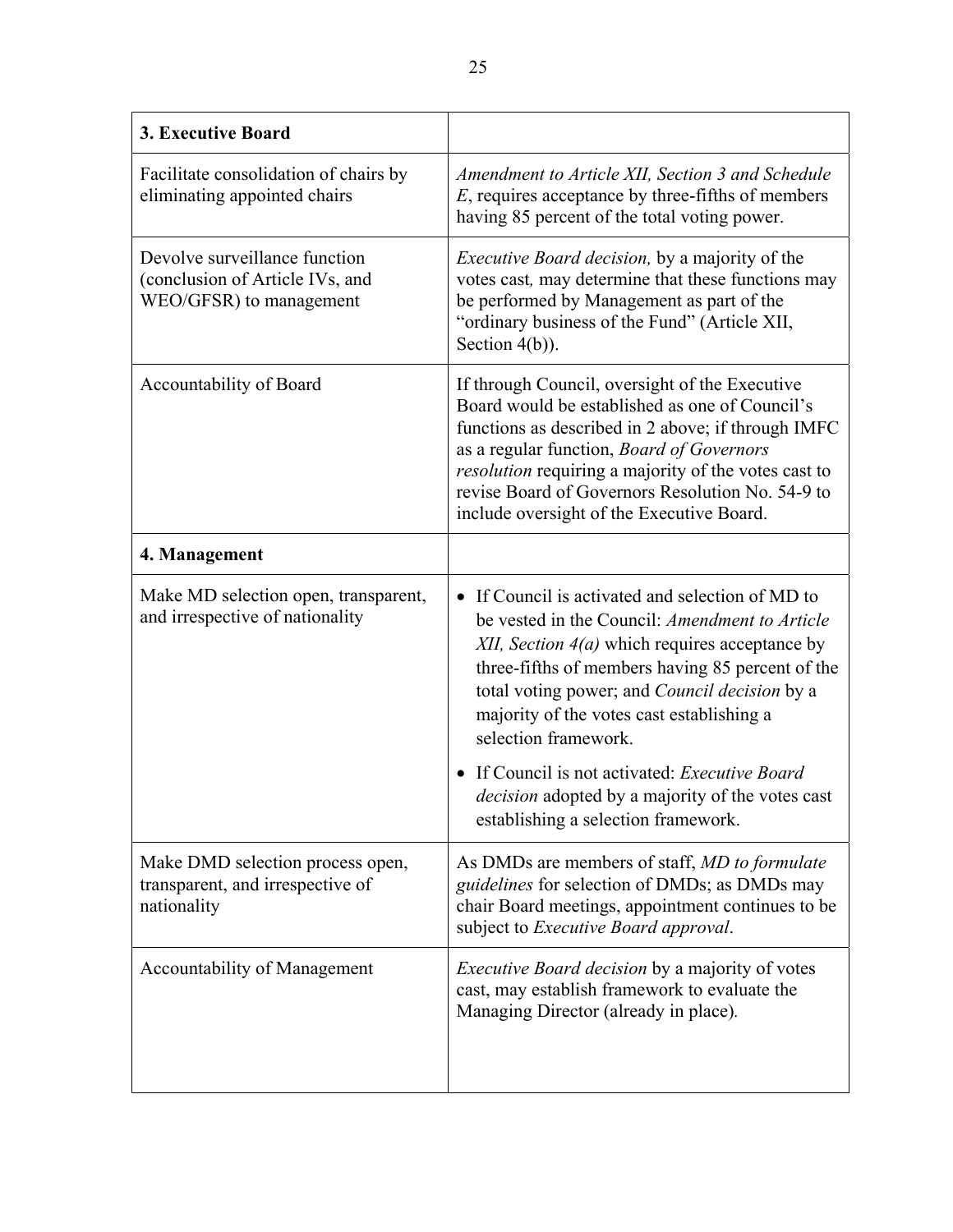| 5. Voting rules                                                                              |                                                                                                                                          |
|----------------------------------------------------------------------------------------------|------------------------------------------------------------------------------------------------------------------------------------------|
| Lower threshold on key decisions from<br>85 percent to 70 percent                            | <i>Amendment to relevant Articles: requires</i><br>acceptance by three-fifths of members having<br>85 percent of the total voting power. |
| Establish double majorities                                                                  | <i>Amendment to relevant Articles:</i> requires<br>acceptance by three-fifths of members having<br>85 percent of the total voting power. |
| 6. Mandate                                                                                   |                                                                                                                                          |
| Expand surveillance so as to eliminate<br>primary focus on exchange rate policies            | <i>Amendment to relevant Articles: requires</i><br>acceptance by three-fifths of members having<br>85 percent of the total voting power. |
| Expand jurisdiction over current<br>account transactions to cover also<br>capital movements. | Amendment to relevant Articles: requires<br>acceptance by three-fifths of members having<br>85 percent of the total voting power.        |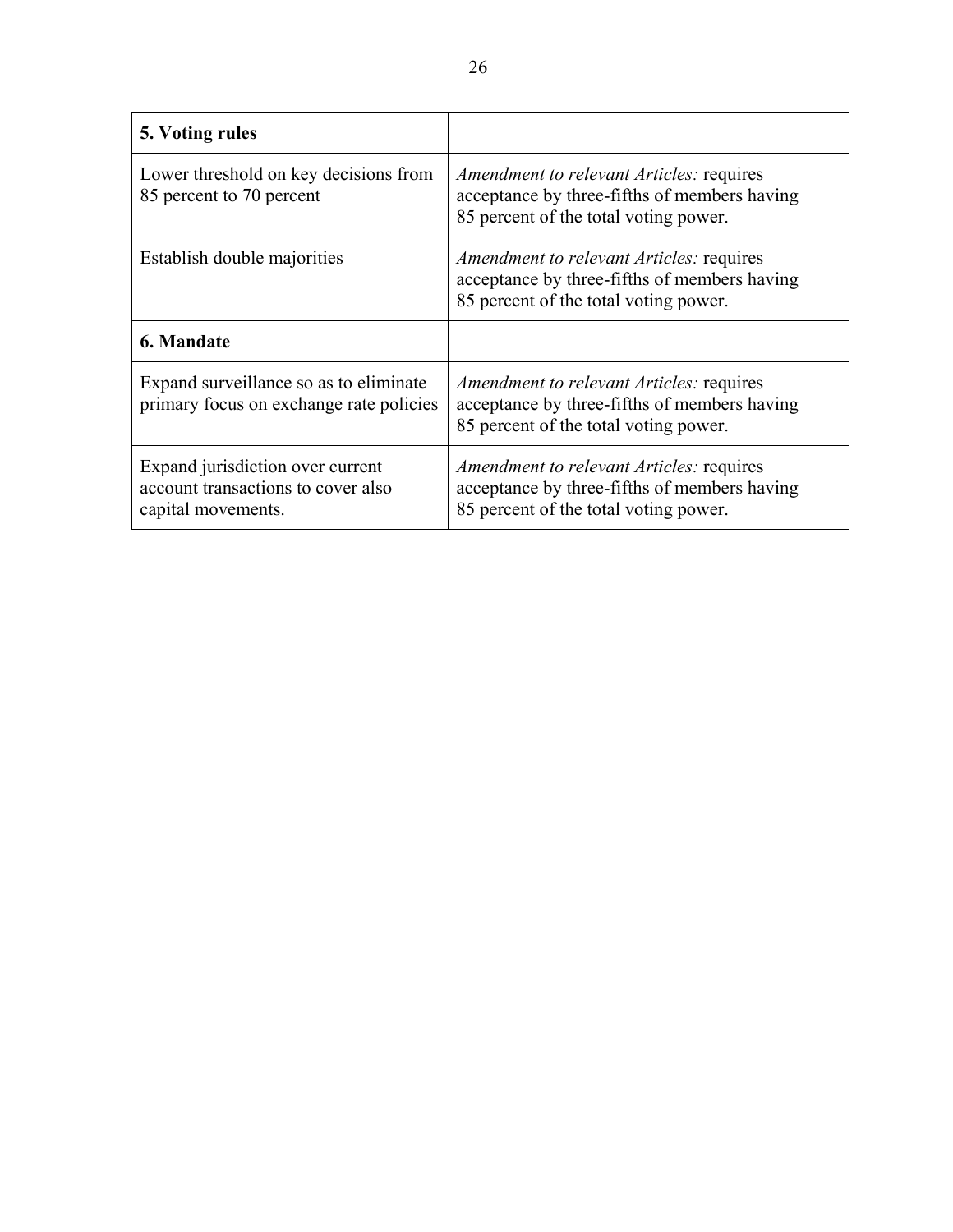## **SUMMARIES OF GOVERNANCE REFORM RECOMMENDATIONS IN VARIOUS REPORTS**

## **I. REPORT OF THE EMINENT PERSON'S GROUP (TREVOR MANUEL)**

**Findings**. The IMF's advice has lost traction and effectiveness in recent years, reflecting drawbacks in its governance structure on several fronts, including inadequate voice and representation and hence ownership of emerging markets and developing countries; absence of high-level political representation that provides strategic and policy direction and oversight; excessive involvement of the Executive Board in day-to-day operational activities that undermines its effectiveness and in general a lack of clarity in the roles and responsibilities of the Board, IMFC, and Management; and the absence of a clear mandate for the Fund to oversee global financial stability in all its dimensions.

**Recommendations**. To enhance the leadership, legitimacy and effectiveness of the Fund in forging coordinated responses to shared problems, *a package of reforms* was recommended comprising:

- *Quota and voice reforms* to better reflect global economic realities: ratify promptly the April 2008 reform and bring forward the next quota adjustment to April 2010.
- *Re-composition of the Executive Board* to allow for greater representation of emerging market economies: remove the requirement of five appointed Directors and undertake constituency reforms to achieve needed consolidation of chairs, including European ones. Reduce the size of the Board to 20.

 *Activation of the ministerial-level Council* envisaged in the Articles of Agreement and adjustment to its composition in line with quota revisions. Adopt a troika leadership model, with regular rotation, and agenda setting by the leadership, with input from the Executive Board and management.

 *Clear delineation of roles and responsibilities*: give decision-making authority on surveillance and resource allocation to management; elevate the Executive Board from dayto-day operational decisions to advising the Council on strategic issues and overseeing management.

 *MD selection process*: make it open, transparent, and merit based. MD to be appointed by the Council.

- *Accountability*: Council holds Board accountable. Board oversees management through ex ante goal setting and ex post performance assessments.
- *Voting rules*: lower threshold on critical decisions from 85 percent to 70-75 percent; consider double majorities for a wider range of decisions.

 *Mandate*: expand Fund's surveillance mandate beyond exchange rates to provide equal coverage of macroeconomic policies, prudential issues, and financial spillovers. The capital account would fall within the mandate.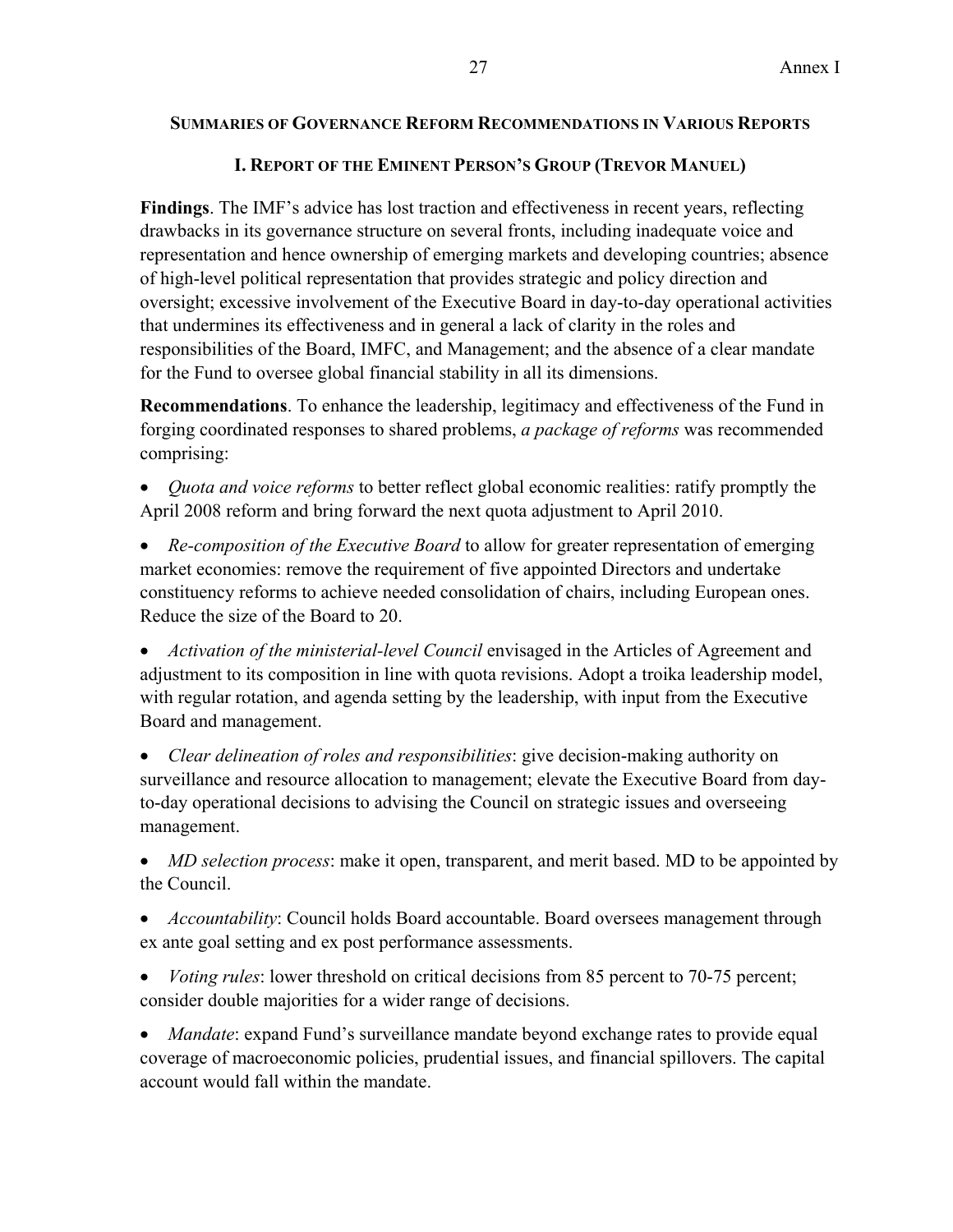## **II. IEO REPORT: GOVERNANCE OF THE IMF – AN EVALUATION**

**Findings**: The IEO report on IMF governance evaluated the Fund's formal and informal institutional arrangements along four dimensions—effectiveness, efficiency, accountability, and voice. Overall, the report found effectiveness to be the strongest feature of the Fund's governance, whereas accountability and voice were found to be relatively weak. These weaknesses entail risks to the Fund's legitimacy, which, in turn, has a bearing on effectiveness.

 *Ministerial engagement was found to be weak*, except at times of systemic crises, leading to inadequate attention to key functions, such as setting the Fund's overarching goals and high-level oversight.

 *Reliance on informal decision-making structures in crises undermined transparency and ex-post accountability*. The Fund has been effective on account of its compact management structure, centralized control of the institution, and informal links with policy makers of systemic countries, which allow the Fund to react with speed and flexibility in a crisis. However, these informal communication channels led to a lack of transparency and ex-post accountability.

 *Political deal-making in the selection of senior management*, which also undermines transparency and legitimacy of the selection.

 *There are gaps and overlaps in responsibilities* between management and the Board, or the Board and the IMFC, that detract from effectiveness and efficiency, and undermine accountability.

 *The Board plays a largely reactive role*, leaving gaps in strategic guidance, monitoring of policy implementation, and oversight of Management.

**Key conclusions and recommendations** from this report are:

• *The Council should be activated*, as contemplated in the Articles of Agreement, to help set strategic directions and provide high-level oversight of the IMF, to strengthen its legitimacy and allow it to more effectively modify its role and mandate as new challenges arise. The Council should operate with a high degree of consensus, perhaps through the use of special majorities.

 *A framework to hold Management accountable* for its performance, as well as an open and merit based selection process for top management (Managing Director, and Deputy Managing Directors) should be put in place.

 *There is need for clarity on the respective roles of various governance bodies,* including the Board and Management, to minimize overlaps and address possible gaps.

• *The Board should be reoriented to take on a supervisory role*, playing a more active part in formulating strategy, monitoring policy implementation to ensure timely corrective actions, and exercising effective oversight of Management.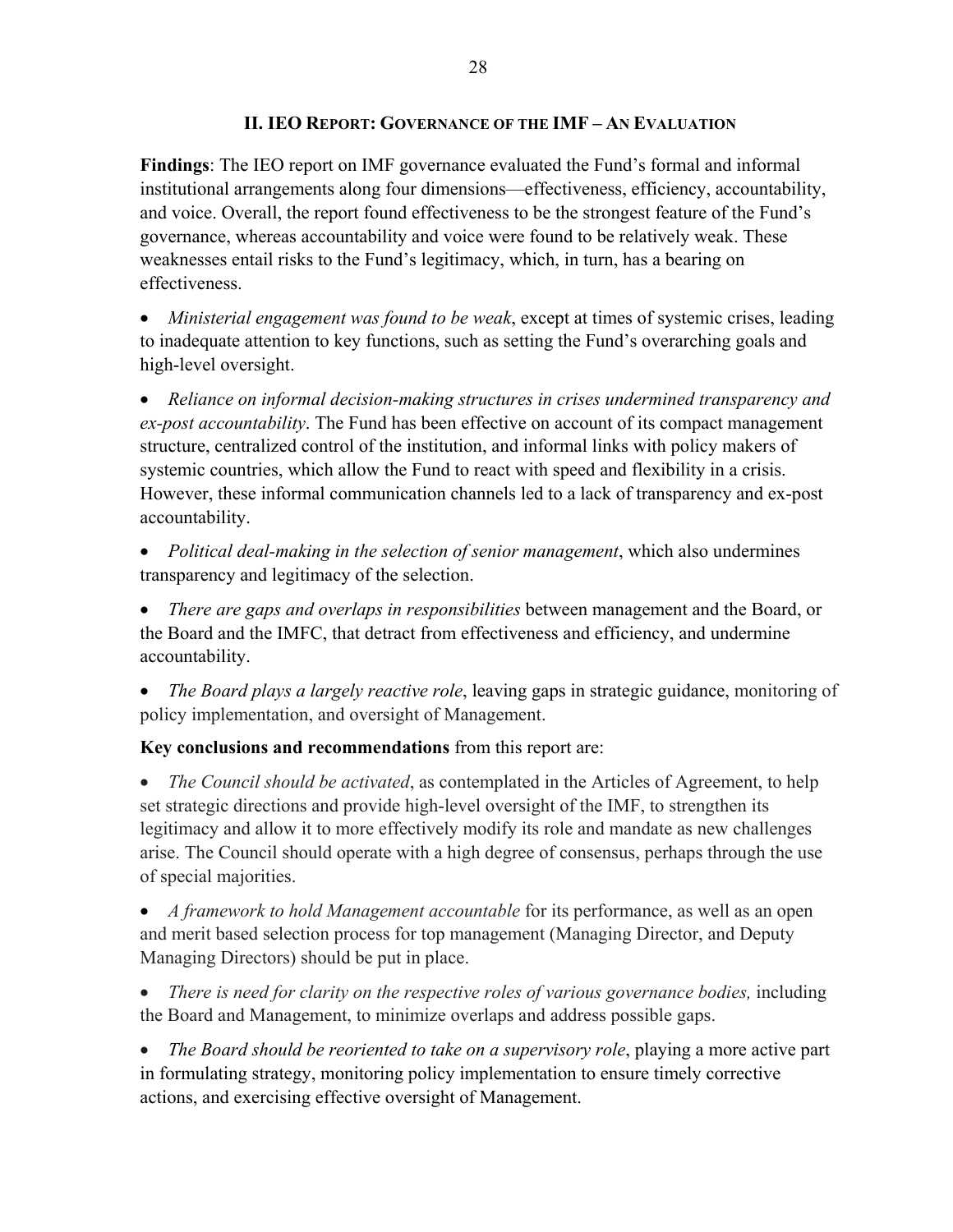**Findings.** The architecture of the global financial system has proven itself inadequate—the IMF must be comprehensively reformed, including its governance structure, to make its surveillance function and its crisis response mechanisms more effective.

**Recommendations.** The report supports the recommendations of the Manuel Report in general, including on accelerating quota and voice reform. Specific recommendations on other aspects of governance include:

 *The proposal for a Council, with decision-making powers, merits careful consideration* including its advantages and disadvantages for the effective functioning of the IMF and for improving the representation of the view of all member countries.

 *Considering the extension of IMF's jurisdiction over capital account issues*, with the objective of assisting members who chose to liberalize capital accounts to do so in an orderly manner, and within a consistent multilateral framework.

# **IV. G-20 WORKING GROUP 3**

**Recommendations***.* Besides calling for quota reforms as the others, the G20 members also emphasized the following governance reforms:

 *An open, merit-based selection processes for top management.* The appointment of the next Managing Director and Deputy Managing Directors of the IMF should be linked to a similar process for the selection of senior management in the World Bank and other MDBs.

 *A review of the structure and representation of the Executive Board and IMFC, as well as decision making rules*, consistent with comprehensive reform of the IMF, to more adequately reflect changing weights in the world economy, and ensure that emerging markets and developing countries have greater voice and representation.

 *Most G-20 members supported a review of the Fund's mandate in the international economy* and in the light of the lessons drawn from the crisis, including those relating to the international monetary system and the role of reserve currencies.

 *There was no consensus on the modalities for more consistent and effective engagement by Governors in the Fund's collaborative work.* Some members supported the activation of a Council of Ministers to elevate the level of policy dialogue in the Fund. Many others were of the view that such a Council of Ministers can only be established after meaningful quota, voice, and representation reform is achieved for emerging and developing countries. Yet others stressed the need to safeguard the role of the Executive Board.

 *The G20 did not agree to accelerate reforms aimed at improving operational efficiency and effectiveness of various governance bodies of the IMF.* Some members supported expediting work for better delineation of roles and responsibilities among staff, management, and the Executive Board, as well as a strong accountability framework. Other members perceived these efforts as micromanaging the Fund and that these issues were already being adequately considered by the Fund and IMFC.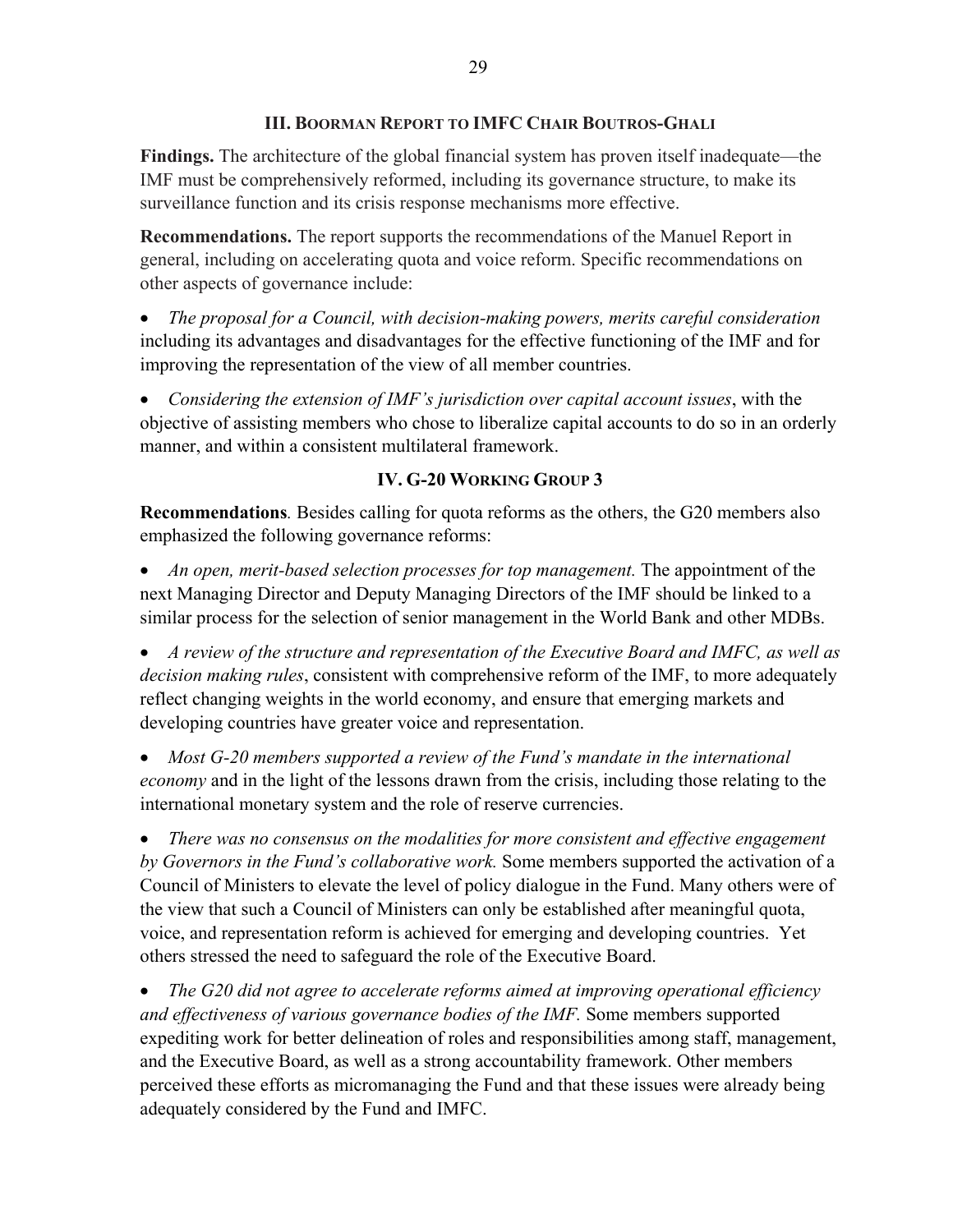## **V. REPORT OF THE STIGLITZ COMMISSION TO THE UN GENERAL ASSEMBLY**

**Findings**. The current crisis has brought to the fore the failure of the global institutional and governance framework to ensure coherence and coordination in global policy making. Neither the G7 nor the G20 is a sufficiently inclusive steering group for addressing global systemic challenges.

**Recommendations.** Besides supporting quota and voice reforms, like the other reports, the Commission also suggests the following governance reforms:

 *A Global Economic Coordination Council to be set up within the United Nations at a level equivalent with the General Assembly and the Security Council, as a representative forum* to provide leadership on areas of concern in the functioning of the global economic system in a comprehensive and sustainable way. Representation in this Council could be based on a constituency system designed to ensure that all continents and all major economies are represented. In addition, active participation by IFIs, including the IMF, the World Bank would be crucial. As an interim step, an intergovernmental panel to assess and monitor systemic risks could also be set up to serve as an advisory body to the UN system, and IFIs.

 *IMF decision rules that extend double majority voting and eliminate effective veto powers* over amendments to Articles of Agreement can help strengthen ownership and compensate for voting imbalances. Double majority voting should be extended to the selection of the Managing Direction and the Chair of the IMFC, key policy decisions, and approving access to lending operations.

 *A merit-based, transparent process for the selection of senior management* with implementation of clear guidelines should be put in place.

 *The IMF should support countries in designing and implementing policies for national capital account management*, including in the use of price and/or quantitative instruments.

 *The implementation of a global reserve currency, which could be managed by the IMF, is needed to reduce the global risks* as the confidence and stability of the reserve currency would not depend on the economic policies in a single country.

## **VI. REPORT OF THE EXECUTIVE BOARD GROUP (MOSER)**

**Overview**. The Executive Board, in its discussion of the IEO report on IMF governance, recognized that the report raised many complex and inter-related issues. In order to follow up, the Dean of the Board established a working group of Executive Directors with a mandate to review IEO recommendations and make suggestions on next steps.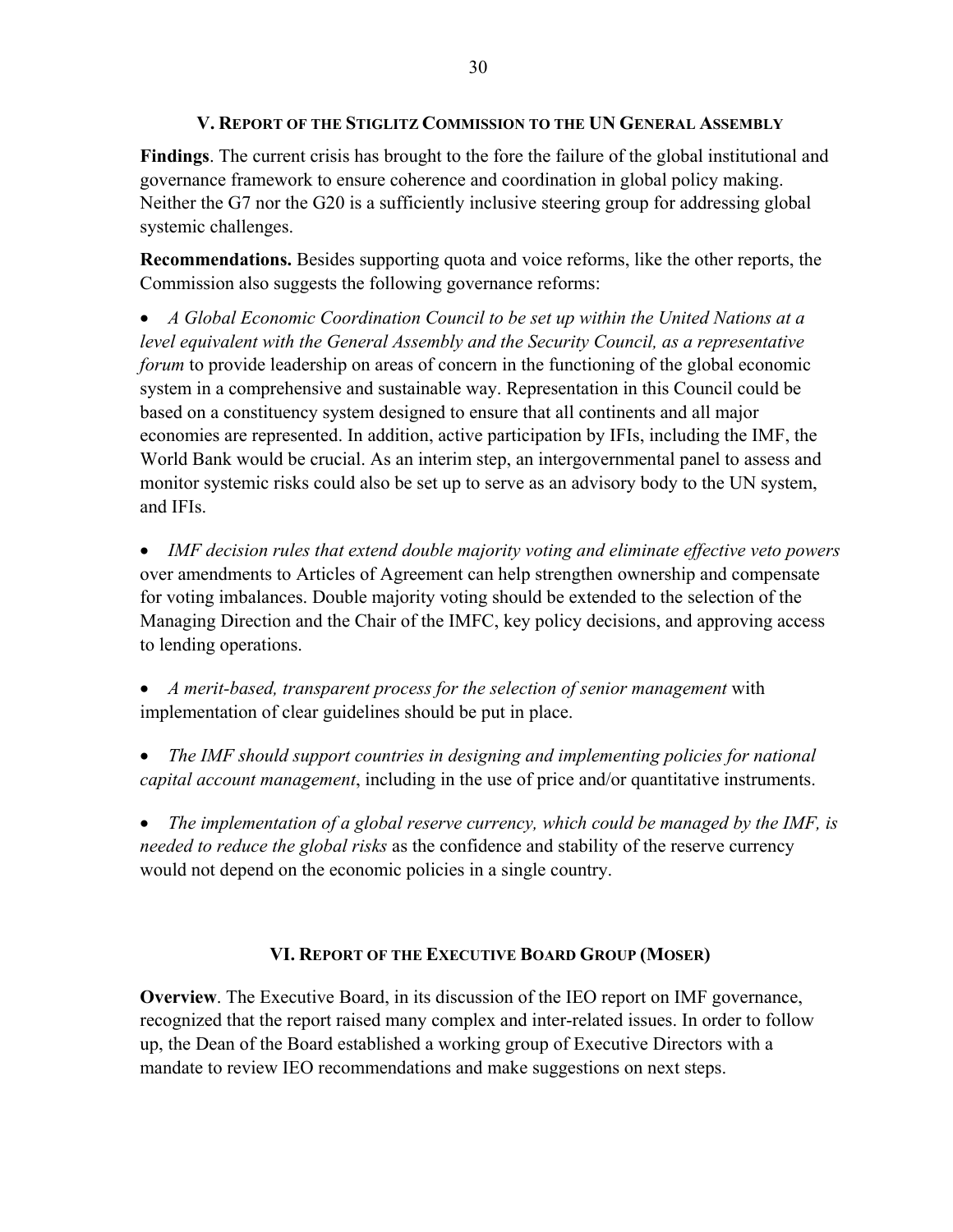The working group report grouped IEO recommendations into four categories based on operational modalities:

 *Recommendations requiring decisions by the Board of Governors or concerning IMFC procedures*. These included recommendations entailing the activation of the Council, and clarification of the respective roles of Board and management, and were to be referred to the Board of Governors/IMFC.

 *Recommendations concerning the effectiveness of the Executive Board were to be discussed at a Board retreat*. Specific issues in this category included developing more effective processes to provide oversight over implementation of agreed policies and strategies; and modalities to reduce the Board's direct involvement in day-to-day operations and frequency of Board meetings.

 *Recommendations that fell within the mandate of and were referred to existing Board committees/ working groups*. These included developing an accountability framework for management, ensuring independent advice for the Board, improved transparency measures, and a strengthened system for ethical oversight, and were referred to the appropriate committees/working groups.

 *Recommendations that need to be further assessed by new Board Working Groups*  included issues in the area of strengthening the Board's committee structure, reviewing the Board's role in overseeing the selection and performance of the General Counsel and Secretary of the Board, and the selection processes for the MD and the DMDs.

# **VII. DE LAROSIÈRE: REPORT OF THE HIGH-LEVEL GROUP ON FINANCIAL SUPERVISION IN THE EU**

**Overview**. The report provides advice on the future of European financial regulation and supervision. In that context, it notes that the Fund's multilateral surveillance did not function efficiently, as it did not lead to a timely correction of macroeconomic imbalances and exchange rate misalignments. Nor did concerns about the stability of the international financial system lead to sufficient coordinated action, for example through the IMF, FSF, G8 or anywhere else [¶ 31].

**Recommendations**. It makes the following recommendations vis-à-vis the IMF:

 *Surveillance*: the report calls for a far more effective and symmetric multilateral surveillance by the Fund covering exchange rates and underlying economic policies to avoid the continuation of unsustainable deficits [¶ 50]. Article IV reviews should survey the enforcement by member countries of international financial regulatory standards [¶ 238], with mandatory FSAPs for all countries on a fixed schedule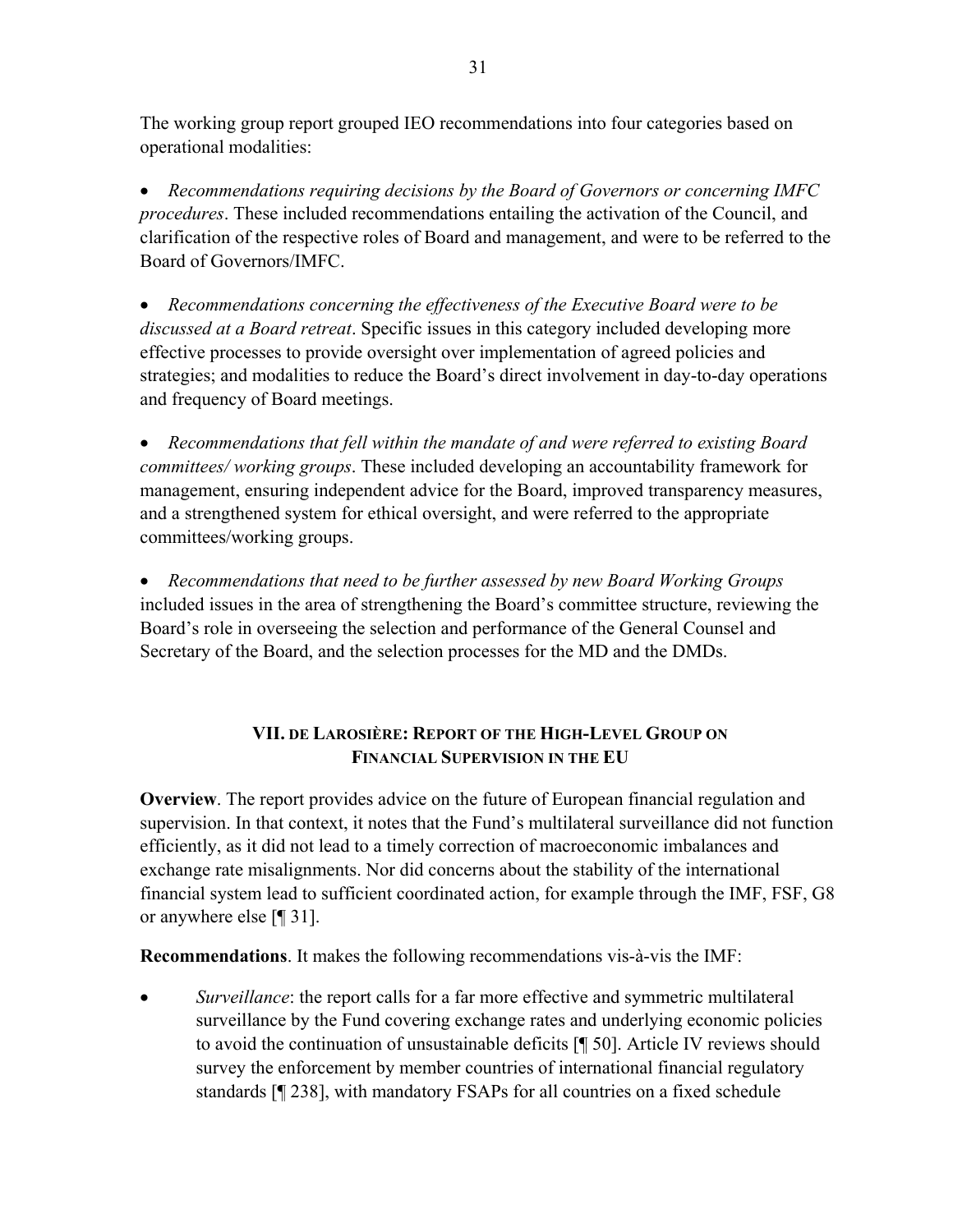[¶ 245]. A comprehensive early warning mechanism should be set up by the IMF and FSF, building on bilateral and multilateral surveillance, though the key failure has not been a lack of surveillance but a lack of policy action [¶ 241]. The early warning results should be reported to the IMFC/Council [¶ 246].

- *Activation of the Council* to maintain political momentum and ensure accountability. The FSF should be enlarged and, along with international standard setters, be put in charge of promoting convergence of international financial regulation to benchmarks. It should regularly report to the IMFC/Council on progress made in regulatory reform implementing the lessons from the current financial crisis [¶ 228-229].
- *Consolidation of EU representation*: to strengthen the coherence and continuity of representation, re-arrange constituencies and reduce the number of Executive Board members for the EU to not more than two [¶ 256].

# **VIII. IMF GOVERNANCE REFORM— VIEWS FROM COMMENTATORS, THINK-TANKS AND ACADEMICS**

**A common theme stemming from studies on IMF's governance reform is the emphasis on quota and representation** (see Buira 2005, Truman, 2006 and the references therein, and Rueda-Sabater and others, 2009).

**However, the literature also covers other important elements of reforming the IMF governance structure, perceived as having become "outmoded and feudalistic" over time** (see El Erian, 2008). Key issues include: the activation of a Ministerial level Council, role of the Executive Board, voting rules, and appointment of senior management. This note summarizes the key recommendations on the latter set of topics, complementing the discussion of external recommendations for IMF governance in the IEO report.

# **Council**

# **Several authors stress the benefits of the activation of a high level Council as envisaged in the IMF's Articles of Agreement**. Specifically:

 Boorman (2008a) supports Camdessus (2000) in noting that a Council is needed to "assure that the IMF is seen far more visibly to have legitimate political support of its shareholders." He suggests that the Council's mandate would include setting the strategic goals of the Fund; taking those decisions that require support at the highest political level—such as appointment of a managing director—and exercising effective supervision over the institution, including the Executive Board. Councillors would be permitted to split the vote in their constituencies so that all countries would see themselves as participating in major decisions. The author also underscores the role played by the Council in coalition building based on a clear understanding that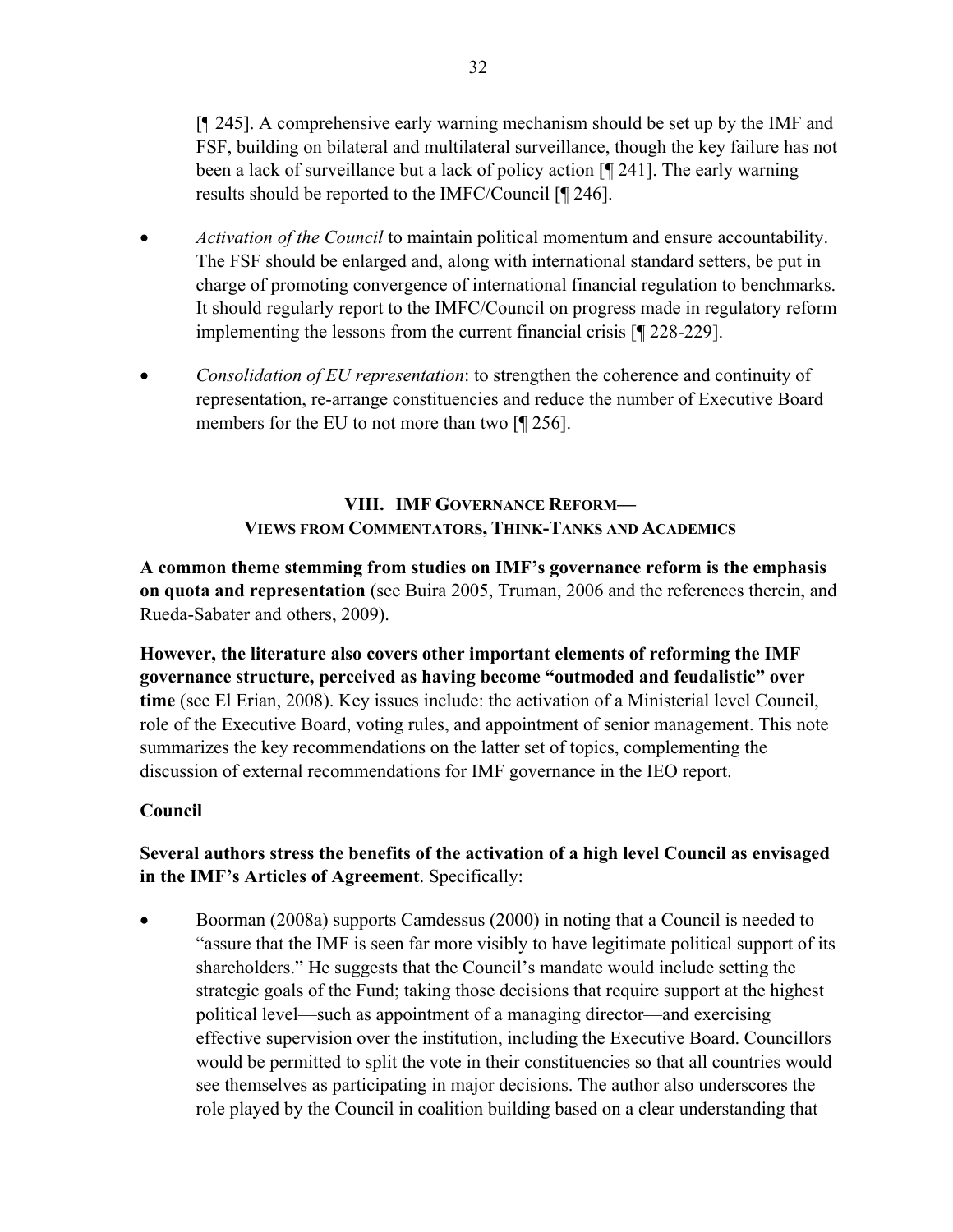the Council would operate as much as possible on the basis of consensus and that voting should take place only in extraordinary circumstances.

- Bossone (2009) suggests that the Ministerial Committee of the IMF should be transformed into a Governing Council, representative of all Fund members, and with responsibilities to set strategies, oversee the Board, and coordinate international policies. He notes, however, that the formation of a Council may diminish the relevance of the Board and reduce the legitimacy of the IMF (without appropriate oversight of its responsibility to act in a manner consistent and fair to all its members), unless measures are taken to strengthen Board independence in parallel.
- However, Bradlow (2009) is skeptical whether a Council—with the same composition and voting arrangement as the Board—would largely be symbolic unless accompanied by major reforms of the Fund's representation. Boorman (2008a) concedes that a reform that gives greater voice to those now under-represented in the IMF may be needed to advance the idea of a Council.
- Dervis (2009) stresses that the transformation of the IMFC into a governing Council of Ministers should take into account the role and weight the developing countries have gained in the world economy, and this weighting should be adjusted in a continuous and dynamic way to reflect new economic realities.

## **Role and effectiveness of the Executive Board**

# **The debate on the Executive Board's role focuses on its mandate, appropriate size and location**:

- Lombardi and Woods (2008) note that, while the Board participates in a large number of surveillance discussions, these meetings have little effect on staff appraisals and hence the Board is ineffective in strengthening the IMF's surveillance.
- Bossone (2009) argues that the Board should be independent and accountable to the Governing council, and management should be made accountable to the Board with a clear division of responsibilities between the Board and management, requiring the former to exercise full oversight over the activity of the latter.
- management ( MD, DMDs) similar to how decisions are made at a monetary policy committee of a central bank.<sup>[3](#page-32-0)</sup> Parallel efforts should be made to increase the Eichengreen (2009) suggests that a substantial reform would be abolishing the Executive Board, with day to day decisions made by a majority vote of senior

<span id="page-32-0"></span><sup>&</sup>lt;sup>3</sup> This is also supported by Soros (see Brookings 2009).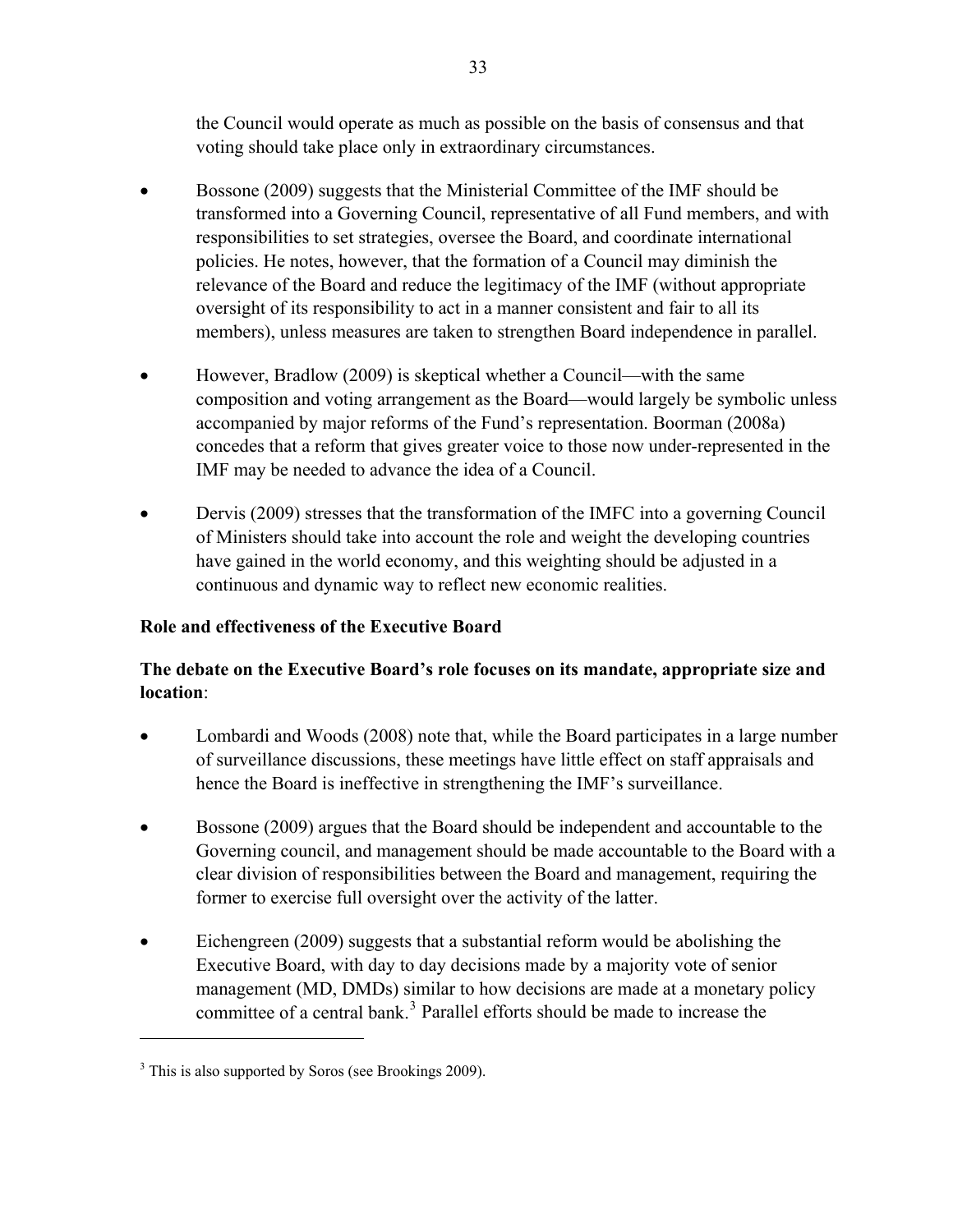accountability of the senior management such as by greater transparency of management decisions and the criteria used to take decisions; delayed publication of minutes of their deliberations; regular press conferences held by the MD summarizing the management team's decisions; or even considering a rule that the IMF management defends its case before congressional or parliamentary committees.

• Kelkar and others (2005) suggest that the Executive Directors should be elected by their respective parliaments, and they should serve for fixed single terms only, which would enhance the independence of the Board.

## *Resident v. non resident Board*

- Wyplosz (2009) makes the case for a strong non-resident Executive Board (see also King, 2006). He suggests that powerful Executive Directors would be high-level and influential civil servants—or even political appointees—who would travel, say, once a month to Washington to review decisions—possibly *ex post*—and set the direction of policy, leaving the MD in charge of implementing that policy. In addition to improving managerial effectiveness, this would lessen the importance attributed to voting rights.
- Bradlow (2009) also suggests that a "reformed" Board—with appropriate size and composition that addresses voice and representation—could indeed meet less frequently and its Directors need not be based in Washington. This would result in the management and staff having greater operational responsibilities, raising internal accountability issues, which could be addressed by both improving the IMF's operational policies and procedures and expanding the responsibilities of the IEO.
- Woods (2008) likewise suggests a non-resident Board of heavy weight policy makers who meet regularly to give strategic direction to the institution and ensure that more effective oversight of the management and staff. However, as it is the resident Board that effectively separates the US from the IMF, if the Board becomes a nonresident one, other key elements of governance would need to change, including considerations of moving the IMF headquarters out of Washington and relocating it to a capital that does not have the power to impose its own imprimatur on the institution.

## **Voice and representation**

## *Chairs*

**Some authors note that a change in the composition of the Executive Board would mitigate the representation problem**. Wyplosz (2009) particularly stresses that EU member countries should form a single constituency with a single seat (by collapsing the current eight seats to one), which would reduce the size of the Board resulting in increased effectiveness, and would collectively give the Europeans *de facto* veto power on issues for which they care.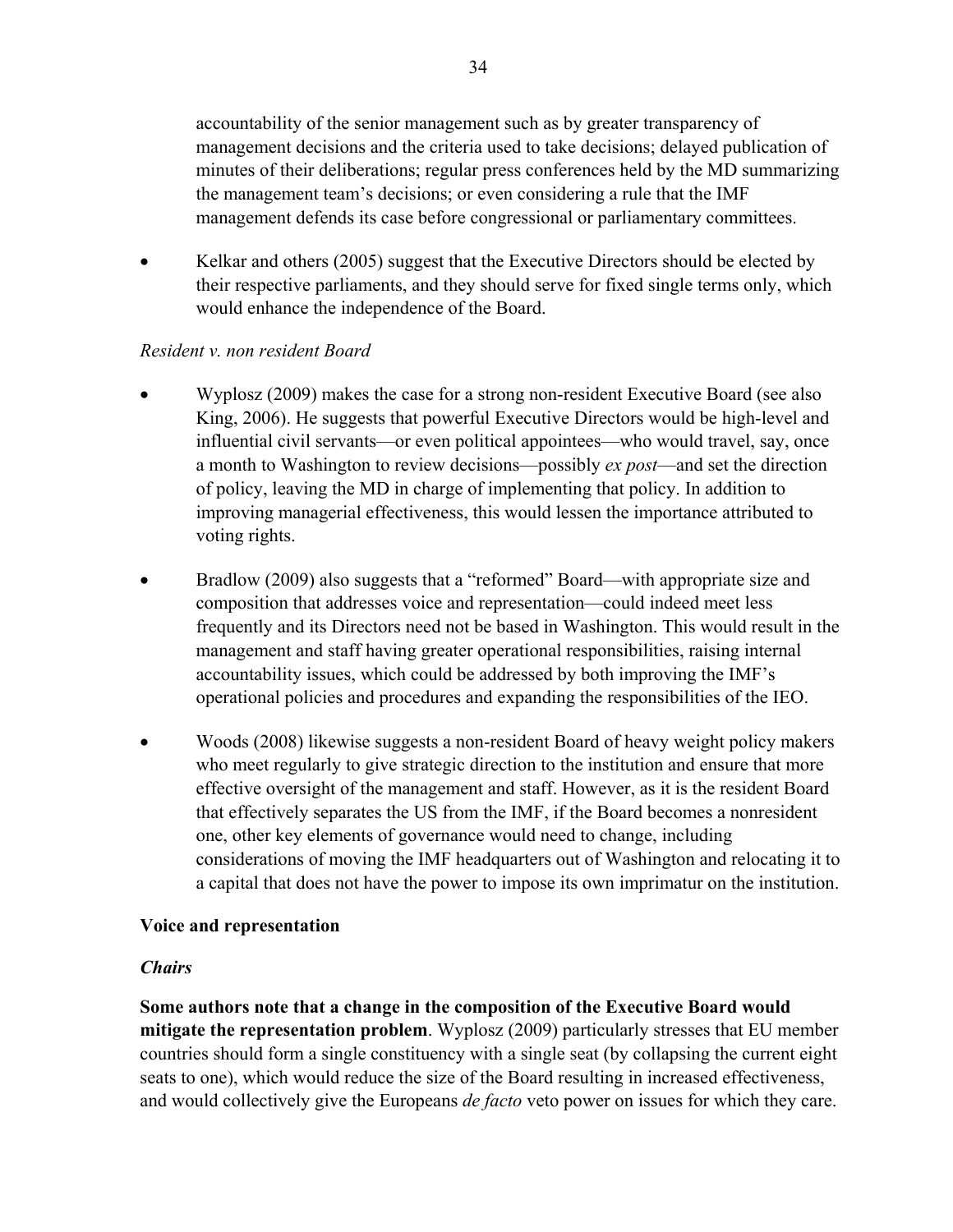Similar arguments are also made by de Larosière (2009), Bini Smaghi (2006), and Leech and Leech (2005). Pisani-Ferry and Sapir (2006) further argue that such a consolidation of the EU chairs would also free seats and votes for Asian countries.

# *Voting rules*

**There is a consensus that double majority voting could partly address the current gap in voice** (c.f. Strand and Rapkin, and other references in Buira, 2005). Specifically:

- Chowla and others (2007) stress that a state-weight double majority system (as in most bicameral legislatures)—that requires a majority of states to support decisions alongside the majority of weighted votes, can be used at the IMF to effectively balance the competing interests and has several advantages: (i) enhancing the voice of developing countries; (ii) increasing the incentive for coalition building by allowing countries to band together and block decisions; and (iii) inducing members to support measures through the potential to trade votes. The authors also stress that unlike a quota reform which would essentially comprise a zero-sum game, in a double majority system, one person's gain need not be another's loss.
- Griesgraber (2008), and Woods (2008) stress that the application of double majority voting—e.g., ratification by 85 percent of voting power and 60 percent majority of members—to a broader set of decisions could compensate for voting imbalances in the IMF. They suggests that double majority voting should be applied to the selection of the MD and the chair of the IMFC.
- Woods (2008) emphasizes that a double majority rule would create an incentive for countries to act more genuinely by consensus rather than when countries wielding a majority of votes agree, and hence require board members to forge wider alliances of members (the idea is also supported by Boorman, 2008b).

**Views on the benefits of a veto power in the IMF's voting arrangement are divided**. While most studies agree with the Manuel report that an effective elimination of the US veto power would improve the efficiency and legitimacy in the IMF's decision making, some are more skeptical (Eichengreen, 2009). Specifically, he stresses that all important operational decisions in the IMF are made on the basis of consensus anyway, and elimination of a veto power is wasted effort in that regard. Even if the supermajority requirement were brought down from 85 percent of voting power to 80 percent, the US would easily be able to round up an additional 3-4 percent of support from its allies.

## **Managing Director selection procedure and role**

**Several studies agree that a key step to enhance the IMF's legitimacy is to move to a fair and competitive process in selecting the MD, without regard to nationality**. Also, as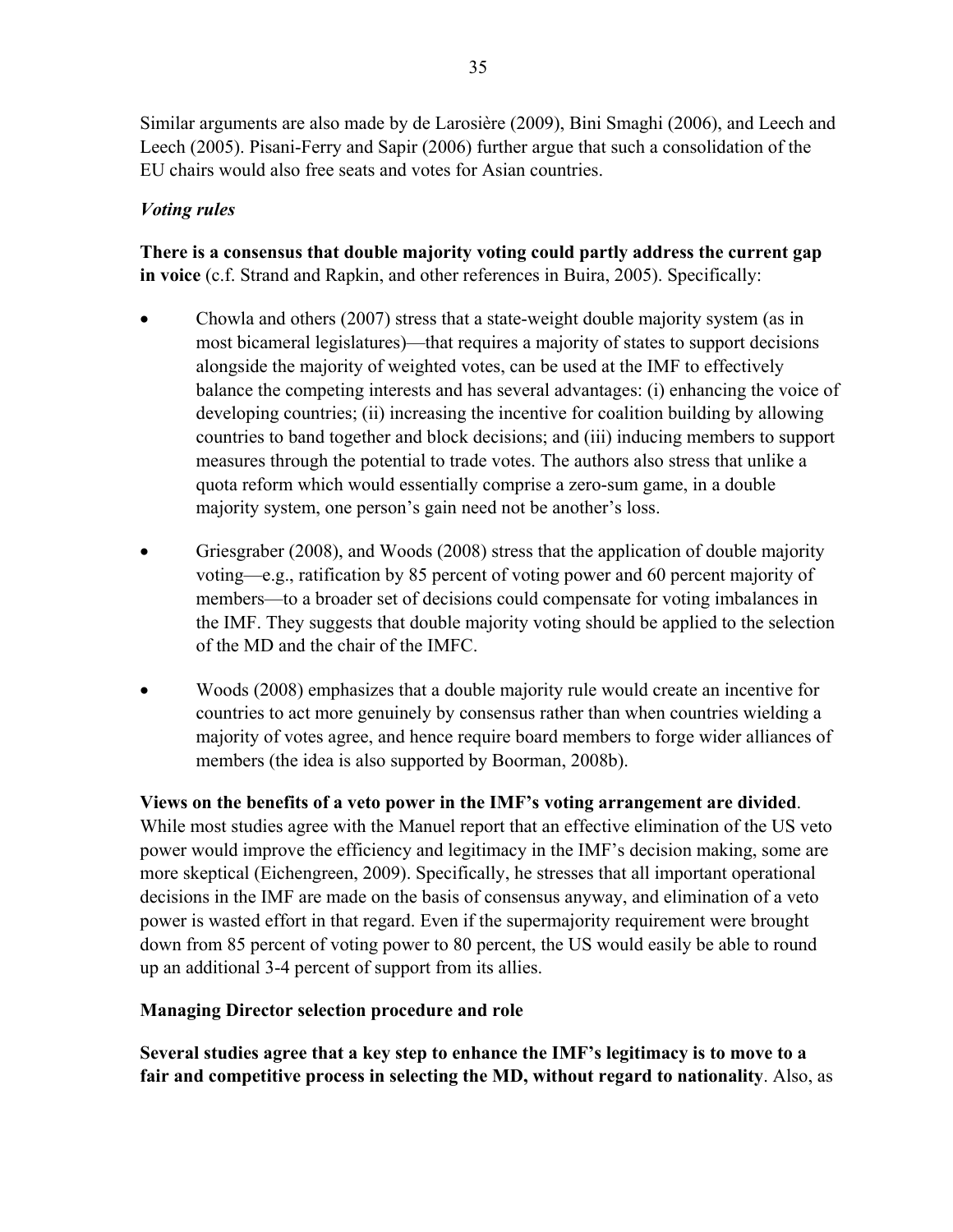noted by Truman (2006), the questions about the selection of MD also extend to that of the DMDs and the general national diversity of IMF Staff. Specifically:

- As noted above, several authors feel that the selection of the MD should also be subject to a second (double) majority of member countries to provide a greater sense of involvement to smaller countries (Birdsall, 2009; Boorman, 2008b, Griesgraber, 2008, Truman, 2009, and Woods, 2008)
- Kahler (2001, 2006) calls for: (i) ending the US-European convention in selecting the MD and the President in the IMF and the World Bank respectively; (ii) having a transparent selection criterion; (iii) expanding the list of candidates to consider internal candidates; (iv) placing the decision in the hands of ministers; (v) reinforcing the system with a two-term limit and a review process at the end of the first term.
- Griesgraber (2008) further suggests that the role of the MD should be split as Chief Operating Officer and Chairman of the Executive Board, which would strengthen the Board's ability to improve staff performance. This would also have the advantage of strengthening the position of the Board vis-à-vis the MD. Similarly, Woods (2008) suggests that having the Board being chaired by one of its members would strengthen buy-in.

## **IMF's mandate**

# **Some studies also debate on the potential extension of the IMF's mandate over capital account issues and the issuance of a global reserve currency:**

- **Capital account**. Truman (2008) stresses the need to review the Fund's role with respect to the capital accounts of its member countries. He notes a potential "overreaction" from the current global crisis in that countries could discount the benefits of financial globalization or potentially implement widespread capital controls. In this context, the IMF could play a useful role to guide its members in light of each country's economic and financial development. Boorman (2008a) also calls for renewed efforts to clarify the Fund's mandate in this area. Ocampo supports the idea of giving the Fund a mandate to oversee the capital account, as long as it was clear that each country was free to use controls, which is very important given the procyclical nature of capital flows (see Brookings, 2009).
- **Global reserve currency**. Dervis (2009) stresses the benefits of an enhanced role of SDRs in the global reserve system. Ocampo (2009) further suggests that the IMF should become more like a global central bank, in charge of macroeconomic policy coordination and issuer of a global reserve currency, which could be based on the existing SDRs. He perceives that SDRs would be used as a countercyclical tool to facilitate developing countries in the face of external trade or capital account shocks.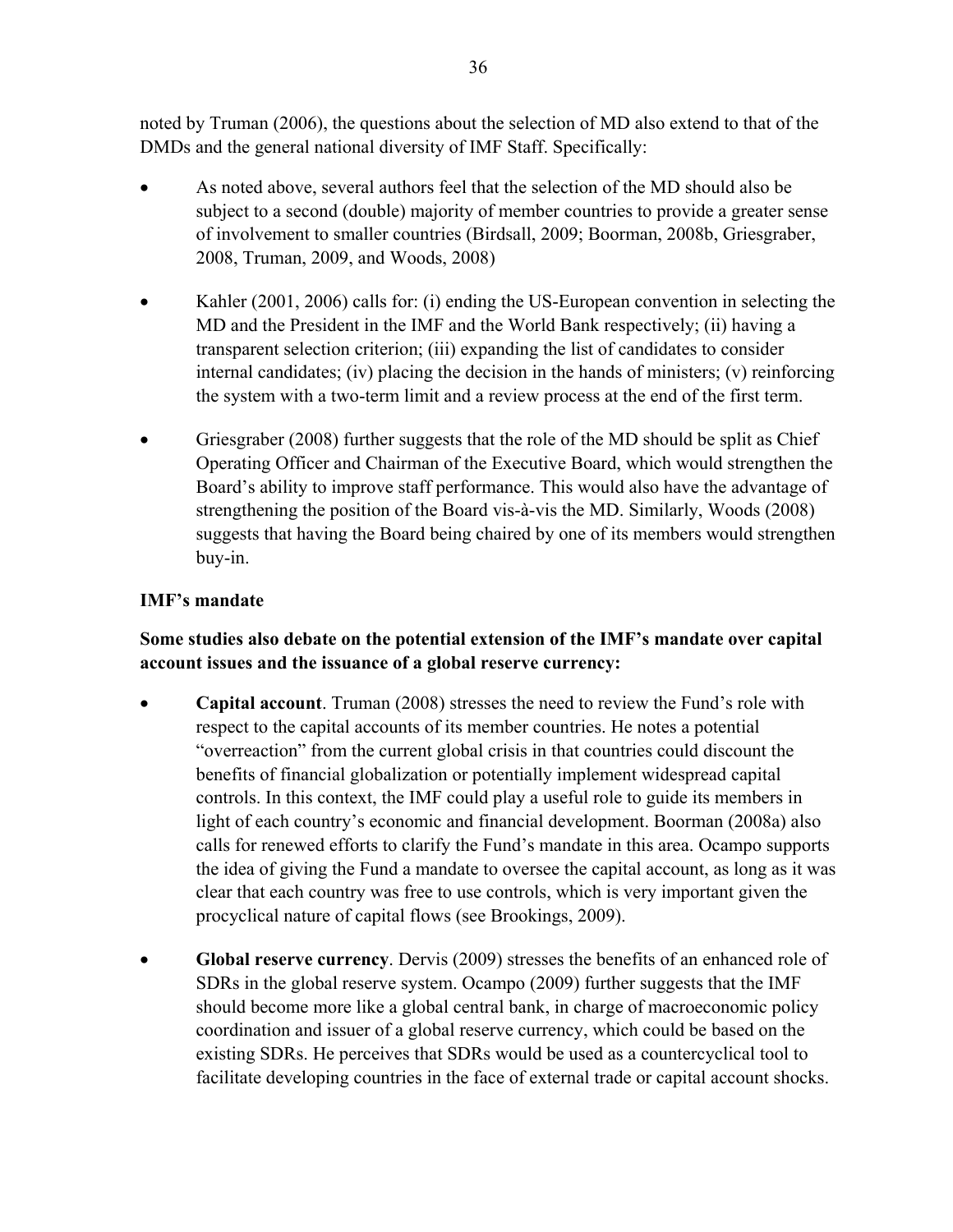#### **References**

Bini Smaghi, L., 2006, "IMF Governance and the Political Economy of a Consolidated European Seat," in Truman, ed., *Reforming the IMF for the 21st Century*, Special Report 19, Peterson Institute for International Economics, April, pp. 233-255.

Birdsall, N., 2009, "Double Majorities at the World Bank and the IMF: For Legitimacy and Effectiveness," Commentary ([http://blogs.cgdev.org/non-commission/2009/03/19/double](http://blogs.cgdev.org/non-commission/2009/03/19/double-majorities-at-the-world-bank-and-imf%e2%80%94for-legitimacy-and-effectiveness/)[majorities-at-the-world-bank-and-imf%e2%80%94for-legitimacy-and-effectiveness/\)](http://blogs.cgdev.org/non-commission/2009/03/19/double-majorities-at-the-world-bank-and-imf%e2%80%94for-legitimacy-and-effectiveness/).

Boorman, J., 2008a, "Reform of the Global Financial System and the Role of the International Monetary Fund," Emerging Markets Forum.

Boorman, J., 2008b, "An Agenda for Reform of the International Monetary Fund," Dialogue on Globalization, Occasional Paper No. 38, January.

Bossone, B., 2009, "The Report of the Manuel Committee on IMF Governance Reform: What's Good, What's Less Good, and What's Missing?" Commentary in VOX ([http://www.voxeu.com/index.php?q=node/3474\)](http://www.voxeu.com/index.php?q=node/3474).

Boutros-Ghali, Y., J. Boorman, and others, 2009, "Implications of the Current Crisis for the Work of the IMFC," Cairo, Egypt, February 18, 2009.

Bradlow, D., 2009, "The G-20 and Sustainable IMF Reform," The Journal of Turkish Weekly No. 2 (Also available in<http://www.voxeu.com/index.php?q=node/3285> ).

Brookings, 2009, "IMF Governance Reform: A Discussion on the Recommendations of the Committee," by Kemal Dervis, Trevor Manuel, George Soros, Eswar Prasad, and Jose Ocampo. Transcript in [\(http://www.brookings.edu/events/2009/0424\\_imf\\_reform.aspx](http://www.brookings.edu/events/2009/0424_imf_reform.aspx)).

Buira, A., ed., 2005, *Reforming the Governance of the IMF and the World Bank*, for the G24 Research Program (Anthem Press, New York).

Camdessus, M., 2000, "An Agenda for the IMF at the start of the 21st Century**,"** Remarks at the Council on Foreign Relations, New York, ([http://www.imf.org/external/np/speeches/2000/020100.htm\)](http://0-www-imf-org.library.svsu.edu/external/np/speeches/2000/020100.htm).

Chowla, P., J. Oatham, and C. Wren, 2007, "Bridging the Democratic Deficit: Double Majority Decision Making and the IMF," Bretton Woods Project (One World Trust).

Dervis, K, 2009, "Perspectives on Better Global Economic Governance, OP-ED, Today's Zaman [\(http://www.todayszaman.com/tz-web/detaylar.do?load=detay&link=169782\)](http://www.todayszaman.com/tz-web/detaylar.do?load=detay&link=169782).

Eichengreen, B., 2009, "Out of the Box Thoughts About the International Financial Architecture, IMF Working Papers No. 09/116 (Washington D.C.).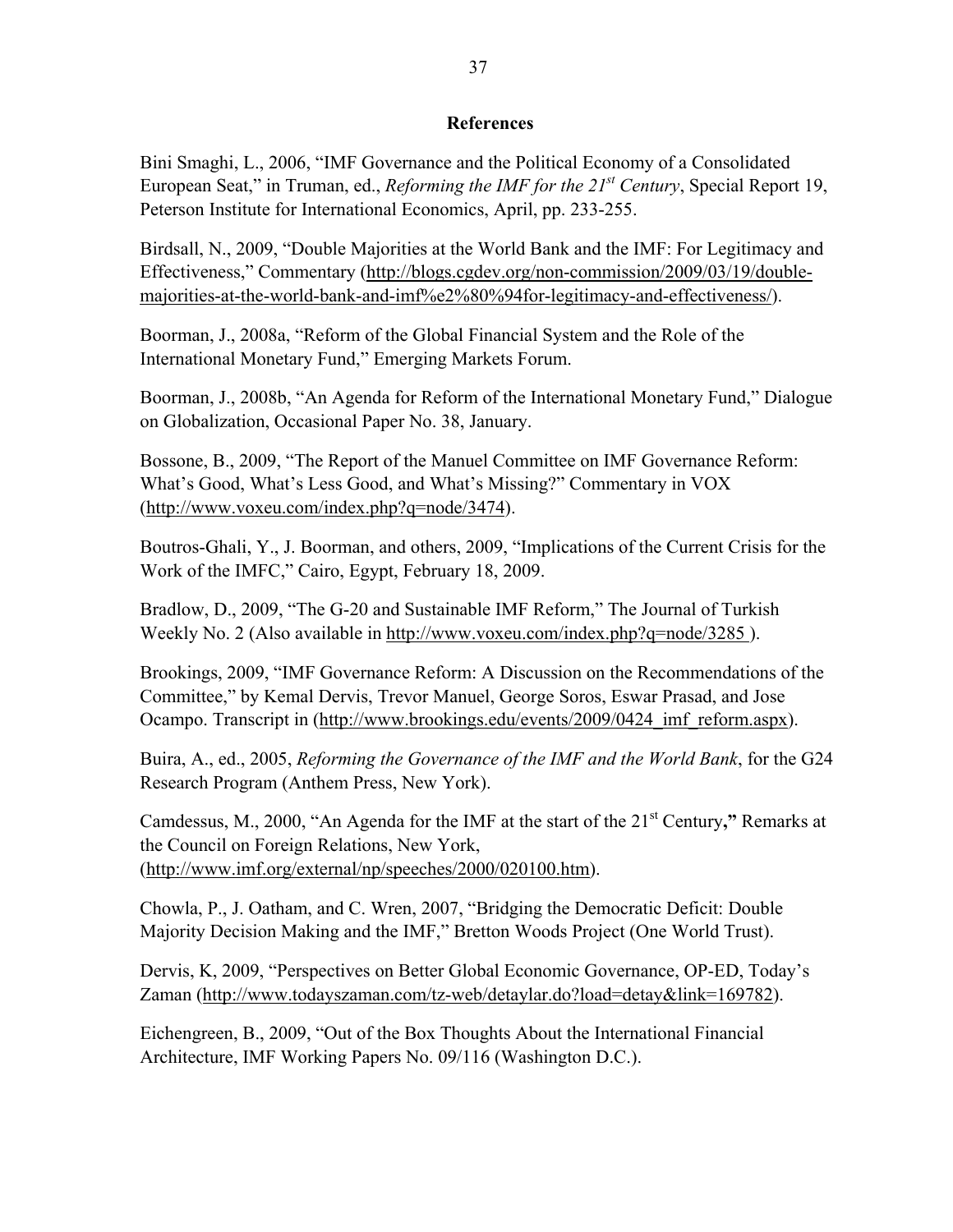El-Erian, M., 2008, *When Markets Collide: Investment Strategies for the Age of Global Economic Change*, McGraw-Hill.

G-20, 2009, *Final Report of G-20 Working Group 3: Reform of the IMF*, London, March 4, 2009, ([http://www.g20.org/Documents/g20\\_wg3\\_010409.pdf\)](http://www.g20.org/Documents/g20_wg3_010409.pdf).

Griesgraber, J., 2008, "Bringing Balance to the IMF Reform Debate: Issues and Recommendations," New Rules for Global Finance, CIGI [\(http://www.new](http://www.new-rules.org/docs/bringing_balance/bbreport090908.pdf)[rules.org/docs/bringing\\_balance/bbreport090908.pdf](http://www.new-rules.org/docs/bringing_balance/bbreport090908.pdf)).

IEO, 2008, *Governance of the IMF: An Evaluation*, Washington, D.C. ([http://www.ieo](http://www.ieo-imf.org/eval/complete/eval_05212008.html)[imf.org/eval/complete/eval\\_05212008.html\)](http://www.ieo-imf.org/eval/complete/eval_05212008.html).

IEO Background Paper, 2008, "IMF Surveillance: A Case Study on IMF Governance," BP/08/10, revised May, Washington, D.C.

Kahler, M., ed., 2001, "*Leadership Selection in Major Multilaterals*, (Institute of International Economics, Washington D.C.).

Kahler, M., 2006, "Internal Governance and IMF Performance," in Truman, ed., *Reforming the IMF for the 21st Century*, Special Report 19, Peterson Institute for International Economics, April, pp. 257-70.

Kelkar, V., P. Chaudhry, M. Vanduzer-Snow, and V. Bhaskar, 2005, "Reforming the IMF— Towards Enhanced Accountability and Legitimacy," in Buira, A., ed., *Reforming the Governance of the IMF and the World Bank*, (Anthem Press, New York).

King, M., 2006, "Reform of the International Monetary Fund," Speech at the Indian Council for Research on International Economic Relations (ICRIER), New Delhi, India.

de Larosière, J., 2009, *Report of the High-Level Group on Financial Supervisions in the EU*, Brussels, February 25, 2009, ([http://ec.europa.eu/internal\\_market/finances/docs/de\\_larosiere\\_report\\_en.pdf](http://ec.europa.eu/internal_market/finances/docs/de_larosiere_report_en.pdf))

Leech, D., and R. Leech, 2005, "Power Versus Weight in Governance: The Possible Beneficial Implications of a United European Bloc Vote," in Buira, A., ed., *Reforming the Governance of the IMF and the World Bank,* (Anthem Press, New York).

Lombardi, D., and N., Woods, 2008, "The Politics of Influence: An Analysis of IMF Surveillance," Review of International Political Economy, No. 15:5, 711-39 (Routledge, London).

Manuel, T., and others, 2009, *Report of the Committee of Eminent Persons on IMF Governance Reform*, March 24, 2009, ([http://www.imf.org/external/np/sec/pr/2009/pr0988.htm\)](http://0-www-imf-org.library.svsu.edu/external/np/sec/pr/2009/pr0988.htm).